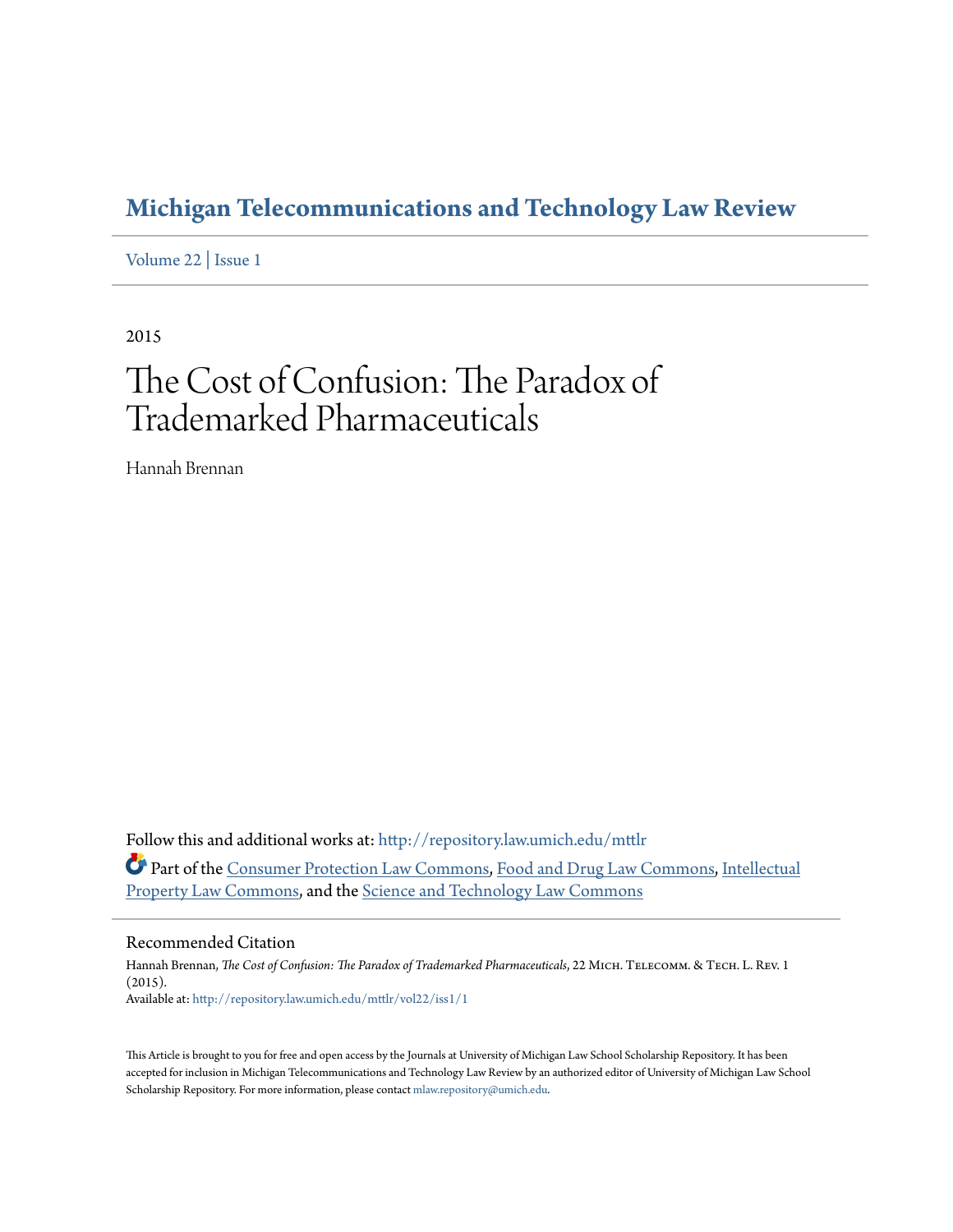## **THE COST OF CONFUSION: THE PARADOX OF TRADEMARKED PHARMACEUTICALS**

*Hannah Brennan\**

Cite as: Hannah Brennan, *The Cost of Confusion: The Paradox of Trademarked Pharmaceuticals*, 22 MICH. TELECOMM. & TECH. L. REV. 1 (2015). *This manuscript may be accessed online at* repository.law.umich.edu.

#### **ABSTRACT**

*The United States spends nearly \$1,000 per person annually on drugs—forty percent more than the next highest spender, Canada, and more than twice the amount France and Germany spend. Although myriad factors contribute to high drug spending in the United States, intellectual property law plays a crucial and well-documented role in inhibiting access to cheaper, generic medications. Yet, for the most part, the discussion of the relationship between intellectual property law and drug spending has centered on patent protection. Recently, however, a few researchers have turned their attention to a different avenue of exclusivity—trademark law. New studies suggest that pharmaceutical trademarks are diminishing the ability of physicians and consumers to accurately understand the relationship between generic and brand name medications. This Article synthesizes and relies on that research to demonstrate that trademarks in the pharmaceutical industry are at odds with the theoretical foundations of trademark law. The conventional justification for trademark protection is two pronged: trademarks not only minimize consumer confusion but also ensure manufacturers maintain consistent product quality. Relying on pharmaceutical case studies and behavioral research, this Article contends that pharmaceutical trademarks and trade dress are performing the opposite functions. Instead of reducing consumer confusion and enhancing market efficiency, pharmaceutical trademarks are actually confusing patients into believing that trademarked and generic drugs are distinct medications, leading to wasteful spending and even substantial morbidity. Accordingly, this Article encourages policymakers to reexamine the utility of trademarks in the pharmaceutical industry and ultimately suggests that such trademarked names should be re-*

Law Clerk to the Honorable Theodore A. McKee, Chief Judge of the United States Court of Appeals for the Third Circuit. Thanks to Amy Kapczynski, Aaron Kesselheim, David Studdert, Barton Beebe, Alfred Engelberg, and Troyen Brennan for their helpful comments.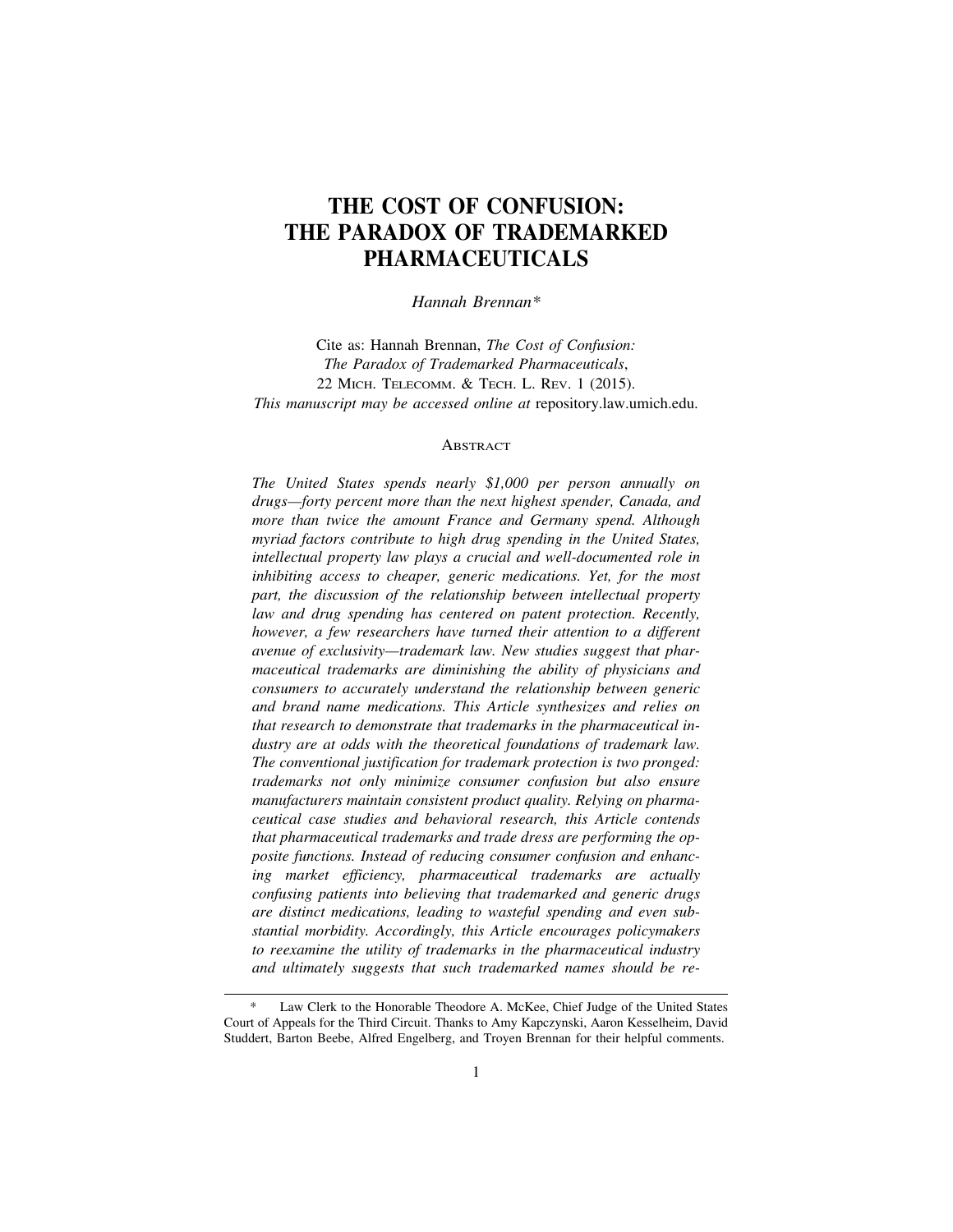*placed with a different type of mark—one that serves to distinguish a drug's manufacturer without differentiating the drug itself from identical generics. Such an approach has the potential to not only save millions of dollars, but also improve patient outcomes.*

TABLE OF CONTENTS

|    |                                                         |                                                                                                        | $\overline{c}$ |
|----|---------------------------------------------------------|--------------------------------------------------------------------------------------------------------|----------------|
| L  |                                                         |                                                                                                        | $\overline{4}$ |
|    | $A_{\cdot}$                                             | Introduction to Trademarks                                                                             | $\overline{4}$ |
|    | <b>B.</b>                                               | Quality Insurers or Desire Manipulators: The Scholarly                                                 |                |
|    |                                                         | Debate Over the Effect of Trademark Protection                                                         | 8              |
|    |                                                         | The Economic Model of Trademark Law<br>Ť.                                                              | 9              |
|    |                                                         | Trademarks as Artificial Product Differentiators<br>ii.                                                | 10             |
|    |                                                         | iii. Business and Advertising: Non-Legal Perspectives                                                  |                |
|    |                                                         |                                                                                                        | 13             |
| П. | <b>ALLERGIC TO GENERICS: CONSUMER CONFUSION ARISING</b> |                                                                                                        |                |
|    | FROM TRADEMARKS AND DRESS                               |                                                                                                        |                |
|    | А.                                                      | Background: Pharmaceutical Trademarks and                                                              |                |
|    |                                                         |                                                                                                        | 16             |
|    | В.                                                      | <b>Consumer Confusion Resulting from Product</b>                                                       |                |
|    |                                                         |                                                                                                        | 19             |
|    |                                                         | Are Generics and Brands Equivalent?<br>1.                                                              | 19             |
|    |                                                         | $\mathbf{ii}$<br>Artificial Product Differentiation in the                                             |                |
|    |                                                         | Pharmaceutical Market                                                                                  | 24             |
|    |                                                         | iii. The Power of Marketing: The Impetus Behind                                                        |                |
|    |                                                         | Artificial Differentiation                                                                             | 26             |
|    |                                                         | The Placebo Effect: How Artificial Differentiation<br>iv.                                              |                |
|    |                                                         | Drives Real Differentiation                                                                            | 32             |
|    | $C_{\cdot}$                                             | Do Pharmaceutical Trademarks Serve a Quality Control                                                   |                |
|    |                                                         | $Function? \ldots \ldots \ldots \ldots \ldots \ldots \ldots \ldots \ldots \ldots \ldots \ldots \ldots$ | 35             |
|    | D.                                                      |                                                                                                        | 36             |
| Ш. | A NEW SOLUTION: MANUFACTURER MARKS INSTEAD OF           |                                                                                                        |                |
|    |                                                         | TRADEMARK AND TRADE DRESS PROTECTION                                                                   | 36             |
|    | А.                                                      | The Need for New Strategies                                                                            | 36             |
|    | В.                                                      |                                                                                                        | 39             |
|    | $\mathcal{C}$ .                                         |                                                                                                        | 40             |
|    |                                                         | Constitutional Challenges<br>1.                                                                        | 40             |
|    |                                                         | Ĥ.                                                                                                     | 45             |
|    | D.                                                      |                                                                                                        | 48             |
|    |                                                         | The Functionality Rule<br>i.                                                                           | 48             |
|    |                                                         | ii.                                                                                                    | 50             |
|    |                                                         |                                                                                                        | 51             |

#### **INTRODUCTION**

For decades, economists, legal scholars, and public health advocates have documented the role intellectual property laws play in inhibiting access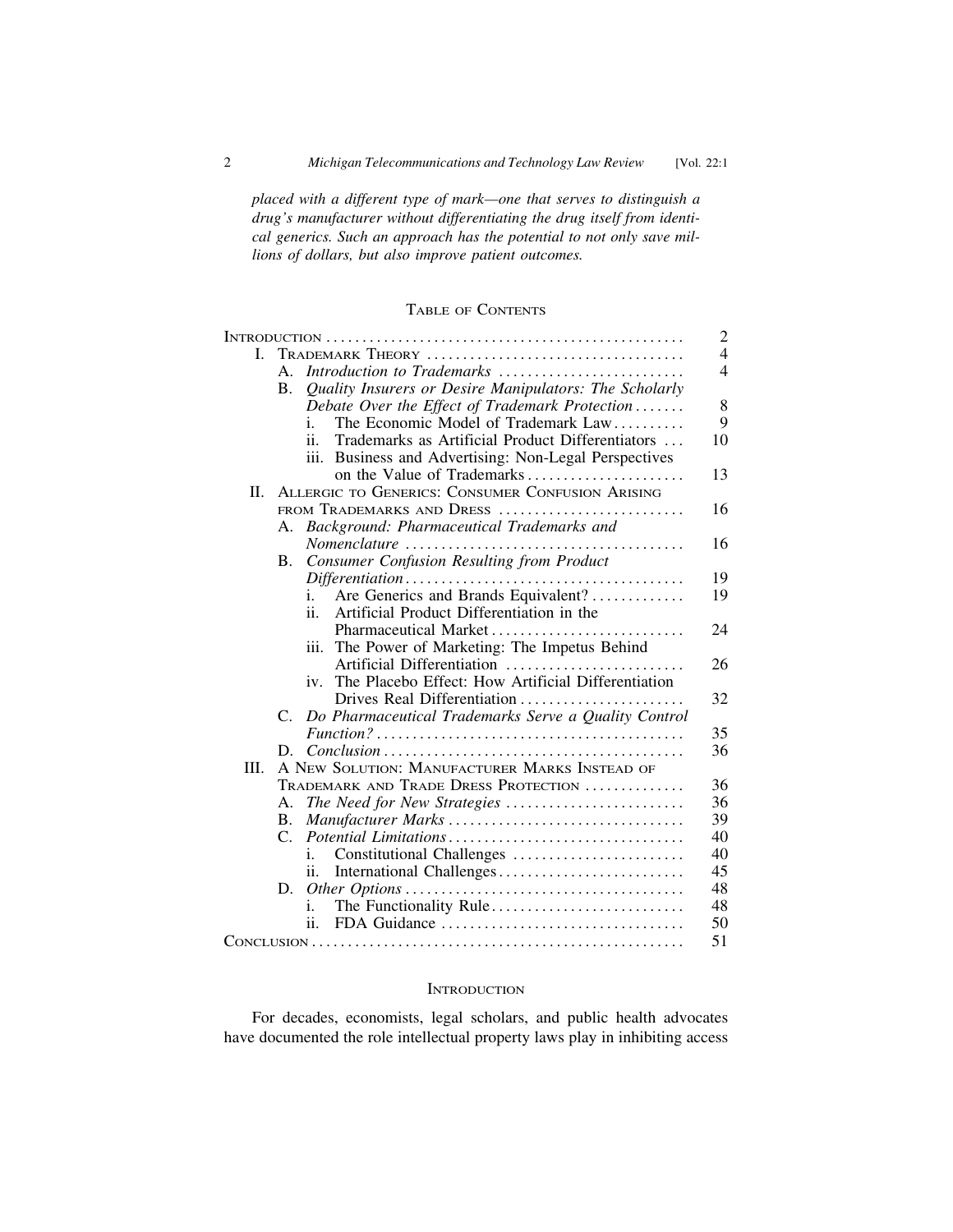to cheaper, generic medications. Yet, for the most part, these studies have focused on the relationship between patent law and public health: how does patent protection impede access to generic medicines? In the last thirty years, the experts and regulators have had much to discuss. Major changes to both domestic laws—such as the Hatch-Waxman Act—and international agreements—such as the Trade-Related Aspects of Intellectual Property Rights Agreement ("TRIPS")—have modified the scope of patent protections at the intersection of intellectual property law and public health.

But patents are not the only form of intellectual property that influence access to medications. Increasingly, policymakers and scholars are examining the potential negative impact of trademark law on public health. Trademarks are intended to provide consumers with accurate information regarding the source of a product, therein lowering consumer search costs and facilitating market efficiency. In a world replete with consumer options, trademarks enable buyers to differentiate between the Cokes® and Pepsis® to locate the particular good they desire. These marks greatly reduce the confusion that the breadth of market options could otherwise generate.

Recent research, however, reveals that pharmaceutical trademarks tend to perform the opposite function. New studies show that pharmaceutical trademarks induce consumers to artificially differentiate between bioequivalent branded and generic medications, leading to wasteful spending and even substantial morbidity.<sup>1</sup> Instead of reducing consumer confusion, pharmaceutical trademarks create it; instead of enhancing market efficiency, they diminish it.

Cognizant of this issue, interest in the utility of pharmaceutical trademarks, or lack thereof, has grown in recent years. In 2012, the Indian Ministry of Health announced that it would prohibit the use of brand names for pharmaceutical products due to the detrimental impact such trademarks have on the demand for generic medications.2 Although Indian officials have since decided against a total ban, a version of the proposal is still under consideration.3 In a country where many people buy branded medications due to ignorance of brand and generics bioequivalence, such a law could change purchasing behaviors and significantly lower health care expenditures.4

<sup>1.</sup> *See infra* Part II & III.A.

<sup>2.</sup> Kounteya Sinha, *Health Ministry Pushes for End to Sale of Branded Drugs*, THE ECON. TIMES (Oct. 16, 2012, 7:40 AM), http://articles.economictimes.indiatimes.com/2012- 10-16/news/34498956\_1\_generic-drugs-generic-names-generic-medicines.

<sup>3.</sup> *No New Licences for Drug Brands*, DAWN (Nov. 26, 2012, 6:25 AM), http://www .dawn.com/news/766813/no-new-licences-for-drug-brands (quoting the Drug Controller General of India, Dr. G.N. Singh,"[w]e want to gradually move towards a future where we will not issue any brand or trade names. We are going all out to push generic drugs solely for the benefit of the public.").

<sup>4.</sup> Although the price differences between generic and brand name products in India are significant, there are also substantial differences in the prices of generics in India. *See*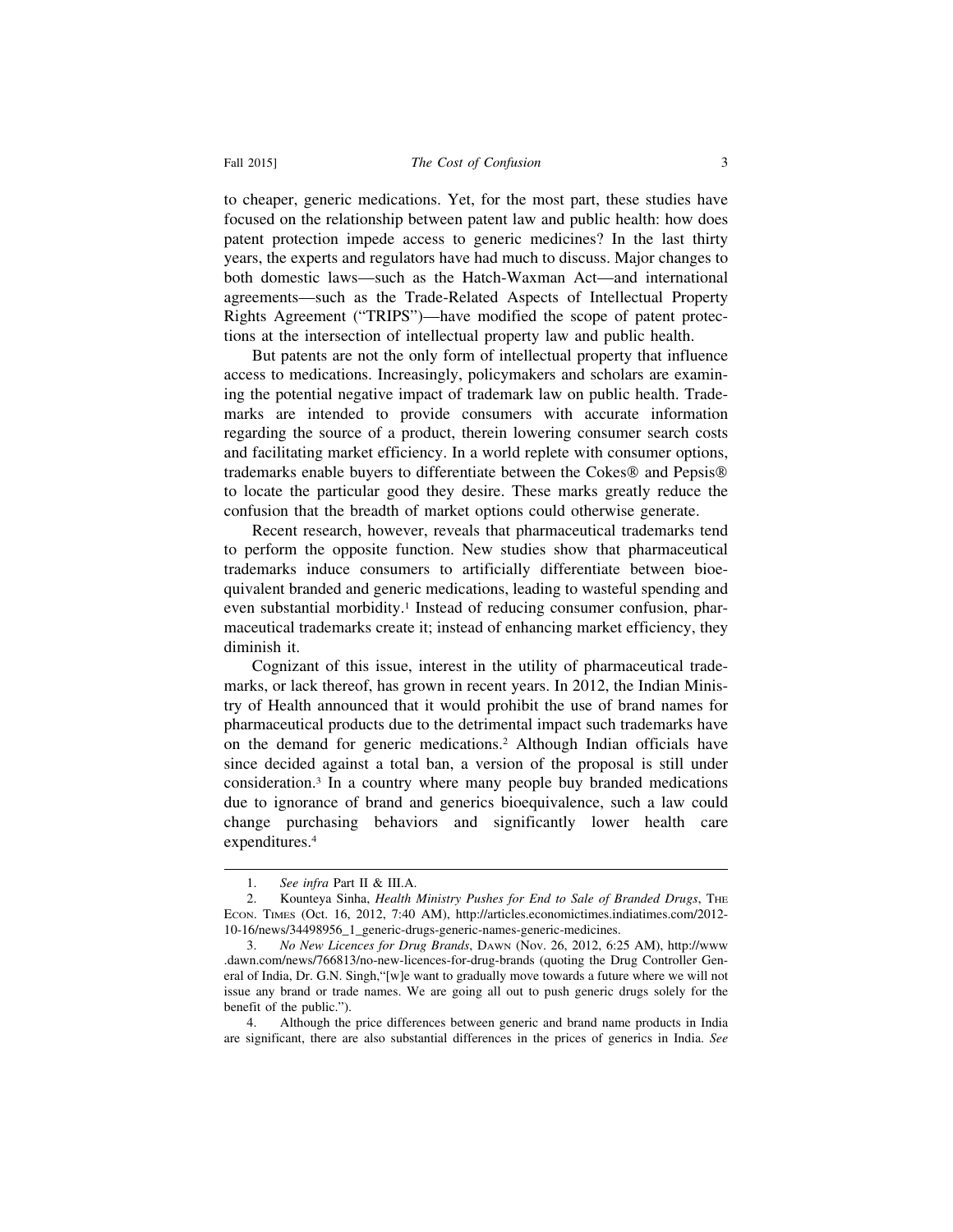While India's consideration of a ban on pharmaceutical trademarks may be relatively recent, the realization driving the ban is not. After analyzing the effects of trademark protection on the pharmaceutical market, a 1977 U.S. Federal Trade Commission ("FTC") report suggested that "the trademark, like the patent, might be given a limited life" due to the social costs of trademarks in perpetuity.5

Lawmakers have yet to act upon the FTC's 1977 suggestion. This Article contends that pharmaceutical trademarks and trade dress continue to induce irrational behavior in consumers, needlessly inflating health care costs and dangerously reducing patient adherence to generic drug regimens. Relying on pharmaceutical case studies and behavioral research, this Article demonstrates that pharmaceutical trademarks and trade dress lead patients to believe that branded drugs are different from and/or superior to their generic counterparts. This confusion prompts inefficient and even unhealthy prescription practices and purchasing behaviors. While trademarks may facilitate consumer knowledge and market efficiency in other arenas, they are leading to market failure in the pharmaceutical industry. In light of these findings, policymakers should eliminate pharmaceutical trademarks and trade dress and, instead, require manufacturers to label drugs with their generic names and a mark identifying the manufacturer. Such a labeling system would clarify the equivalence of brands and generics while still allowing consumers to identify a drug's source.

The remainder of this Article proceeds as follows: Part I provides an overview of trademark law and the scholarly debate surrounding the impact of trademarks. Relying on quantitative and qualitative data, Part II argues that pharmaceutical branding actually increases consumer confusion rather than reducing it. This Part also contends that consumers do not rely on pharmaceutical trademarks to ascertain a drug's source—that is, the manufacturer. Part II concludes that pharmaceutical trademarks undermine the key purpose of trademark law. Finally, Part III offers a solution—the replacement of pharmaceutical trademarks and trade dress with manufacturer marks—and explores its potential limitations.

#### I. TRADEMARK THEORY

#### A. *Introduction to Trademarks*

At the most basic level, a trademark is a distinctive symbol, name, or packaging that signals the origin of a particular product and distinguishes it

*generally* Anita Kotwani, *Prices & Availability of Common Medicines at Six Sites in India Using a Standard Methodology*, 125 INDIAN J. MED. RES. 645 (2007) (analyzing the price differences between brand name and various generic medications for essential medicines on the Indian pharmaceutical market).

<sup>5.</sup> FED. TRADE COMM'N, STAFF REPORT ON SALES, PROMOTION, AND PRODUCT DIFFER-ENTIATION IN TWO PRESCRIPTION DRUG MARKETS 80 (Feb. 1977).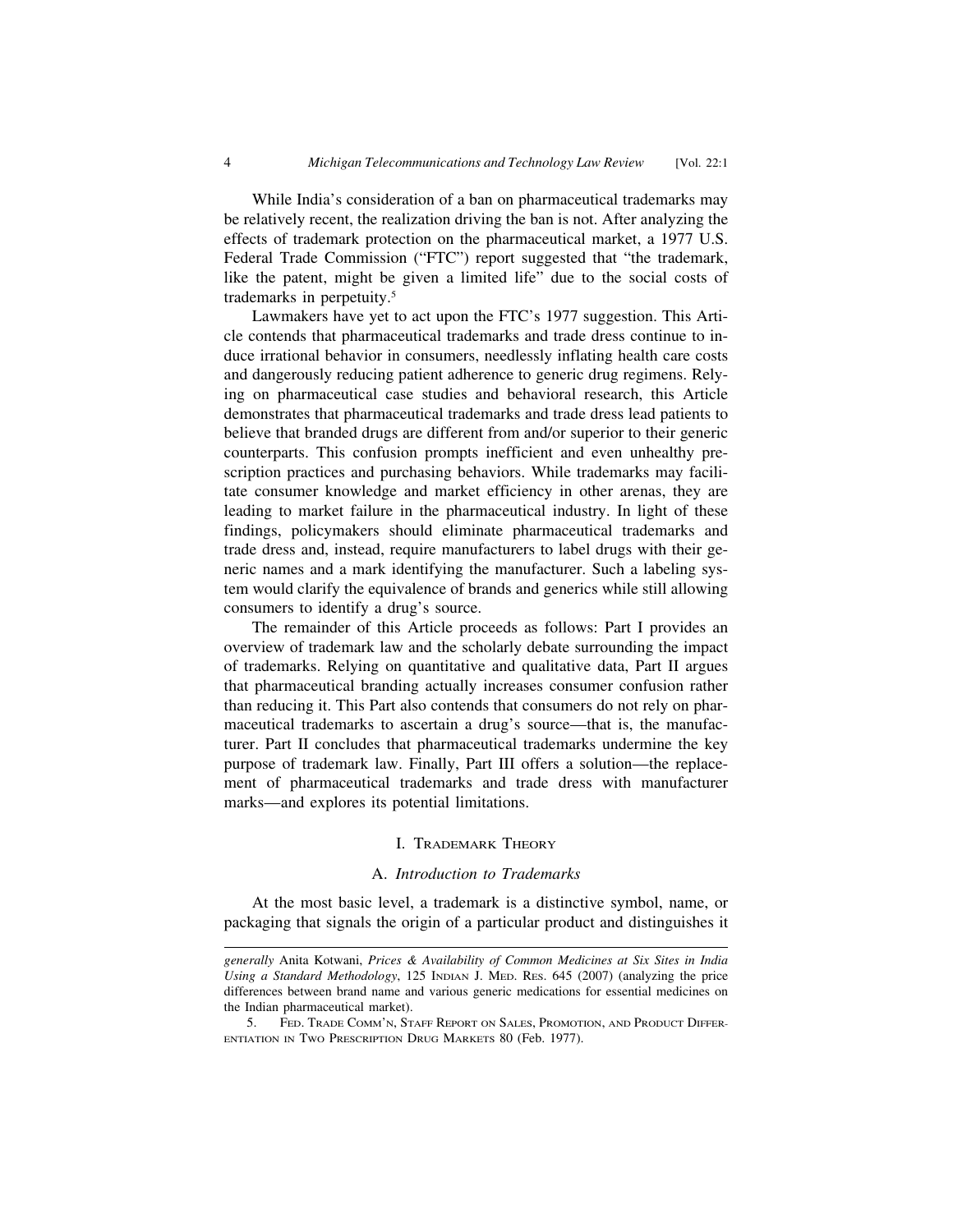from others.6 Trademarks need not be new or previously unused to obtain protection, but they must communicate the product's true source to consumers. In doing so, trademarks ostensibly enhance the ease with which producers speak to consumers and enable consumers to differentiate between the goods available in any given market.

As a form of intellectual property, trademarks endow their owners with an exclusive right to use the distinctive name, symbol, or packaging selected. Unlike patents and copyrights, $\tau$  the Constitution does not directly protect trademarks.8 Instead, the federal power to grant and regulate trademarks derives from the Constitution's Commerce Clause: trademarks enhance the flow of commerce by helping consumers identify products.<sup>9</sup> This generalized objective of stimulating commerce is distinct from the particularized aim of patent and copyright law: the stimulation of specific types of economic activities, namely in the arts and sciences.10 In contrast to patent and copyright law, trademark law principally functions as a form of tort law, protecting consumers from unfair competition and consumer deception.<sup>11</sup>

While trademarks have existed for "almost as long as trade itself,"<sup>12</sup> U.S. trademark law remained the dominion of the courts until Congress enacted the first trademark statute in 1870.13 Today, the Lanham Act protects trademarks.14 When Congress enacted the Lanham Act in 1946, the scope of trademark law was relatively narrow—advertising slogans, trade names, and product packaging were not protectable as trademarks.15 These restrictions,

8. *See* The Trade-Mark Cases, 100 U.S. 82, 94 (1879); MCCARTHY, *supra* note 6,  $§ 6:2.9.9.$ 

BARTON BEEBE ET AL., TRADEMARKS, UNFAIR COMPETITION, AND BUSINESS TORTS 27 (2011).

12. BEEBE, *supra* note 9, at 25.

<sup>6.</sup> *See* 1 J. THOMAS MCCARTHY, MCCARTHY ON TRADEMARKS AND UNFAIR COMPETI-TION § 3:1 (4th ed. 2014) (quoting 15 U.S.C. § 1127) ("Under the modern definition of the term 'trademark,' both the common law and federal law follow the definition set forth in the federal Lanham Act: a trademark is a designation used 'to identify and distinguish' the goods of a person. Thus, the role that a designation must play to become a 'trademark' is to identify the source of one seller's goods and distinguish that source from other sources.").

<sup>7.</sup> U.S. CONST. art. I, § 8, cl. 8. (endowing Congress with the power to enact laws for the protection of patents and copyrights, "[t]o promote the Progress of Science and useful Arts, by securing for limited Times to Authors and Inventors the exclusive Right to their respective Writings and Discoveries.").

<sup>10.</sup> *Id.* at 13.

<sup>11.</sup> *See id.* at 27 (citing Mark McKenna, *The Normative Foundations of Trademark Law*, 82 NOTRE DAME L. REV. 1839 (2007)).

<sup>13.</sup> Enacted pursuant to Congress's powers under the Patent and Copyright Clause, the first trademark statute was quickly struck down by the Supreme Court as beyond the scope of the congressional power. *See* Trade-Mark Cases, 100 U.S. at 94. In response, Congress enacted another trademark statute in 1881, this time using its Commerce Clause power. *See* BEEBE, *supra* note 9, at 26.

<sup>14.</sup> The Lanham Act of 1946, 15 U.S.C. § 1051, *et seq.* (2012).

<sup>15.</sup> *See* Glynn S. Lunney, Jr., *Trademark Monopolies*, 48 EMORY L.J. 367, 374 (1999); *see also* Walter J. Derenberg, *The Lanham Act of 1946: Practical Effects and Experiences*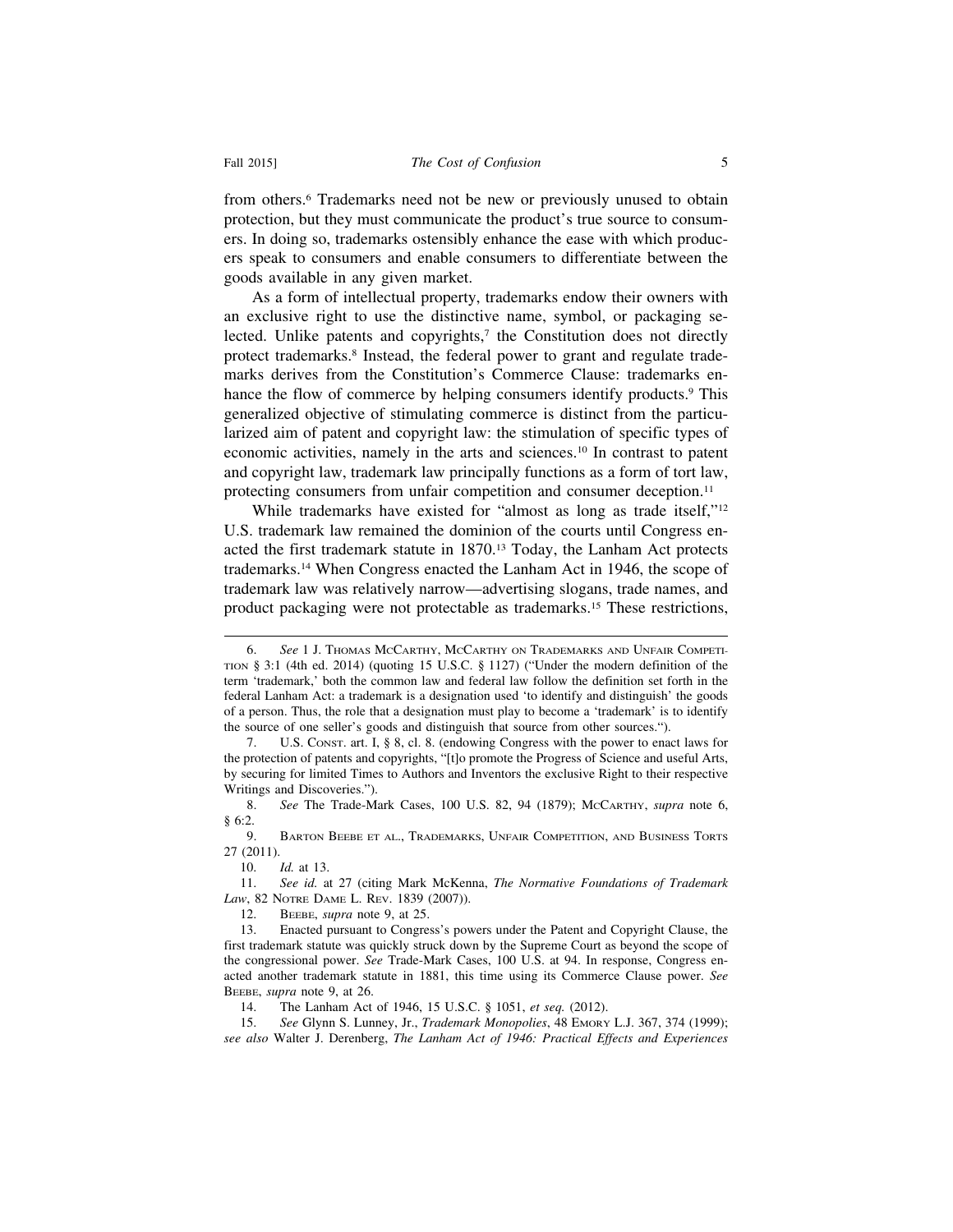in part, arose from the common law's requirement that a trademark be affixed to particular product in order to receive protection. But, in a larger sense, the prevailing understanding behind these restrictions was that consumers did not rely on slogans, trade names, and product packaging to identify the source of a particular product, and therefore such properties did not merit trademark protection.16

Nevertheless, the courts, the U.S. Patent and Trademark Office ("USPTO"), and, to a lesser extent, Congress have since widened the scope of trademark protection to shelter slogans, trade names, and trade dress. While the term "trademark" encompasses words, names, symbols, devices, or combinations thereof, "trade dress" means a product's packaging or design. A drug's size, shape, and color are aspects of its trade dress, and these features may also qualify for protection. Under the Lanham Act, producers may technically obtain a trademark on any distinctive word,<sup>17</sup> name,<sup>18</sup> symbol,<sup>19</sup> device,<sup>20</sup> packaging,<sup>21</sup> or design<sup>22</sup> as long as the producer uses that mark in commerce<sup>23</sup> to signal the good's source.<sup>24</sup> These marks must be used to identify and distinguish a producer's goods "from those manufactured or sold by others and to indicate the source of the goods, even if that source is unknown."25 Courts have extended the scope of protectable subject matter to colors,  $26$  taste,  $27$  sound,  $28$  and smell.  $29$ 

The current broad scope of trademark protection does have limits. Before a producer may obtain a trademark, she must demonstrate that her

16. Lunney, *supra* note 15, at 374.<br>17. 15 U.S.C. § 1127 (2012).

22. 15 U.S.C. § 1125 (2012).<br>23. *Id.* § 1127.

*After One Year's Administration*, 38 Trademark Rep. 831, 834 (1948). Nevertheless, advertising slogans and trade dress were protectable as trademarks under state unfair competition law at this time.

<sup>17. 15</sup> U.S.C. § 1127 (2012).

<sup>18.</sup> *Id*.

<sup>19.</sup> *Id*.

<sup>20.</sup> *Id*.

<sup>21. 15</sup> U.S.C. § 1125 (2012). Although trade dress can be registered with the Patent and Trademark Office under the Lanham Act, most trade dress and product configurations are protected without registration under Section 43(a) of the Lanham Act due to their "complex and changing nature." BEEBE, *supra* note 9, at 41.

<sup>23.</sup> *Id.* § 1127.

<sup>24.</sup> *See* Barton Beebe, *Search and Persuasion in Trademark Law*, 103 MICH. L. REV. 2020, 2028-29 (2005).

<sup>25. 15</sup> U.S.C. § 1127 (2012).

<sup>26.</sup> *See* Qualitex Co. v. Jacobson Prods. Co., Inc., 514 U.S. 159 (1995) (holding that a green-gold color for dry cleaning press pads qualified for trademark registration).

<sup>27.</sup> *See In re* N.V. Organon, 79 U.S.P.Q.2d 1639 (T.T.A.B. 2006) (holding that taste, like color, only qualifies for registration upon a showing of secondary meaning).

<sup>28.</sup> *See In re* Gen. Elec. Broad. Co., Inc., 199 U.S.P.Q. 560 (T.T.A.B. 1978) (holding that "Ship's Bell Clock" qualifies for registration if producer could show acquired distinctiveness).

<sup>29.</sup> *See In re* Clarke, 17 U.S.P.Q.2d 1238 (T.T.A.B. 1990) (holding that the plumeria flower fragrance on sewing thread and embroidery yarn qualifies for registration).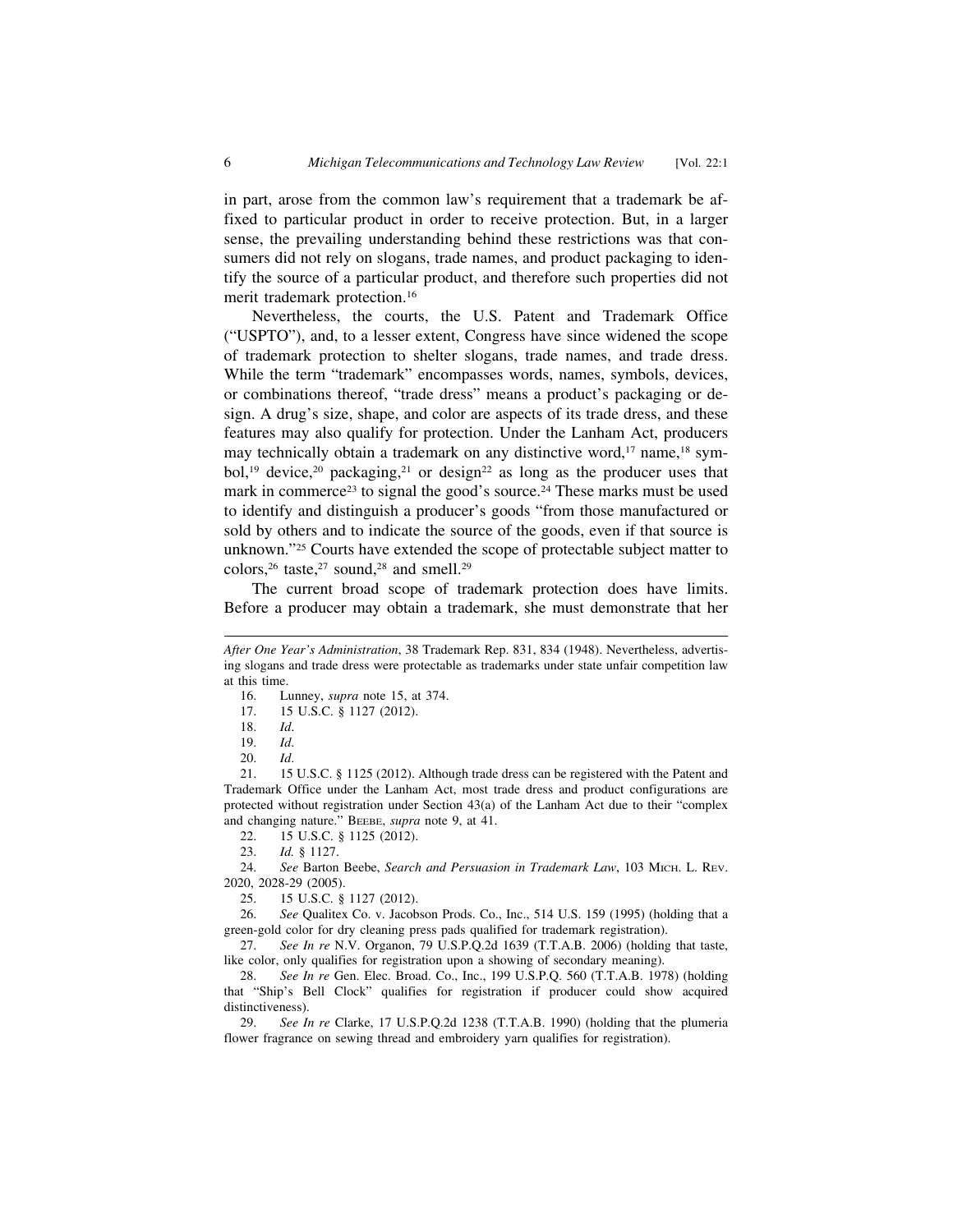mark is distinctive.<sup>30</sup> Some marks, such as those that are fanciful,<sup>31</sup> arbitrary, $32$  or suggestive, $33$  are inherently distinctive; others, such as descriptive marks,<sup>34</sup> are only protectable if they have acquired a secondary meaning in the minds of consumers.35 Importantly, generic marks are not protectable at all.36 Therefore, generic names of drugs cannot be trademarked.

To qualify as inherently distinctive, trade dress must consist of the product's packaging; trade dress that centers on the product's configuration or design cannot be inherently distinctive.<sup>37</sup> Though murky, the distinction between product packaging and design rests on whether the dressing merely indicates the origin of the product (product packaging) or serves to enhance the product's appeal or usefulness (product design).<sup>38</sup> A product's useful features cannot be trademarked because a producer cannot trademark any product feature that "is essential to the use or purpose of the article or . . . affects the cost or quality of the article."39

Some academics rationalize the growth in scope of trademark protection as a necessary corollary to market expansion and product diversification in the twentieth century.40 Other academics, however, note "much of this ex-

32. Arbitrary trademarks are those that bear no semantic relationship to the products that they mark, but consist of a preexisting word or phrase, for example, Apple® for computers and Camel® for cigarettes. *See Zatarains*, 698 F.2d at 791.

33. Trademarks such as Coppertone® or Amtrak® are classified as suggestive marks because, although these trademarks do not technically describe their products, they suggest a meaning in the consumer's mind. *Id.* at 791.

34. Descriptive marks "identif[y] a characteristic or quality of an article or service." Vision Center v. Opticks, Inc., 596 F.2d 111, 115 (5th Cir. 1979). For example, American Airlines® qualifies as a descriptive mark because it identifies the type of airline.

35. *See* Abercrombie & Fitch Co. v. Hunting World, Inc., 537 F.2d 4, 9 (2d Cir. 1976). In *Abercrombie & Fitch Co. v. Hunting World, Inc*, Judge Friendly created a test, now known as the *Abercrombie* Test, under which trademarks are classed as generic, descriptive, suggestive, arbitrary, or fanciful.

36. Generic marks are those that describe an entire type or category of products (for example, use of the word "escalator" to describe a particular brand of escalators). *See id.* at 9; BEEBE, *supra* note 9, at 59. A mark can become generic when enough of the population begins to use it not to indicate a *particular* product, but rather to describe a *type* of product. For example, the once-trademarked words Xerox and Kleenex are now arguably generic because they have become synonymous with photocopying machines and tissues, respectively. *See* BEEBE, *supra* note 9, at 70-71, 75-77.

37. Wal-Mart Stores, Inc. v. Samara Bros., Inc., 529 U.S. 205, 212, 216 (2000).

38. *Id.* at 212-13.

39. TrafFix Devices, Inc. v. Mktg. Displays, Inc., 532 U.S. 23, 32 (2001) (quoting Qualitex Co. v. Jacobson Prods. Co., Inc., 514 U.S. 159, 165 (1995)).

40. *See* Lunney, *supra* note 15, at 374.

<sup>30. 15</sup> U.S.C. § 1052(f) (2012); KP Permanent Make-Up, Inc. v. Lasting Impression I, Inc., 543 U.S. 111, 122 (2004).

<sup>31.</sup> Fanciful trademarks are coined words or phrases that have no inherent meaning or relationship to the product they mark (for example, Pespi®, Kodak®, or Exxon®). *See* Zatarains, Inc. v. Oak Grove Smokehouse, Inc., 698 F.2d 786, 791 (5th Cir. 1983), *abrogated on other grounds by* KP Permanent Make-Up, Inc. v. Lasting Impression I, Inc., 543 U.S. 111 (2004).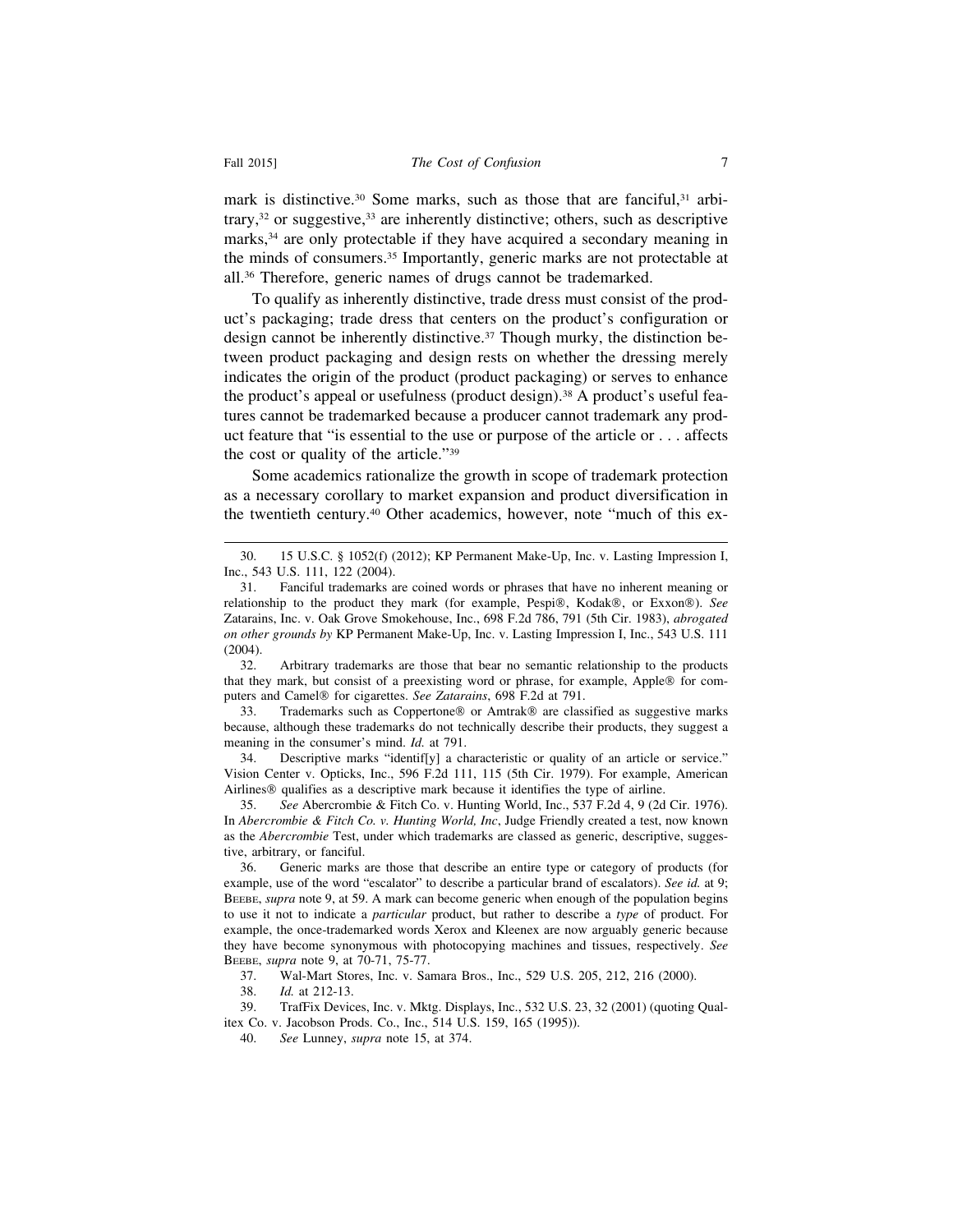pansion has little to do with any plausible concern over consumer deception and rests squarely on the sense that someone who creates something of value ought to receive the fruits of her labors."41

#### B. *Quality Insurers or Desire Manipulators? The Scholarly Debate Over the Effect of Trademark Protection*

The conventional justification for trademark protection is two pronged: Trademarks minimize consumer confusion and ensure manufacturers maintain consistent product quality.42 Because trademarks enable consumers to locate specific products, these marks reduce the consumer confusion that a marketplace replete with options could otherwise generate. As Judge Easterbrook explained in *Scandia Down Corp. v. Euroquilt, Inc.*, "[b]y identifying the source of the goods, [trademarks] convey valuable information to consumers at lower costs. Easily identified trademarks reduce the costs consumers incur in searching for what they desire, and the lower the costs of search the more competitive the market."43

In theory, trademarks also provide producers with incentives to manufacture products of consistent quality; a trademark is only valuable insofar as consumers trust that all products bearing its mark are of the same quality. As J. Thomas McCarthy explains in his canonical treatise on trademark law:

Since a trademark is not only a symbol of origin, but a symbol of a certain type of goods or services and their level of quality, a sudden and substantial change in the nature or quality of the goods sold under a mark may so change the nature of the thing symbolized that the mark becomes fraudulent and/or that the original rights are abandoned.44

The scholarly debate over the impact of trademark law and the appropriate scope of its protection centers on a normative disagreement regarding which party—the consumer or the producer—ultimately controls the value of a trademark. Are we "impossibly utilitarian consumers,"45 who coolly and rationally evaluate the worth of a particular good, or are we "Pavlovian fools,"46 who fall prey to corporate manipulation of our desires and opinions? The following sections explore each side of this debate via the theories of their key proponents. Informed by business and advertising literature, the final section reexamines a legal perspective on trademarks.

<sup>41.</sup> *Id.*; *see also* BEEBE, *supra* note 9, at 26-27.

<sup>42.</sup> *See* MCCARTHY, *supra* note 8, § 3:2; BEEBE, TRADEMARKS, *supra* note 9, at 30.

<sup>43. 772</sup> F.2d 1423, 1429 (7th Cir. 1985).

<sup>44.</sup> MCCARTHY, *supra* note 6, § 17:24 (internal footnote omitted).

<sup>45.</sup> Beebe, *supra* note 24, at 2023.

<sup>46.</sup> *Id*.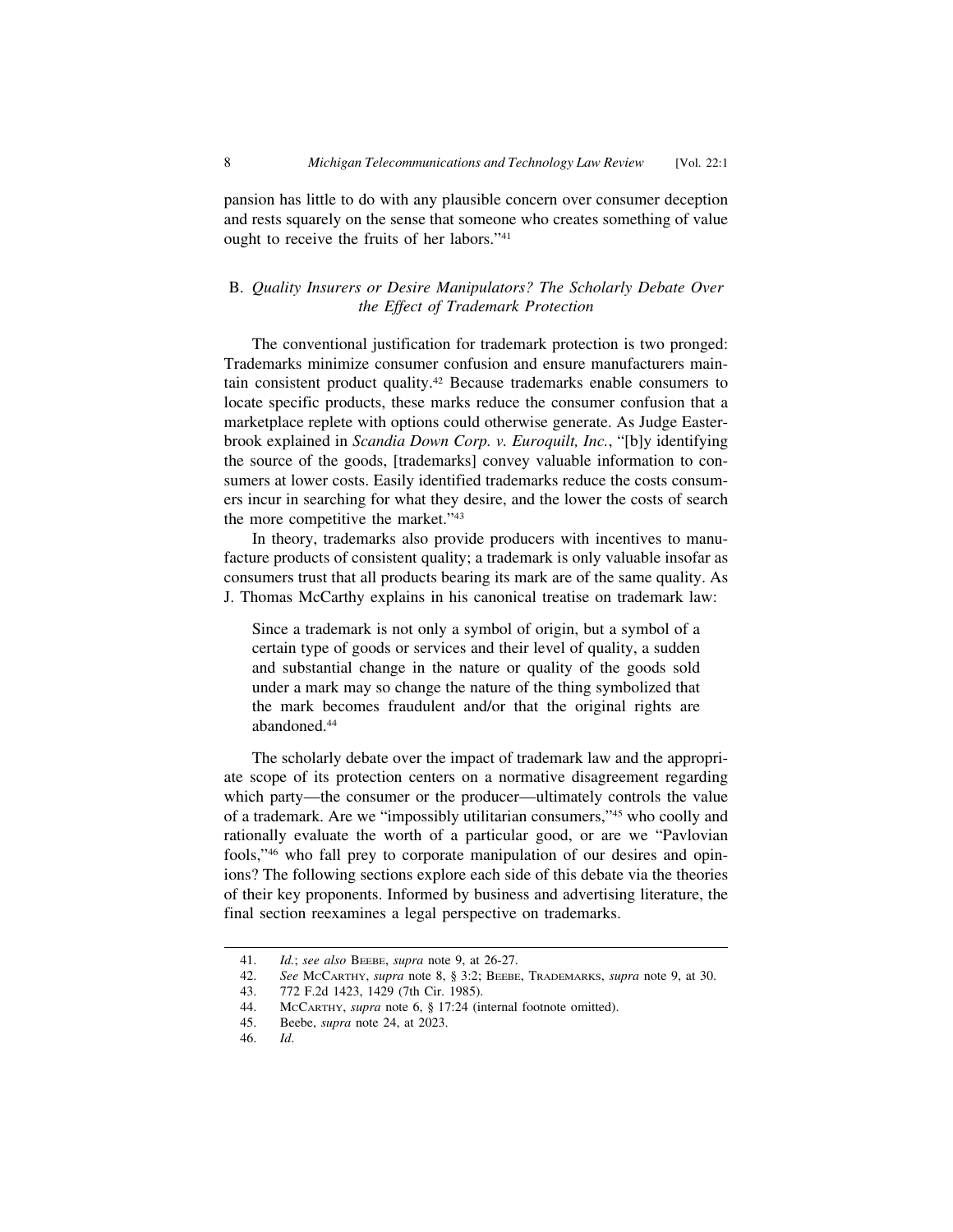#### Fall 2015] *The Cost of Confusion* 9

#### i. The Economic Model of Trademark Law

Many legal scholars argue that trademark law promotes economic efficiency by encouraging firms to cater to the desires of rational consumers.47 The originators of this argument—known as the economic model of trademark law—are Richard Posner and William Landes. They argue that the exclusive right to trademark protection encourages producers to improve the quality of their products.<sup>48</sup> They warn that, without strong trademark protection, imitators will free ride on the goodwill the primary producer has acquired for her mark and "eventually destroy the information capital embodied in a trademark."49 These scholars fear that the prospect of free riding may "eliminate the incentive to develop a valuable trademark in the first place."50

One must recognize that this argument assumes consumer valuations of trademarks reflect the quality of the products they mark. As trademark scholar Barton Beebe explains, under the economic model of trademark law, the consumer "satisfies exogenously determined preferences, on which trademarks are said to have no effect."51 Thus, Landes and Posner dismiss "the power of brand advertising to bamboozle the public and thereby promote monopoly."52

Yet, Landes and Posner are not blind to their assumption.<sup>53</sup> They acknowledge that the notion of an entirely rational consumer appears at odds with the reality of purchaser brand preferences, even when the branded and generic goods are "produced according to an identical formula, such as aspirin or household liquid bleach."54 Nevertheless, Landes and Posner argue that such preferences can still be understood as rational if they stem from concerns about manufacturing competencies:

The fact that two goods have the same chemical formula does not make them of equal quality to even the most coolly rational consumer. That consumer will be interested *not in the formulation but*

54. *Id*.

<sup>47.</sup> *See, e.g.*, William M. Landes & Richard A. Posner, Trademark Law: An Economic Perspective, 30 J.L. & Econ. 265, 266 (1987); Peter S. Menell, *Intellectual Property: General Theories*, 2 ENCYCLOPEDIA OF LAW AND ECONOMICS 129, 149 (Boudewijn Bouckaert & Gerrit De Geest eds., 2000); Jerre B. Swann, Sr., *Dilution Redefined for the Year 2002*, 92 TRADE-MARK REP. 585, 617 (2002).

<sup>48.</sup> Landes & Posner, *supra* note 47, at 265-66.

<sup>49.</sup> *Id*. at 270.

<sup>50.</sup> *Id.*

<sup>51.</sup> Beebe, *supra* note 24, at 2023.

<sup>52.</sup> Landes & Posner, *supra* note 47, at 274-75.

<sup>53.</sup> *See id.* at 274 ("We have assumed that a trademark induces its owner to invest in maintaining uniform product quality, but another interpretation is that it induces the owner to spend money on creating, through advertising and promotion, a spurious image of high quality that enables monopoly rents to be obtained by deflecting consumers from lower-price substitutes of equal or even higher quality.").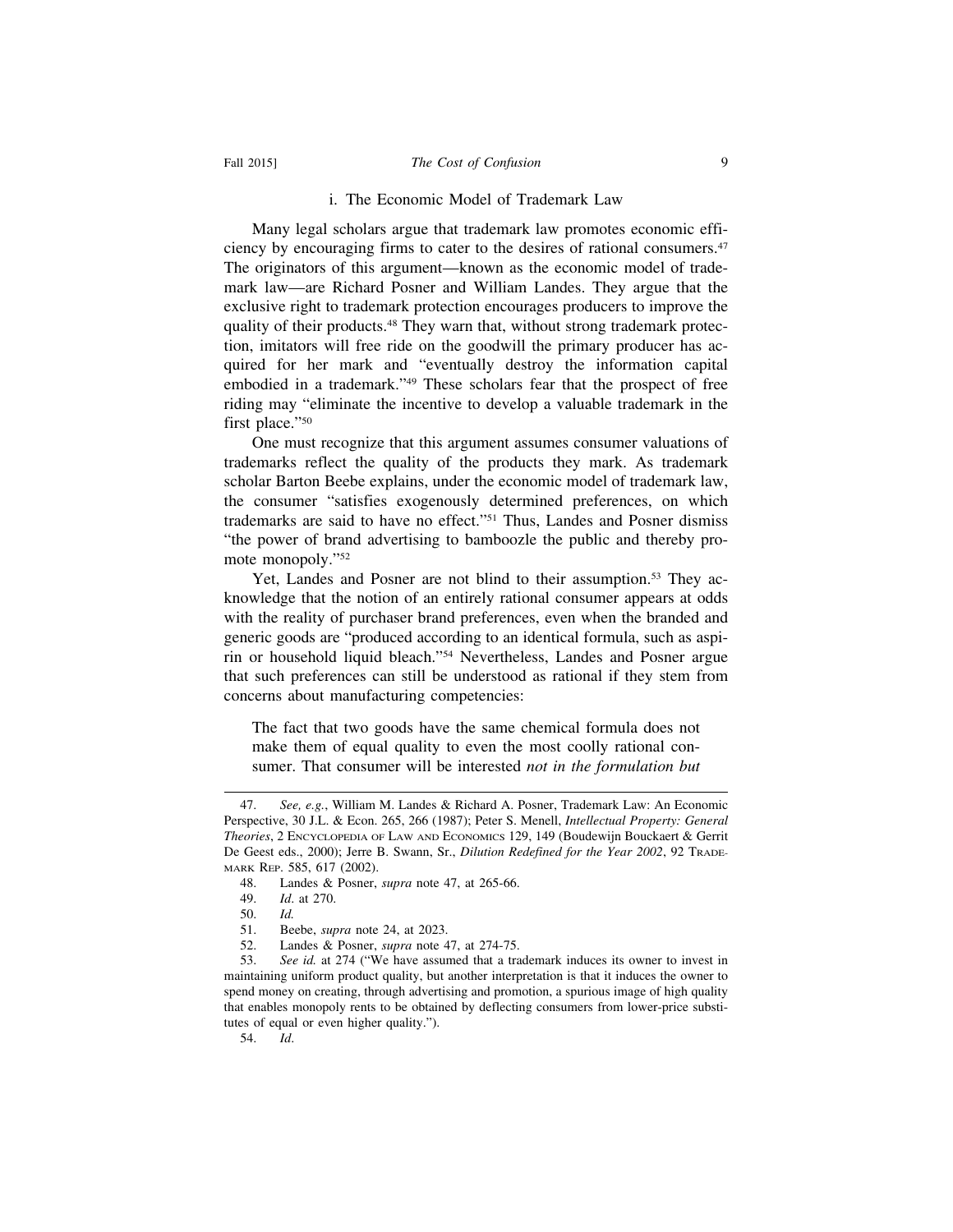*in the manufactured product and may therefore be willing to pay a premium for greater assurance that the good will actually be manufactured to the specifications of the formula*. Trademarks enable the consumer to economize on a real cost because he spends less time searching to get the quality he wants.<sup>55</sup>

Therefore, Landes and Posner rationalize the need for trademarks even among formulaically identical products based on the risk of human error in the reproduction of those formulas. Part II.D will revisit this argument, as it is critical to assessing the value of trademark protection in the pharmaceutical industry, where generic medications are bioequivalent to branded medications.

#### ii. Trademarks as Artificial Product Differentiators

In contrast to Landes and Posner's inherent trust of consumer rationality, other legal scholars are skeptical of the capacity of trademarks to enhance economic efficiency. These scholars recognize that producers have both the incentive and ability to manipulate consumer goodwill through advertising and marketing. They argue that trademark protection thwarts competition and creates monopolistic returns to producers by artificially differentiating between products. Although this view of trademark law is not the dominant one, it has maintained a strong contingency of supporters since the early twentieth century.56 Despite its overall decline in popularity, it has enjoyed a recent surge in recognition due to the rise of behavioral economics.57

Economist Edward Chamberlin's publication of *The Theory of Monopolistic Competition* in 1933 largely drove the scholarly community's acknowledgement of the anticompetitive effects of trademark law.58 Chamberlin explained that strong trademark protection enables a producer to differentiate his product and persuade consumers that his brand, and only his brand, will satisfy the consumers' demand.<sup>59</sup> This manipulation, in turn, allows the producer to achieve a monopoly in his distinct market.<sup>60</sup> Nevertheless,

<sup>55.</sup> *Id.* at 275 (emphasis added).

<sup>56.</sup> *See* BEEBE, *supra* note 9, at 32.

<sup>57.</sup> *See* Beebe, *supra* note 24, at 2023 (citing Christine Jolls et al., *A Behavioral Approach to Law and Economics*, 50 STAN. L. REV. 1471 (1998); Jon D. Hanson & Douglas A. Kysar, *Taking Behavioralism Seriously: The Problem of Market Manipulation*, 74 N.Y.U. L. REV. 630, 640-93 (1999)).

<sup>58.</sup> *See* BEEBE, *supra* note 9, at 32; Lunney, *supra* note 15, at 368.

<sup>59.</sup> EDWARD CHAMBERLIN, THE THEORY OF MONOPOLISTIC COMPETITION 56, 204 (1933).

<sup>60.</sup> Smith v. Chanel, Inc., 402 F.2d 562, 567 (9th Cir. 1968) ("[T]o the extent that [brand] advertising [succeeds] . . . the trademark is endowed with sales appeal independent of the quality or price of the product to which it is attached; economically irrational elements are introduced into consumer choices; and the trademark owner is insulated from the normal pres-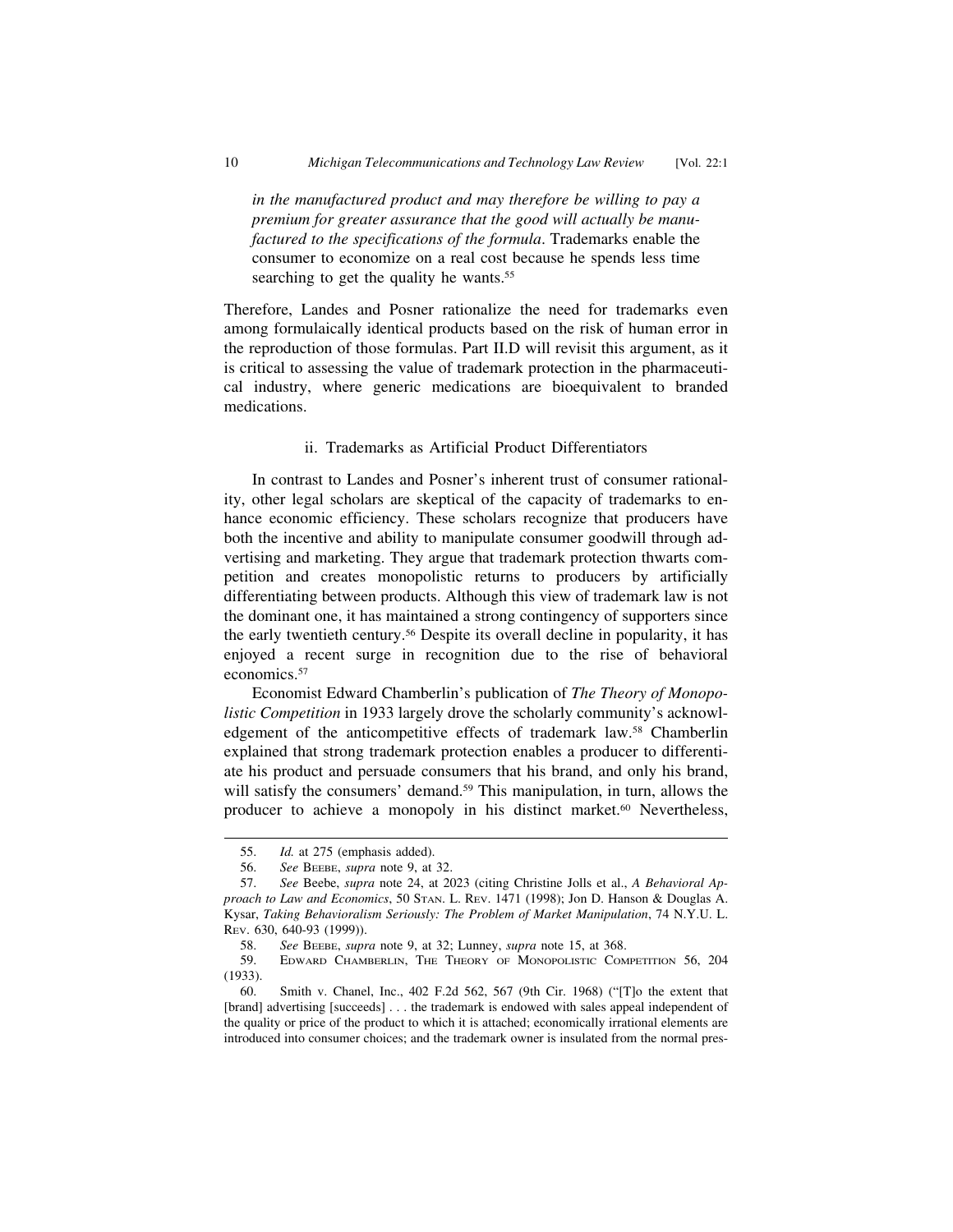Chamberlin did not argue that trademarks have no utility; $61$  he recognized the value of product differentiation and its corresponding ability to reduce consumer search costs. But one of the primary achievements of Chamberlin's work was revealing the economic inefficiency of trademark protection. Through artificial product differentiation, trademark protection enables manufacturers to capture consumer loyalty in a detrimental manner.

Chamberlin's contemporary, Frank Schechter, also appreciated the importance of artificial product differentiation. In *The Rational Basis of Trademark Protection*, Schechter argued "the value of the modern trademark lies in its selling power."62 He explained that "this selling power depends for its psychological hold upon the public, not merely upon the merit of the goods upon which it is used, but equally upon its own uniqueness and singularity."63 Ultimately, Schechter recognized that consumers often pursue distinctiveness for its own sake."64

The work of Chamberlin and Schechter not only influenced the views of fellow scholars, but also swayed lawmakers and judges.65 Justice Frankfurter's famous trademark opinion in *Mishawaka Rubber & Woolen Manufacturing Co. v. S.S. Kresge Co.* bears the imprint of Schechter's and Chamberlin's observations:

A trademark is a merchandising short-cut which induces a purchaser to select what he wants, *or what he has been led to believe he wants*. The owner of a mark exploits this human propensity by making every effort to impregnate the atmosphere of the market with the drawing power of a congenial symbol. Whatever the means employed, the aim is the same—to convey through the mark, in the minds of potential customers, the desirability of the commodity upon which it appears.<sup>66</sup>

In contrast to Landes and Posner, Frankfurter emphasizes the endogeneity of a particular trademark's value: a trademark acquires worth not simply through the quality of the product it marks, but also through the producer's ability to persuade consumers that the mark *itself* is valuable.

Despite their influence in the early and mid-twentieth century, Chamberlin and Schechter's arguments began to lose traction within the le-

sures of price and quality competition. In consequence the competitive system fails to perform its function of allocating available resources efficiently.").

<sup>61.</sup> CHAMBERLIN, *supra* note 59, at 85 ("The main point I want to make is that the welfare ideal itself (as well as the description of reality) involves a blend of monopoly and competition.").

<sup>62.</sup> Frank I. Schechter, *The Rational Basis of Trademark Protection*, 40 HARV. L. REV. 813, 830-31 (1927).

<sup>63.</sup> *Id*.

<sup>64.</sup> Beebe, *supra* note 24, at 2043-44.

<sup>65.</sup> Lunney, *supra* note 15, at 368.

<sup>66. 316</sup> U.S. 203, 205 (1942) (emphasis added).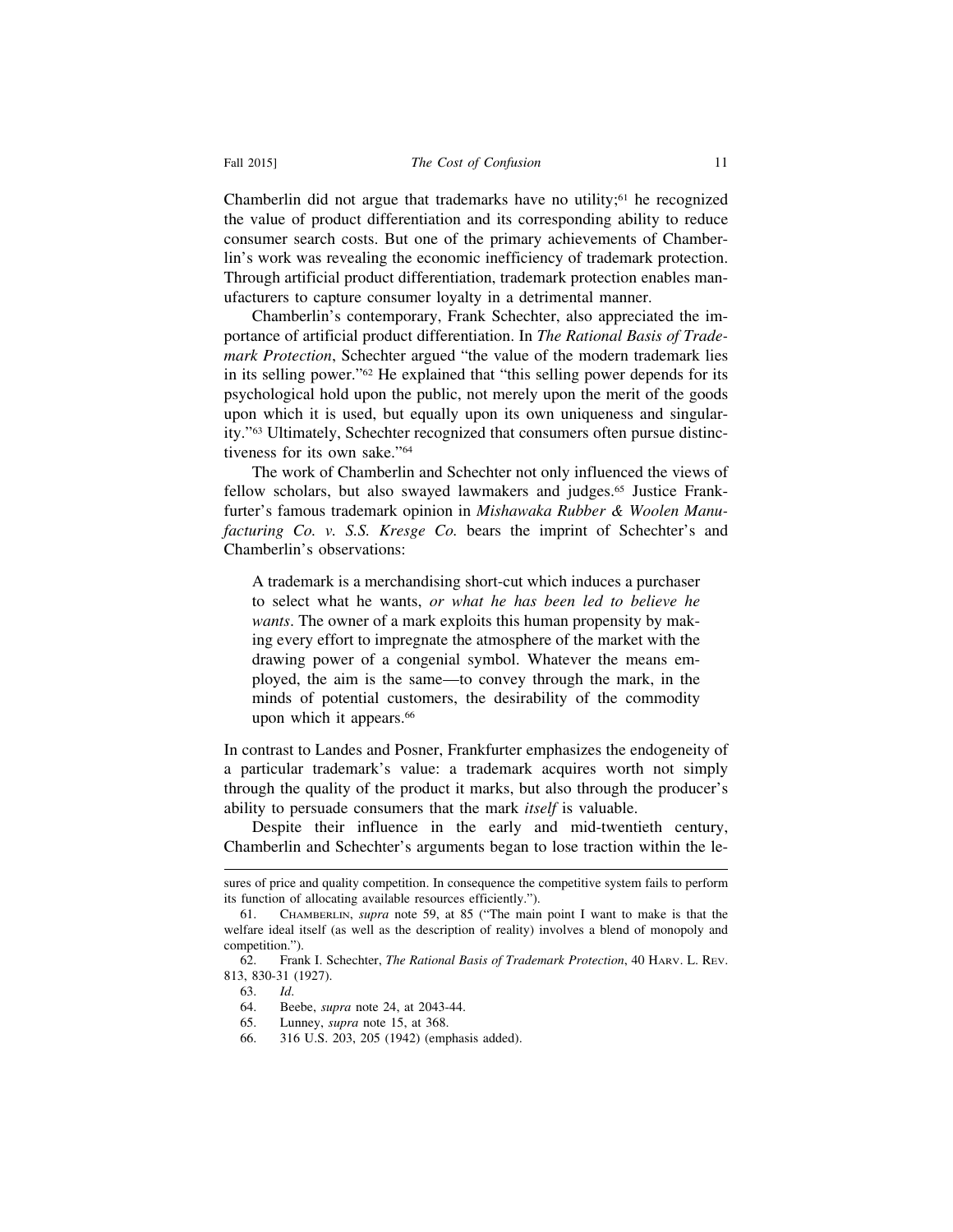gal community in the second half of the twentieth century. Some trademark scholars began to argue that trademarks were simply property, not monopolistic tools.<sup>67</sup> They ridiculed those who believed that trademarks led to monopolies as "infected with monopoly-phobia."68 Like Landes and Posner, these theorists contended that trademarks simply enable consumers to distinguish between competing goods.69 Today, the courts largely subscribe to Landes and Posner's economic analysis of trademark law.70

Chamberlin and Schechter's arguments, however, are far from dead. In the second half of the twentieth century, the work of Ralph Brown reaffirmed Chamberlin's core points.<sup>71</sup> An avid trademark restrictionist, Brown viewed trademark law as an instrument of consumer manipulation:

Most advertising . . . is designed not to inform, but to persuade and influence.

. . . .

. . . [D]oes the sovereign consumer have real freedom of choice? . . . National advertising is dominated by appeals to sex, fear, emulation, and patriotism, regardless of the relevance of those drives to the transaction at hand. The purchase of many advertised articles, then, has a raw emotional origin. Many others are compelled by the endless reiteration of the advertisers' imperative: eat lemons, drink milk, wear hats. Pseudo-information fills any gaps. It takes many forms. There is the bewildering manipulation of comparatives and superlatives: "No other soap washes cleaner"; "The world's most wanted pen."72

Despite this cynicism, Brown, like Chamberlin, recognized that advertising could serve a useful function insofar as it provides truthful information to

<sup>67.</sup> *See* Lunney, *supra* note 15, at 370.

<sup>68.</sup> *See* Eastern Wine Corp. v. Winslow-Warren, Ltd., 137 F.2d 955, 958 (2d Cir. 1943) ("There are some persons, infected with monopoly-phobia, who shudder in the presence of any monopoly."). *See also* Standard Brands, Inc. v. Smidler, 151 F.2d 34, 42 n.18 (2d Cir. 1945) (Frank, J., concurring); 1 RUDOLF CALLMANN, THE LAW OF UNFAIR COMPETITION AND TRADE-MARKS § 15.5, at 225 (2d ed. 1950) (arguing that judicial monopolophobia improperly limited the scope of trademark protection); Beverly W. Pattishall, *Trademarks and the Monopoly Phobia*, 50 Мисн. L. REV. 967 (1952).

<sup>69.</sup> *See* Lunney, *supra* note 15, at 369.

<sup>70.</sup> *See* BEEBE, *supra* note 9, at 28; Lunney, *supra* note 15, at 371-72 ("[C]ourts and commentators succumbed to 'property mania'–the belief that expanded trademark protection was necessarily desirable so long as the result could be characterized as 'property.'

<sup>71.</sup> *See* Ralph S. Brown, *Advertising and the Public Interest: Legal Protection of Trade Symbols*, 57 YALE L.J. 1165, 1171 n.29 (1948), *reprinted in* 108 YALE L.J. 1619, 1638 (1999) (citing CHAMBERLIN, *supra* note 59).

<sup>72.</sup> Brown, *supra* note 71, at 1169, 1182.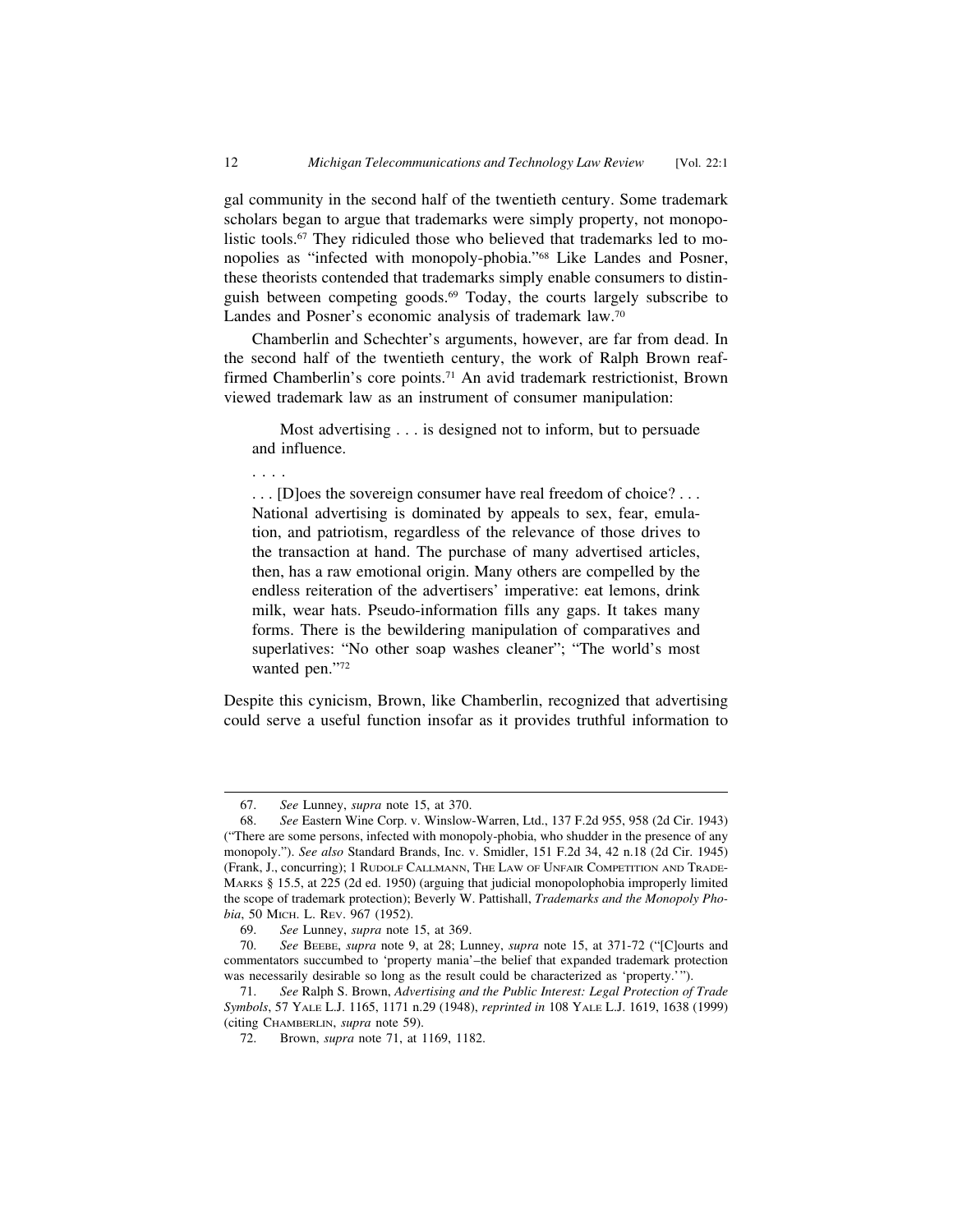consumers.73 Beyond this informational value, Brown believed that advertising often wastes resources<sup>74</sup> and induces irrational consumer preferences.<sup>75</sup> Brown rejected the notion that the law should protect a trademark as property in and of itself.

Legal scholars continue to analyze the occasional anticompetitive effects of trademark law.76 Some of these scholars have argued that consumers are victims of the persuasive effects of well-designed trademarks, $77$  while others are more wary of this characterization of consumer freewill.78 Yet, all of these scholars acknowledge that heightened trademark protection can inefficiently impede competition through artificial product differentiation.79 As one intellectual property scholar notes, "the economic case for brands and advertising is undone to the extent that trademarks are used in ways that affirmatively confuse consumers."80

#### iii. Business and Advertising: Non-Legal Perspectives on the Value of Trademarks

Lawyers are not alone in investigating the persuasive, non-informational function of trademarks.<sup>81</sup> In the fields of business, marketing, and advertis-

77. *See, e.g.*, Sheff*, supra* note 76, at 1272 ("Some of a brand's economic value—and in some markets perhaps the largest contribution to its value—lies not in the information it conveys about the underlying product, but in the consumer's psychological responses to the brand itself."); Lunney, *supra* note 15, at 420 n.212 ("[T]o the extent that advertising and a trademark successfully generate an unthinking buying response—a trained reaction to the presence of a trademark where perception of the mark stimulates hand to wallet without conscious thought—does that represent a legitimate form of welfare enhancement? Were Pavlov's dogs happier after they had been trained to salivate at the sound of a dinner bell?").

78. Robert G. Bone, *Enforcement Costs and Trademark Puzzles*, 90 VA. L. REV. 2099, 2116 (2004) ("Just because advertising creates new preferences in addition to supplying information to help satisfy preferences already formed does not mean that the induced preferences are 'irrational' or 'bad' or that they should count as a social cost in considering whether to protect the mark."); Lemley, *supra* note 76, at 1692-93 (arguing that the distinction between informational and persuasive advertising is troubling "because it impels [the conclusion] that an enormous number of consumers do not really want what they think they want; they have been duped by unscrupulous marketers."); Jessica Litman, *Breakfast with Batman: The Public Interest in the Advertising Age*, 108 YALE L.J. 1717, 1727 (1999) ("Anecdotal evidence suggests that many consumers don't feel duped, or, in any event, don't mind being duped.").

79. *See* Lemley, *supra* note 76, at 1695-96.

Id. at 1695-96.

81. *See, e.g., Roger Feldman & Félix Lobo, Competition in Prescription Drug Markets: the Roles of Trademarks, Advertising, and Generic Names*, 14 EUR. J. HEALTH ECON. 667, 667 (2012). These public health academics note that "trademarks can have anticompetitive ef-

<sup>73.</sup> *Id.* at 1168, 1182 ("From the point of view of the economic purist, imparting information is the only useful function of advertising" and consumers should be "willing to pay the necessary price for information").

<sup>74.</sup> *Id.* at 1168.

*Id.* at 1182-83.

<sup>76.</sup> *See, e.g.*, Jeremy N. Sheff, *Biasing Brands*, 32 CARDOZO L. REV. 1245, 1272 (2011); Mark A. Lemley, *The Modern Lanham Act and the Death of Common Sense*, 108 YALE L.J. 1687, 1689 (1999); Lunney, *supra* note 15, at 420 n.212.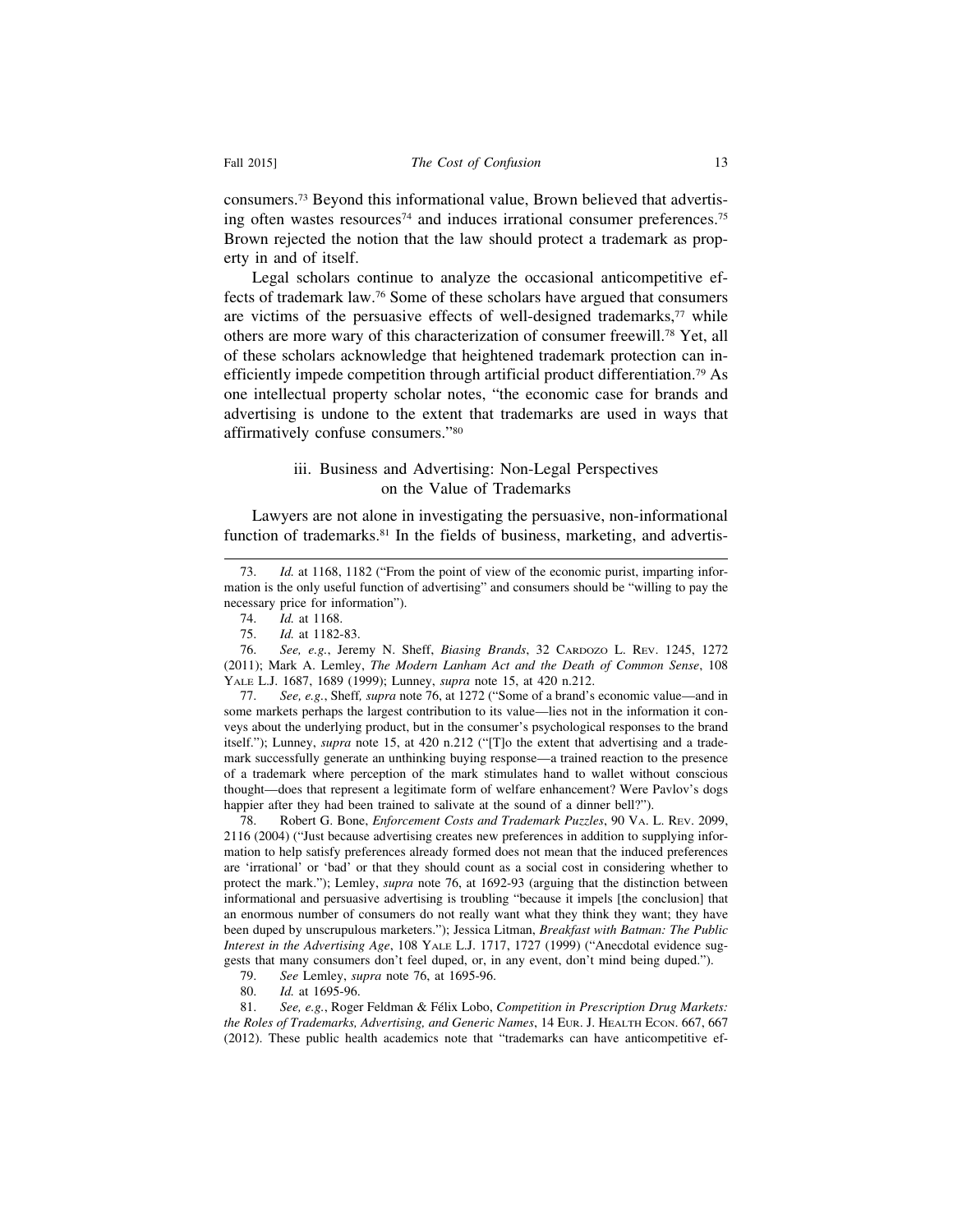ing, specialists accept and even laud the ability of producers to use trademarks to serve non-informational roles. In the early twentieth century, branding gurus, such as Earnest Elmo Calkins, began to develop "the idea that manufacturers should strive to position their brands as concrete expressions of valued social and moral ideals."82 Calkins advocated a form of advertising that depicted products as material embodiments of people's ideals even if these portrayals were only tenuously related to the product's functional benefits.83 Today, advertising and marketing specialists take as a given that brands have a strong psychological impact. Brands can be used to signal a certain lifestyle or set of values,<sup>84</sup> and consumers often derive psychological satisfaction from the purchase of brands that reinforce their self-image.85

Trademark law assumes branding exists solely to inform the consumer, but branding also shows important persuasive effects. Tim Ambler, a leading business and marketing scholar, notes that consumers make purchases based on their mental comfort with a particular item, rather than a rational analysis of the product's merits. He explains:

Consumer research conducted over the last decade or so suggests strongly that consumers show very limited desire for receiving and using "objective" product information. They do not, as a rule, undertake rational, comparative evaluations of brands on the basis of their attributes or make final judgments among brands on the basis of such outputs of complex information processing as attitudes and intentions. This has long been recognised but the belief was that consumers made some analysis at some stage and kept the selected brands in a preference set thereafter. More recently, [studies] have suggested that, in many cases, consumers do not think at all. Their

fects." *Id.* They argue that the "[t]he culprit is advertising, which creates a 'mental tie' between the trademark and the physical commodity, leading to several distortions: monopoly power in the advertised goods; wasteful proliferation of brands; and a distortion in the minds of consumers regarding the desirability of the product." *Id.* Neuroscientists have also documented the distorting effects of trademarks on consumer preferences. *See* Samuel M. McClure et al., *Neural Correlates of Behavioral Preference for Culturally Familiar Drinks*, 44 NEURON 379, 379- 87 (2004). These researchers employed functional magnetic resonance imaging in anonymous and brand-cued taste tests of Coke® and Pepsi® to reveal how "brand knowledge" affects preferences. *Id.* at 380.

<sup>82.</sup> Douglas B. Holt, *Why Do Brands Cause Trouble? A Dialectical Theory of Consumer Culture and Branding*, 29 J. CONSUMER RES. 70, 80 (2002) (citing JACKSON LEARS, FABLES OF ABUNDANCE: A CULTURAL HISTORY OF ADVERTISING IN AMERICA (1995)).

<sup>83.</sup> *Id*.

<sup>84.</sup> Aron O'Cass & Hmily Frost, *Status Brands: Examining the Effects of Non-Product-Related Brand Associations on Status and Conspicuous Consumption*, 11 J. PRODUCT & BRAND MGMT. 67, 67-69 (2002).

<sup>85.</sup> Tim Ambler, *Do Brands Benefit Consumers?*, 16 INT'L J. ADVERT. 167, 188-89 (2015).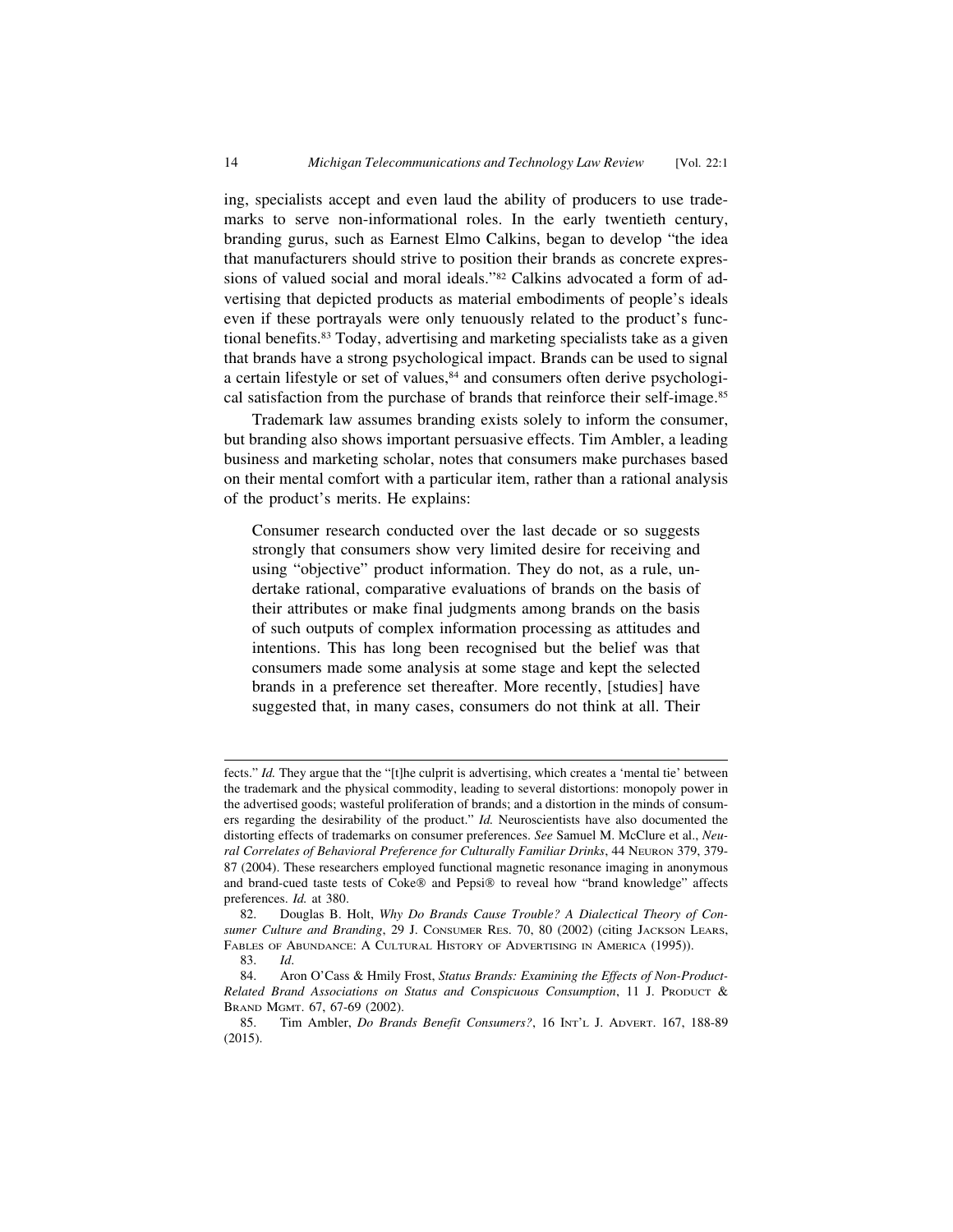#### Fall 2015] *The Cost of Confusion* 15

findings could be interpreted as meaning that originally random choices are then maintained if consumers feel them to be right.86

Although these recent studies reveal the irrationality of consumer preference in an economic sense, Ambler defends the psychological effect of brands: "[a] consumer is entitled to spend his money in a way that maximizes his total satisfaction which is a state of his own mind, not an independent analysis of product utilities by a laboratory."87 In other words, if a consumer purchases a Gucci handbag to signal her social status or fashion savvy, the purse's quality is irrelevant. In that scenario, the brand is important not because it informs the consumer of the purse's source, but because it is itself a commodity; this phenomenon explains why some consumers readily seek out Gucci handbags they know to be counterfeits. Moreover, researchers also find that consumers can obtain psychological fulfillment from the familiarity of a brand. Habit often guides brand selection:<sup>88</sup> Consumers do not buy a particular brand because they like it; they like that brand because the habit of purchasing it is reassuring.89

Trademark law was not designed to protect the psychological merits of brands. As the history of trademark law makes clear, the law protects brands to ensure consumers are not deceived—trademarks were intended to play an informational role. Therefore, marketing research describing the psychological impact of branding serves to strengthen the arguments of critics of the economic theory of trademarks like Brown, Lunney, Chamberlin, and Schechter.

This research also supports the argument advanced by this Article: pharmaceutical trademarks are inefficient because their psychological influence induces consumers to behave irrationally. If trademarks lead patients to believe that branded medications—and only branded medication—can satisfy their needs, then pharmaceutical trademarks increase confusion rather than reduce it.

<sup>86.</sup> *Id.* at 185 (internal citations omitted).

<sup>87.</sup> *Id.* at 186.

<sup>88.</sup> *Id.* at 181 (citing JOHN O'SHAUGHNESSY, WHY PEOPLE BUY (1987)).

<sup>89.</sup> Ambler, *supra* note 85, at 187 ("Brand loyalty may reflect, therefore, only the convenience inherent in repetitive behavior rather than commitment to the brand purchased.") (citing S.H. Chaffee & J. M. Macleod, *Consumer Decisions and Information Use*, Consumer Behavior: Theoretical Sources 385 (S. Ward & T.S. Robertson eds., 1973) and Thomas S. Robertson, *Low-Commitment Consumer Behavior*, 16 J. ADVERT. RES. 19 (1976)).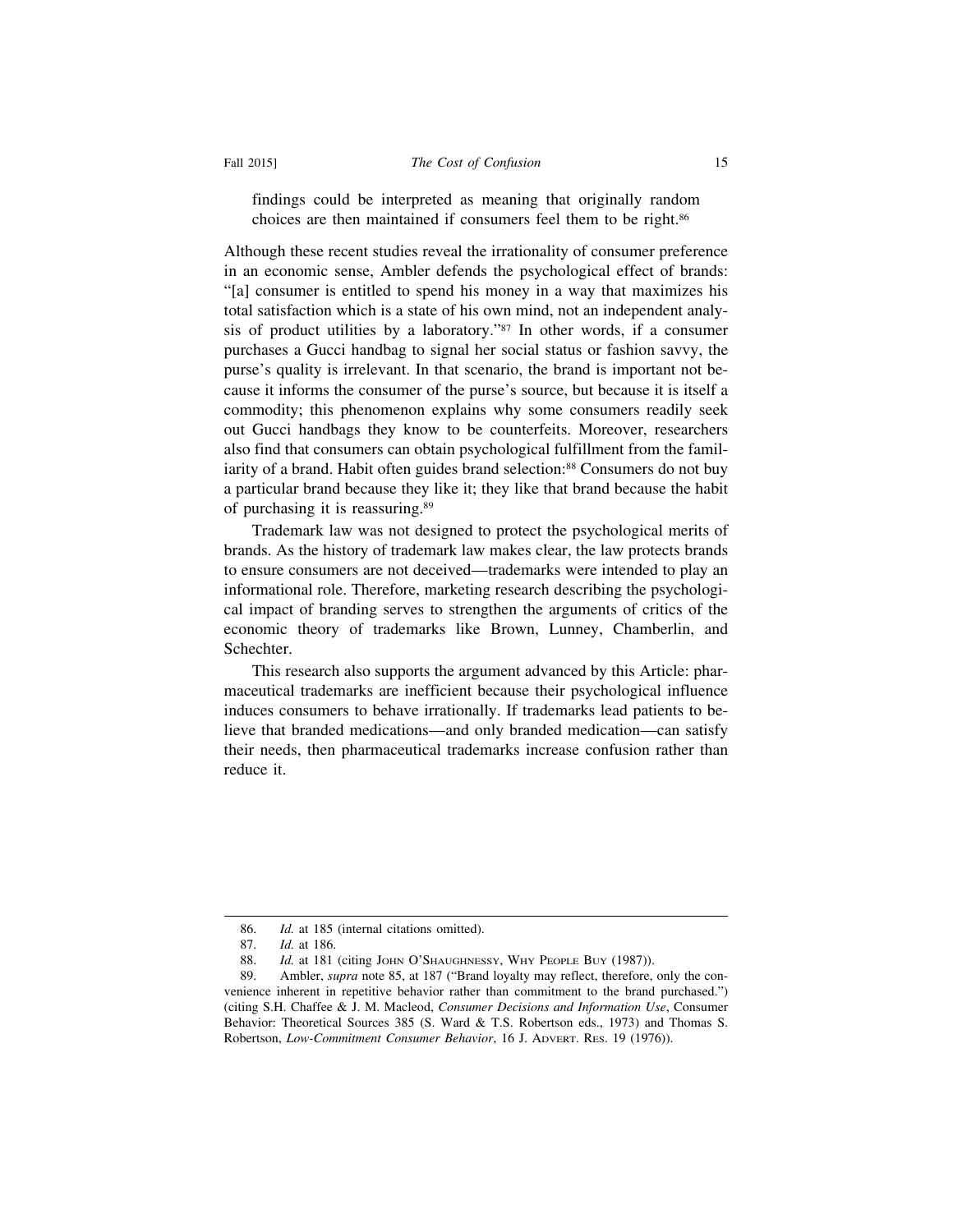#### II. ALLERGIC TO GENERICS: CONSUMER CONFUSION ARISING FROM TRADEMARKS AND DRESS

Brand name pharmaceutical manufacturers have spent billions of dollars advertising their products<sup>90</sup> to ensure that consumers recognize drugs by their name, color, and shape.<sup>91</sup> The trademarks and dress of popular medications are etched into our cultural conscious and vocabulary. But is this branding actually useful to consumers? After providing a brief overview of pharmaceutical trademarks and nomenclature, this Part argues that pharmaceutical trademarks not only fail to reduce consumer confusion, but actually increase it. Furthermore, pharmaceutical trademarks and trade dress do not play a significant role in ensuring consistent product quality. Drawing on these conclusions, this Article demonstrates that the harms associated with pharmaceutical trademarks not only outweigh their benefits, but also cause the very inefficiencies trademarks aim to prevent.

#### A. *Background: Pharmaceutical Trademarks and Nomenclature*

Every drug approved by the Food and Drug Administration ("FDA") has three separate names: a chemical name, a generic (non-proprietary) name, and a brand (proprietary) name.<sup>92</sup> For example, Tylenol<sup>®</sup> is the brand name of the drug that has the chemical name N-(4-hydroxyphenyl) acetamide and the generic name acetaminophen. A drug's chemical name describes its chemical makeup, and physicians and pharmacists rarely use this name in practice.93

A drug's generic name is usually composed of a medically significant stem and a chemically significant root, and it directs physicians and pharmacists to a particular drug class.94 Like other generic marks, generic drug names are not eligible for trademark protection.<sup>95</sup> In the United States, drugs

<sup>90.</sup> *See* CONG. BUDGET OFFICE, PROMOTIONAL SPENDING FOR PRESCRIPTION DRUGS (2009); Julie M.Donohue, Marisa Cevasco & Meredith B. Rosenthal, *A Decade of Direct-to-Consumer Advertising of Prescription Drugs*, 357 NEW ENG. J. MED. 673, 673 (2007).

<sup>91.</sup> *See, e.g.*, Dipak C. Jain & James G. Conley, *Patent Expiry and Pharmaceutical Market Opportunities at the Nexus of Pricing and Innovation Policy*, *in* INNOVATION AND MARKETING IN THE PHARMACEUTICAL INDUSTRY 255 (Min Ding et al. eds., 2014) (detailing the extensive advertising campaign that AstraZeneca undertook to market Prilosec®, a popular gastroesophageal reflux disease (GERD) medication).

<sup>92.</sup> See Roger Feldman & Félix Lobo, *Competition in Prescription Drug Markets: the Roles of Trademarks, Advertising, and Generic Names*, 14 EUR. J. HEALTH ECON. 668 (2012); Carol Rados, *Drug Name Confusion: Preventing Medication Errors*, 39 FDA CONSUMER 35, 36 (2005).

<sup>93.</sup> *See* Rados, *supra* note 92, at 37.

<sup>94.</sup> Dana M. Herberholz, *Curing Confusion: An Overview of the Regulatory Complexities of Obtaining Pharmaceutical Trademarks and A Prescription for Reform*, 8 MINN. J.L. SCI. & TECH. 97, 108 (2007) (citing Rados, *supra* note 92, at 37).

<sup>95.</sup> *See* Linda Gundersen, *The Complex Process of Naming Drugs*, 129 ANNALS INTER-NAL MED. 677, 677-78 (1998). It is important to note that the word "generic" has a different meaning in the context of trademark law as opposed to patent law. Thus far, this paper has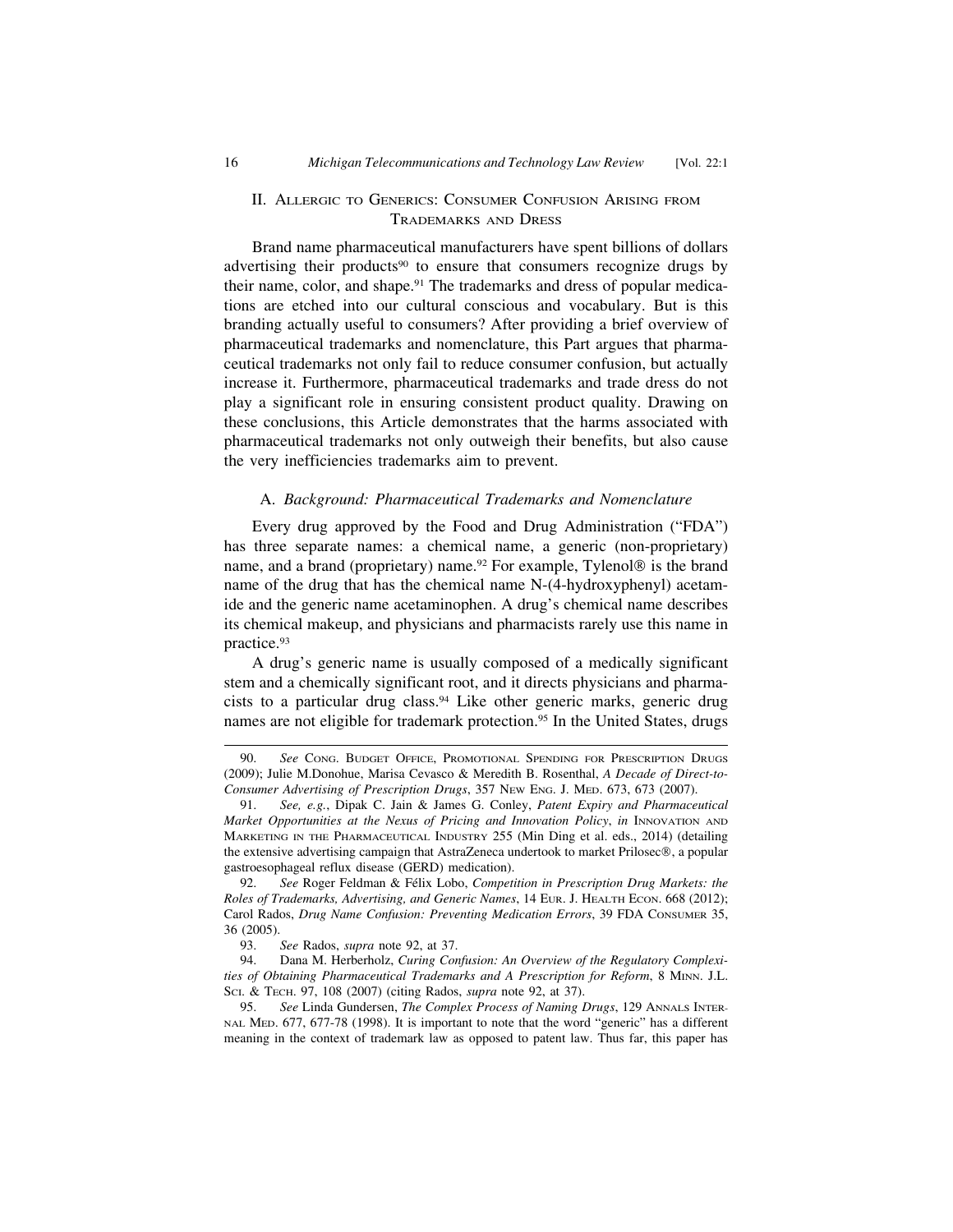obtain their generic names from the United States Adopted Names Council ("USAN Council"),96 which gives generic names to all FDA approved medications.<sup>97</sup> After both the World Health Organization and USAN Council approve a generic name, the USAN Council publishes that name in the Trademark Bulletin of the Pharmaceutical Research and Manufacturers of America as well as the Pharmacopeia Forum.<sup>98</sup>

Drug companies give their medications proprietary names in order to improve consumer recognition of their products.<sup>99</sup> "Unlike a drug's generic name, which is intended to describe its function or structure, a proprietary name is typically coined by consulting firms with expertise in prescription drug 'naming.'"100 In contrast to generic drug names, proprietary names are eligible for trademark protection.101

The FDA is primarily responsible for reviewing and approving proprietary drug names and their subsequent trademarks.<sup>102</sup> This authority is rooted in the FDA's responsibility to regulate misleading drug labeling.103 The USPTO also routinely reviews pharmaceutical trademarks.104

96. The USAN Council "is a private organization composed of three sponsoring organizations: the American Medical Association, United States Pharmacopeia, and the American Pharmaceutical Association." Herberholz, *supra* note 94, at 108 (citing 21 C.F.R. § 299.4(c) (2015)).

97. Eva Vivian, *Overview of Generic Drugs and Drug Naming*, MERCK MANUAL, http:// www.merckmanuals.com/home/drugs/brand-name-and-generic-drugs/overview-of-genericdrugs-and-drug-naming (last visited Oct. 6, 2015).

- 99. Herberholz, *supra* note 94, at 109.
- 100. *Id.*
- 101. *See supra* Part I.A.

102. Deirdre A. Clarke, *Proprietary Drug Name Approval: Taking the Duel Out of the Dual Agency Process*, 12 LOY. J. PUB. INT. L. 433, 442 (2011).

104. *See* Clarke, *supra* note 102, at 436-37; Clifford, *supra* note 103.

used the word "branded" to refer to pioneer drugs – those that are or were once protected by a patent – and "generic" to refer to their bioequivalent counterparts. As previously discussed, in trademark law, the term "generic" simply means a name that references the class or type of product. In the pharmaceutical industry, a generic drug producer – a producer that manufactures a bioequivalent version of a pioneer drug – could choose to give its product a trademarked name. Although the drug's actual generic name cannot be trademarked, the generic producer could give that drug another name that could be trademarked. For example, Advil®, Motrin®, and Midol®, are trademarked brands of the generic drug Ibuprofen. Although the manufactures of Advil®, Motrin®, and Midol® could not trademark the name "Ibuprofen," because it is the drug's generic name, these manufacturers did create different proprietary names for this drug and trademarked them accordingly. Although Advil®, Motrin®, and Midol® are all technically "branded" drugs, this paper has used the term "branded" to refer to pioneer drugs – the drugs that originally received patent protection and therefore were the first version available. To avoid confusion, this paper will continue to refer to pioneer drugs as "branded" medications, even though it is also possible for generic drugs to have a brand.

<sup>98.</sup> *See* Gundersen, *supra* note 95, at 677-78.

<sup>103.</sup> Stephen C. Clifford, *The Name Game: Creating a Trademark for a New Drug Product*, 2 DRUG DEV. & DELIVERY (2002), http://drug-dev.com/Main/Back-Issues/The-Name-Game-Creating-a-Trademark-for-a-New-Drug-512.aspx; *see also* 21 U.S.C. § 352(a) (2012); 21 C.F.R. 201.10(c)(5) (2015).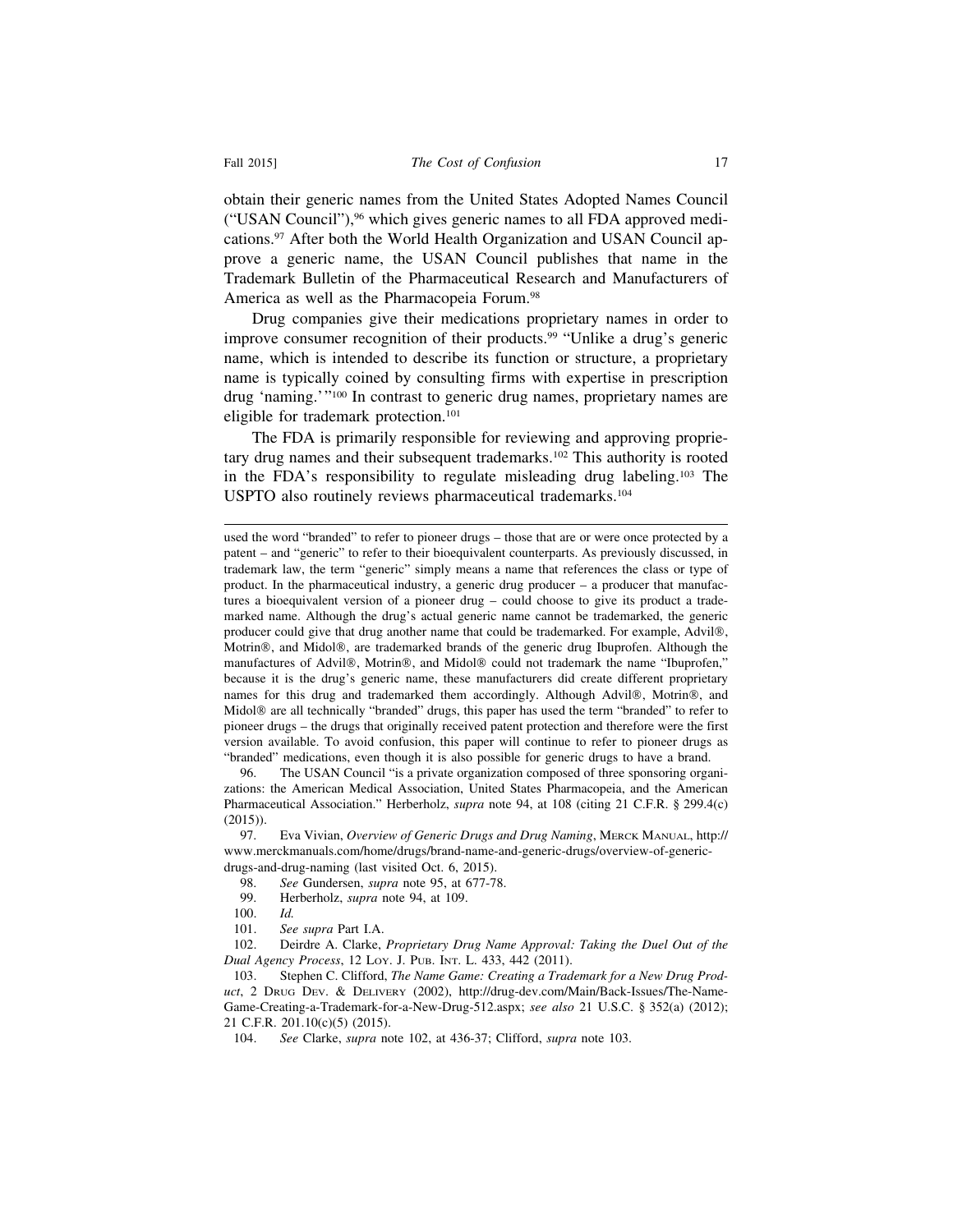[The] FDA's focus is patient safety while the USPTO's focus is consumer confusion as to the product's source in the marketplace.<sup>49</sup> Specifically, the [FDA] must determine whether there is a potential safety or health risk based on the proprietary drug name candidate's likelihood to be confused with other drug names. . . . The FDA does not simply focus on the consumer's confusion but also focuses on the health care provider or pharmacist's ability to become confused.105

Together, the FDA and USPTO attempt to ensure that a drug's proprietary name is neither misleading nor confusing to consumers.106

For a given drug, pharmaceutical companies often obtain trademark protection on the medication's proprietary name as well as trade dress protection on the drug's design (size, shape, and color).107 Although courts have sometimes invalidated a pharmaceutical firm's trade dress on the grounds that the design is functional and not merely decorative,<sup>108</sup> most firms are able to protect the colors and shapes of their medications as long as they can show that such designs have obtained a secondary meaning in the minds of consumers.109

Both a pioneer drug's proprietary name and design are critical to its competitive advantage once its patents expire and generic producers are able to enter the market. First, physicians overwhelmingly refer to medications, irrespective of the availability of generic formulations, by their brand names.110 Second, because prescription drugs are repackaged at a pharmacy before they are sold to consumers,111 a medication's "unique shape and color

109. *See* Jeremy A. Greene & Aaron S. Kesselheim, *Why Do the Same Drugs Look Different? Pills, Trade Dress, and Public Health*, 365 NEW ENG. J. MED. 83, 86 (2011) ("[C]laims of trade dress remain vital in the pharmaceutical market.").

<sup>105.</sup> Clarke, *supra* note 102, at 442; *see also* Clifford, *supra* note 103.

<sup>106.</sup> Nevertheless, these agencies do not always perform this task perfectly. Instances of prescription name confusion due to similar product names and/or poor physician writing do occur.

<sup>107.</sup> *See generally* Julia Anne Matheson, *Trade Dress Protection: Eye Candy*, FINNEGAN (April 2009), http://www.finnegan.com/resources/articles/articlesdetail.aspx?news=6f96c9cf-3975-4729-a04d-2e8f2d271a75.

<sup>108.</sup> *See, e.g.*, Shire U.S. Inc. v. Barr Laboratories, Inc., 329 F.3d 348 (3d Cir. 2003) (holding that the trade dress of Shire's drug, Adderall, was invalid due to its functionality).

<sup>110.</sup> Michael A. Steinman, Mary-Margaret Chren & Seth Landefeld, *What's in a Name? Use of Brand Versus Generic Drug Names in United States Outpatient Practice*, 22 J. GEN. INTERNAL MED. 645, 646 (2007) (finding that physicians use the brand name of a medication 100 percent of the time when the drug does not face any generic competition and use the brand name 79 percent of the time when generic competition is present).

<sup>111.</sup> David M. Fritch, *Should "The Purple Pill" by Any Other Drug Company Still Be As Purple? The Changing Face of Trade Dress Protection for Pharmaceutical Manufacturers*, 47 IDEA 171, 181 (2006) ("Prescription drugs, however, are repackaged by the dispensing pharmacy in bottles which contain no easily identifiable designation of source, unique packaging or individual labeling trade dress to distinguish it." (internal quotation marks omitted)).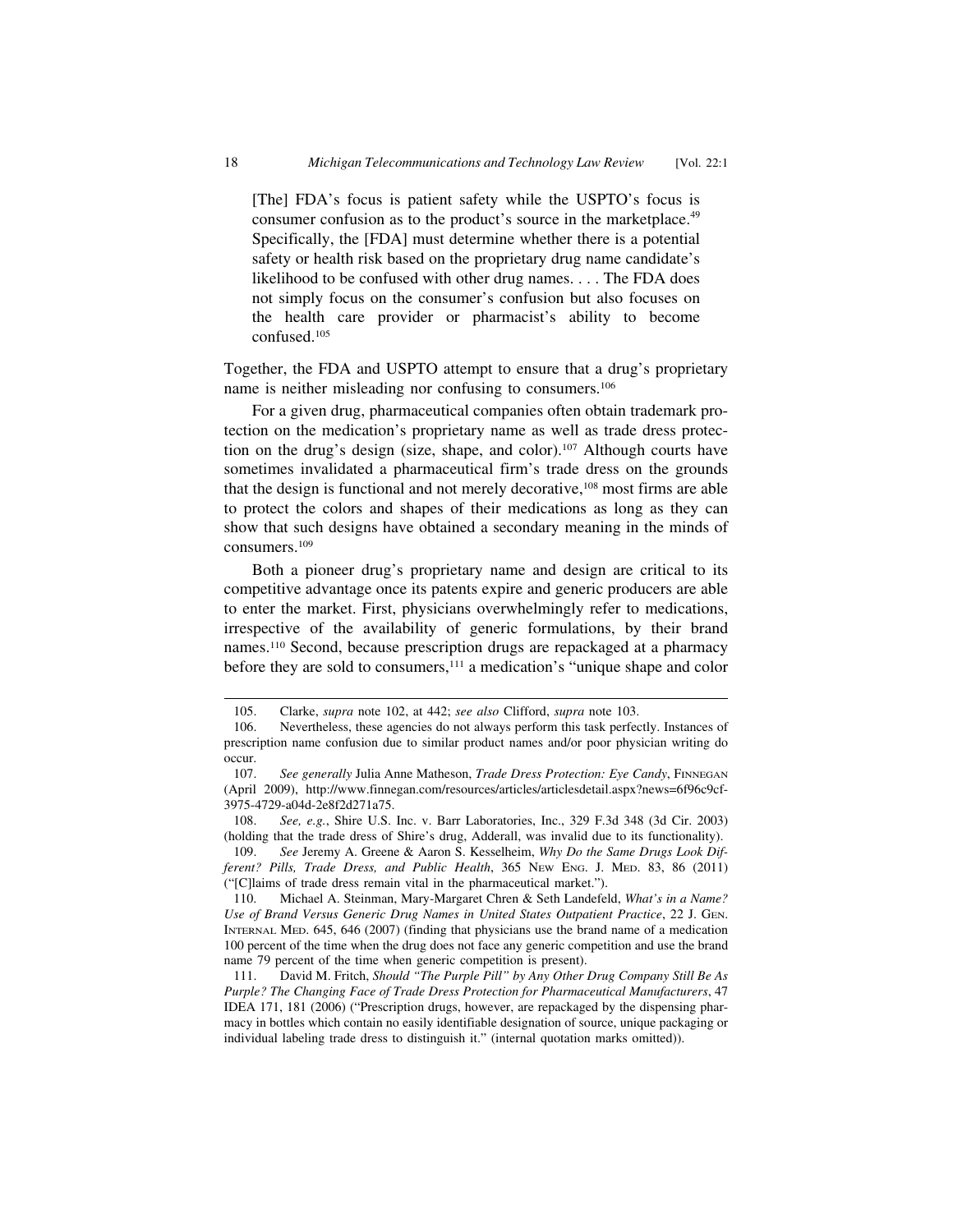is a crucial means of . . . influencing consumer preference."112 Pharmaceutical companies carefully select the trade dress of their products so that a medication's design becomes a "fundamental part of [the] drug['s] personality."113

[D]rug companies probe the consumer's subconscious mind when they select a drug's appearance. Glossy, two-tone capsules, for example, have a sophisticated look thought to appeal to younger buyers. Color is particularly important: Blue is masculine (Viagra is blue), red is bold and stimulating, pink is feminine, and AstraZeneca representatives describe purple as an "attractive yet dignified" shade.<sup>114</sup>

The effect of trade dress protection on consumer purchasing behavior leads pharmaceutical companies to invest heavily in the drug naming and design processes.

#### B. *Consumer Confusion Resulting from Product Differentiation*

#### i. Are Generics and Brands Equivalent?

As discussed in the previous section, trademark theorists justify trademarks based on their ability to help consumers differentiate between similar products, therein lowering consumer search costs and reducing consumer confusion. To serve this intended purpose, the goods that trademarks distinguish must actually *be* different. If two products are identical, there is no reason for consumers to distinguish between them: any differentiation would be artificial. Therefore, to justify the use of trademarks in the pharmaceutical industry, one must be able to show that generic and brand name medications actually—or could—differ.115 Yet, all available evidence suggests they do not.

<sup>112.</sup> *Id.*; *see also* Jain & Conley, *supra* note 91, at 268.

<sup>113.</sup> Jill Morton, *The Color of Medications: Taking the Color of Medications Seriously*, COLOR MATTERS, http://www.colormatters.com/body\_pills.html (last visited Jan. 26, 2013). 114. Charles W. Schmidt, *Have I Got a Drug for You!*, 4 MODERN DRUG DISCOVERY 41, 41 (2001).

<sup>115.</sup> When two drugs are similar, but not actually bioequivalent, trademark protection enables a company to signal these differences to consumers. Under these circumstances, product differentiation would not be artificial. In *SK & F, Co. v. Premo Pharmaceutical Laboratories, Inc.*, the Third Circuit confronted such a situation. 625 F.2d 1055 (3d Cir. 1980). The case concerned two very similar diuretic drugs that contained the same active ingredient, but were not bioequivalent (the bioavailability, or rate of absorption into the blood stream, of the two drugs differed). *See* Greene & Kesselheim, *supra* note 109, at 84. When the manufacturer of the generic version of the diuretic medication, Premo, copied branded drug's color scheme, the producer of the branded diuretic, SK&F, sued for trade dress infringement. *See* SK & F, 625 F.2d at 1057-58. The Third Circuit concluded that Premo's copying of SK&F's trade dress was actionable because: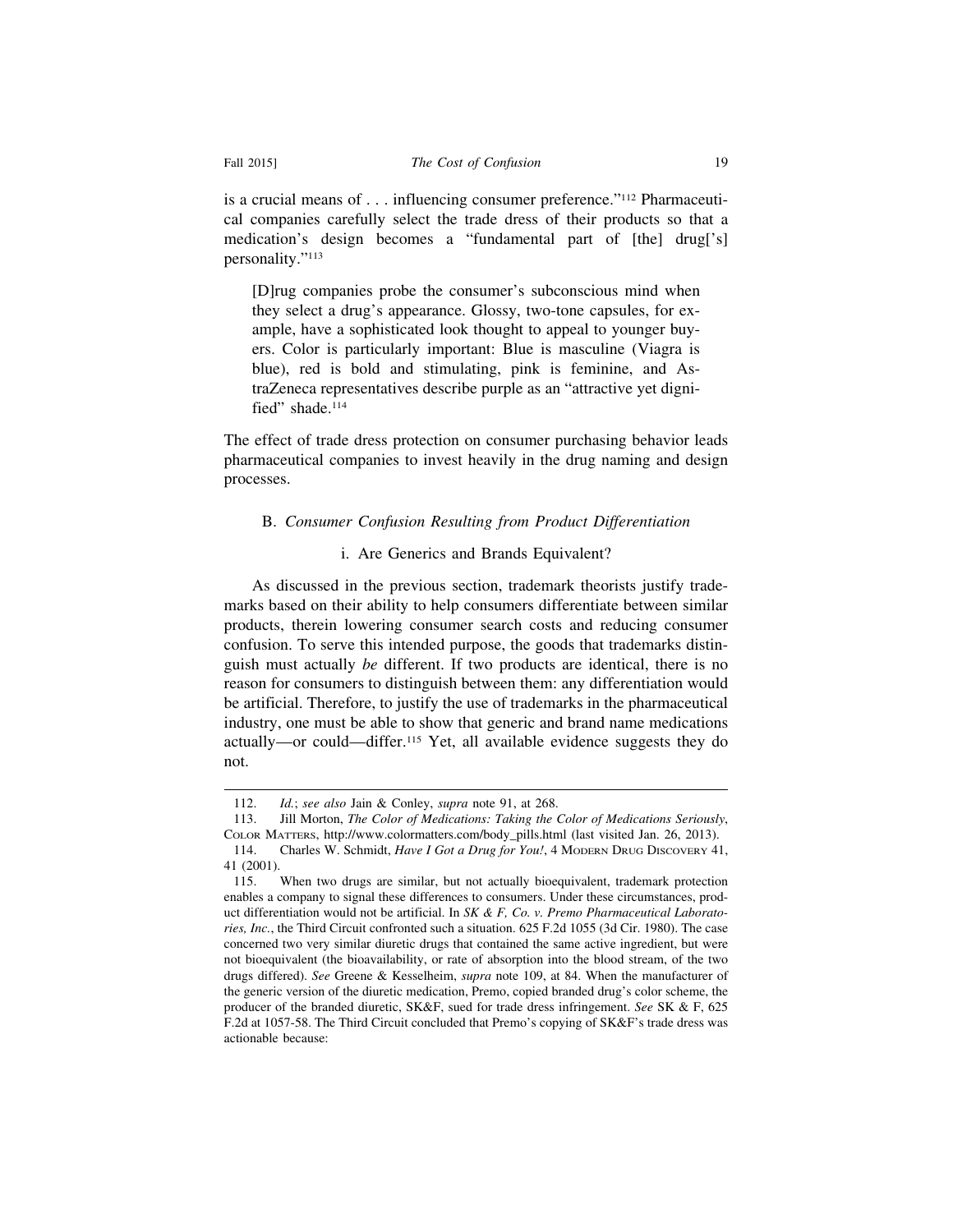In 1984, Congress amended the Food, Drug, and Cosmetics Act ("FDCA"), leading the FDA to issue regulations requiring bioequivalence between generic and branded drugs. These regulations ensure that all generic drugs have the same effects as their brand name counterparts. To qualify as a generic medication, the producer of such a drug must prove to the FDA that its drug has the same "dosage form, safety, strength, route of administration, quality, performance characteristics[,] and intended use"<sup>116</sup> as its branded counterpart.<sup>117</sup>

Substantial scientific research shows that generic drugs live up to this test. Many studies document the bioequivalence of generic and brand name drugs, even for medications with narrow therapeutic indices.118 Studies

116. *Generic Drugs: Questions and Answers*, FDA, http://www.fda.gov/drugs/resourcesforyou/consumers/questionsanswers/ucm100100.htm (last visited Sept. 13, 2015).

SKF's reputation would be irreparably injured by the substitution of Premo's product for [SK&F's product] because . . . the two products are not bioequivalents. Unknowing or willful substitution even if legally permissible would expose SKF not only to the risk of patient and physician dissatisfaction if the patient reacted to the substitute drug differently, but also to the risk of suit for the resulting consequences.

*SK & F*, 625 F.2d at 1066. Thus, the court concluded that Premo's trade dress merited protection because it helped consumers distinguish between two products that were actually different. Similarly, in *Pennwalt v. Zenith Laboratories*, a Michigan district court enjoined a company from manufacturing a version of the diet pill phentermine that possessed similar trade dress to the brand name version of that drug because the two products were not interchangeable. 472 F. Supp. 413 (E.D. Mich. 1979). In both cases, the courts found for the pioneer brands because their trade dress actually served its intended function – preventing consumer confusion between two pills that were not equivalent.

<sup>117. 21</sup> U.S.C. § 355(j)(2)(A)(iv) (2012); *see also* Fritch, *supra* note 111, at 201 ("The FDA requires that: generic drugs must have the same active ingredients and the same labeled strength as the brand-name product[,] [g]eneric drugs must have the same dosage form (for example, tablets, liquids) and must be administered in the same way[,] [g]eneric drug manufacturers must show that a generic drug is bioequivalent to the brand-name drug, which means the generic version delivers the same amount of active ingredients into a patient's bloodstream in the same amount of time as the brand-name drug[,][g]eneric drug labeling must be essentially the same as the labeling of the brand-name drug[,] [g]eneric drug manufacturers must fully document the generic drug's chemistry, manufacturing steps, and quality control measures[,] [and][f]irms must assure the FDA that the raw materials and finished product meet specifications of the U.S. Pharmacopoeia, the organization that sets standards for drug purity in the United States."); *see also Generic Drugs: Questions and Answers*, FDA, http://www.fda .gov/drugs/resourcesforyou/consumers/questionsanswers/ucm100100.htm (last visited Jan. 26, 2013).

<sup>118.</sup> *See* Aaron S. Kesselheim et al., *Seizure Outcomes Following Use of Generic vs. Brand name Antiepileptic Drugs: A Systematic Review and Meta-Analysis*, 70 DRUGS 605 (2010); Aaron S. Kesselheim et al., *Clinical Equivalence of Generic and Brand name Drugs Used in Cardiovascular Disease: A Systematic Review and Meta-Analysis*, 300 JAMA 2514, 2514-25 (2008); *see also* Greene & Kesselheim, *supra* note 109, at 86. A therapeutic index is a comparison between the amount of a therapeutic agent that is responsible for the therapeutic effect to the amount that causes toxicity.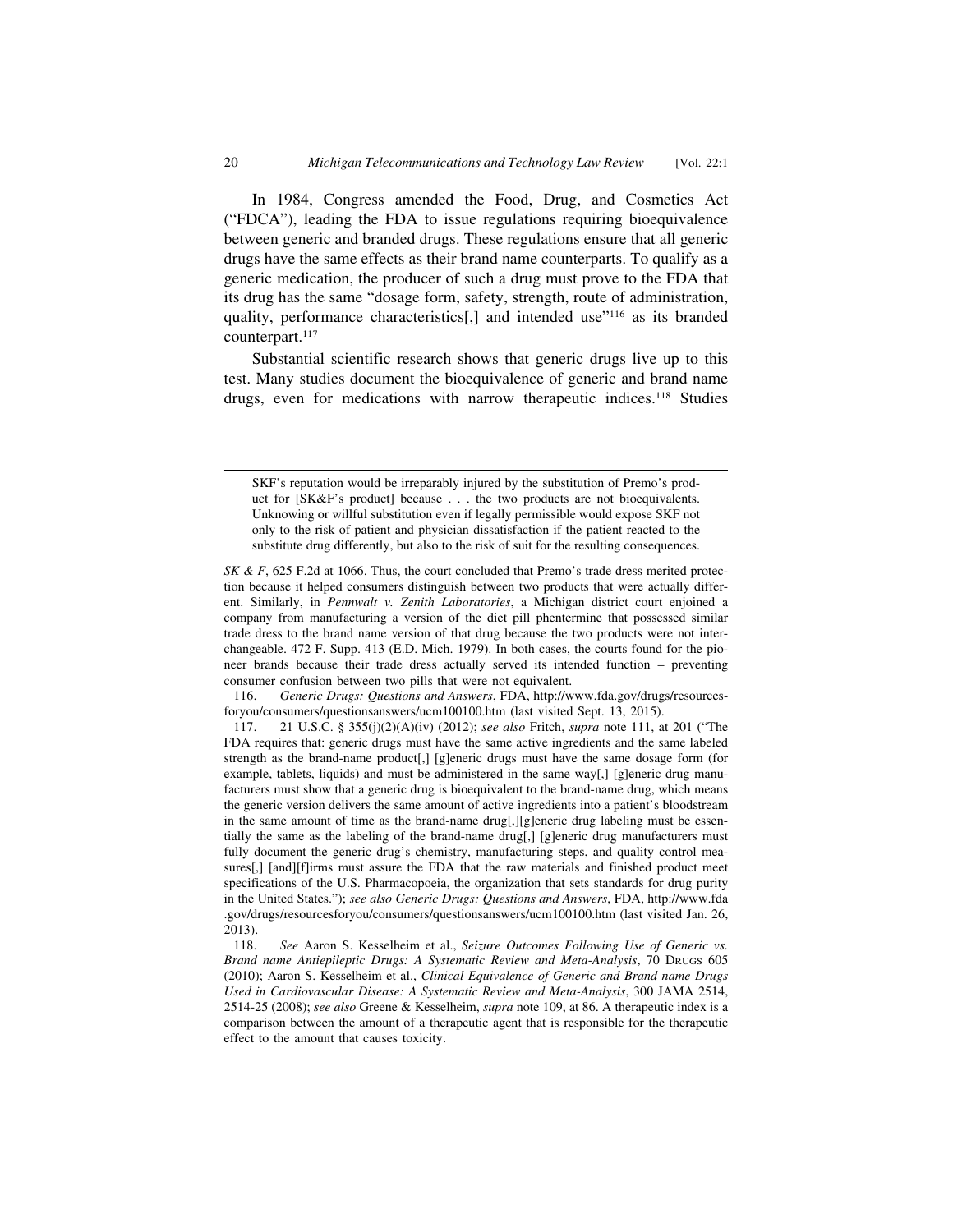on medications that treat cardiovascular disease, $119$  epilepsy, $120$  psychiatric disorders,<sup>121</sup> asthma,<sup>122</sup> neurologic disorders,<sup>123</sup> and dermatologic conditions124 have all found that generic drugs are just as safe and effective as their branded counterparts. As one study summarized, the FDA's bioequivalence protocols "have been consistent on a pharmacologic level and translate into comparable clinical effectiveness for nearly all brand name and generic drugs."125 Furthermore, "the FDA has investigated numerous reports of potential generic product inequivalence, and the Agency has claimed it cannot document a single example of therapeutic failure when an FDA-designated therapeutically equivalent product was substituted for its reference (brand name innovator) product."126

Despite substantial medical research to the contrary, some healthcare specialists still argue that there are reasons to differentiate between FDAapproved generic medications and branded drugs.127 First, a few physicians dispute the bioequivalence of branded and generic drugs with narrow therapeutic indices.128 The next subsection discusses these studies and their potentially flawed results at greater length.

127. *See id*.

<sup>119.</sup> *See* Kesselheim, *Clinical Equivalence*, *supra* note 118, at 2524-25 (concluding that it is "reasonable for physicians and patients to rely on FDA bioequivalence rating as a proxy for clinical equivalence among a number of important cardiovascular drugs, even in higherrisk contexts such as the NTI drug warfarin").

<sup>120.</sup> Kesselheim, *Seizure Outcomes*, *supra* note 118 (finding no difference in seizure control between generic and brand name epilepsy medications).

<sup>121.</sup> C. Couprie & B. Lacarelle, *Bioequivalence and Therapeutic Equivalence in Psychiatry*, 30 ENCEPHALE 167 (2004) (demonstrating the bioequivalence of certain psychotropic drugs).

<sup>122.</sup> *See* H. Nell et al., *Therapeutic Equivalence Study of Two Formulations (Innovator v. Generic) of Beclomethasone Dipropionate in Adult Asthmatic Patients*, 91 S. AFR. MED. J. 51 (2001) (finding that the generic and branded versions of an important asthma medication were therapeutically equivalent).

<sup>123.</sup> P. Zapater P & J.F. Horga, *Bio-Equivalence and Generic Drugs: Reflections on Problems Which May Arise with Drugs Habitually Used in Neurology*, 30 REVISTA DE NEURO-LOGIA 146 (2000) (explaining that although it may be difficult to prove bioequivalence for certain drugs used to treat neurological disorders, conclusions regarding bioequivalence may be valid).

<sup>124.</sup> *See* John R. Peters et al., *Generic Drugs – Safe, Effective, and Affordable*, 22 DER-MATOLOGIC THERAPY 239, 239 (2009) (finding that generic dermatological products were as safe and effective as their branded counterparts).

<sup>125.</sup> Greene & Kesselheim, *supra* note 109, at 86; *accord* Barbara M Davit et al., *Comparing Generic and Innovator Drugs: A Review of 12 Years of Bioequivalence Data from the United States Food and Drug Administration*, 43 ANNALS PHARMACOTHERAPY 1583 (2004) (confirming the bioequivalence of FDA approved generic drugs over a twelve year period).

<sup>126.</sup> COUNCIL ON SCIENCE AND PUBLIC HEALTH, AMER. MED. ASS'N, GENERIC SUBSTITU-TION OF NARROW THERAPEUTIC INDEX DRUGS 4 (2002) (emphasis added).

<sup>128.</sup> *See* C.L. Fitzgerald & M.P. Jacobson, *Generic Substutition of Levetiracetam Resulting in Increased Incidence of Breakthrough Seizures*, 45 ANNALS PHARMACOTHERAPY e27, at \*1 (2011); *see also* M.S. Duh et al., *The Risks and Costs of Multiplegeneric Substitution of Topiramate*, 72 NEUROLOGY 2122, 2122 (2009).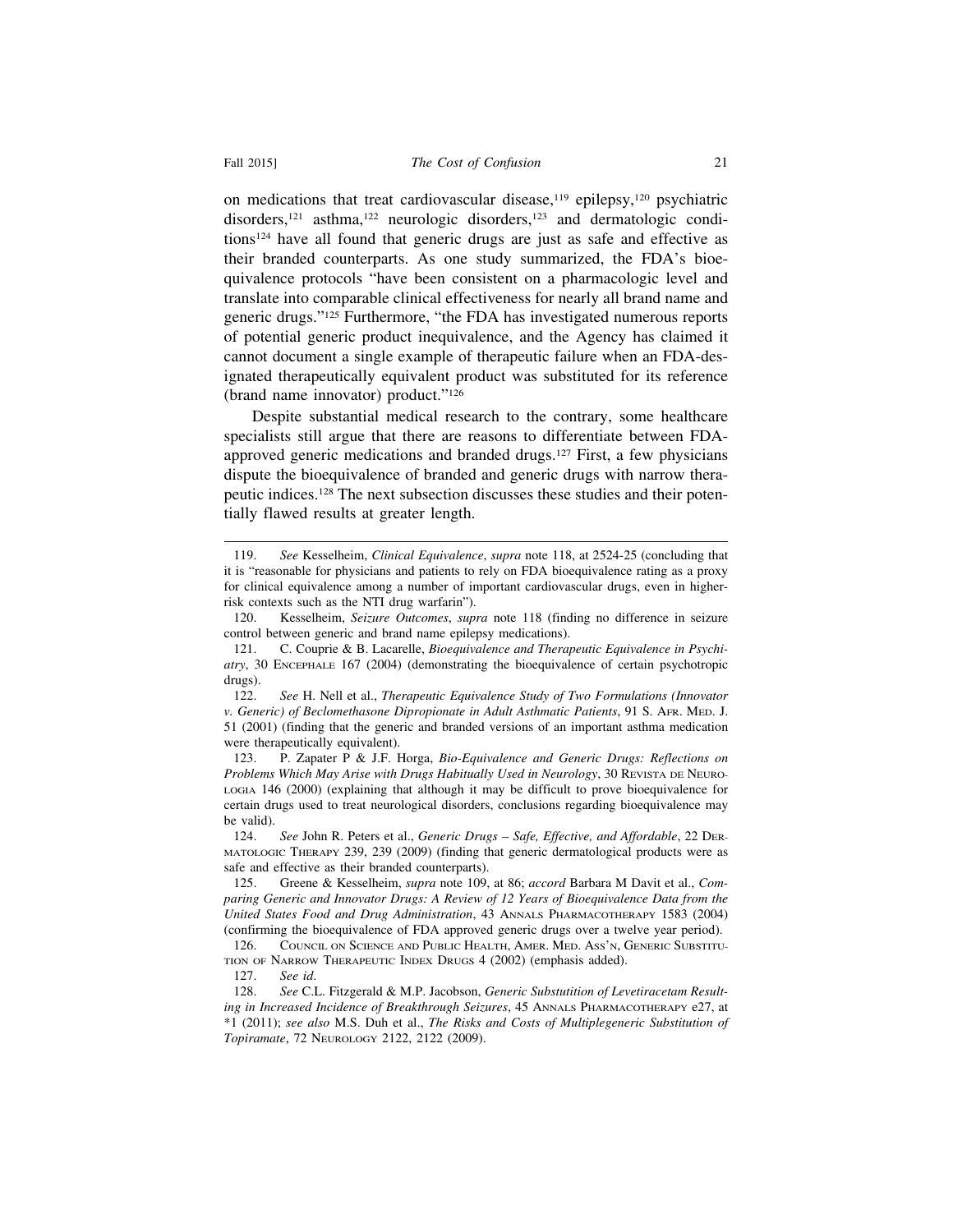Second, some argue that the manufacturing quality of branded and generic drugs may differ.129 This argument is distinct from the bioequivalence argument: it is possible that a generic drug is less effective than its branded counterpart even though it is bioequivalent because the generic was manufactured in shoddy fashion. In such a situation, the purchase of the branded drug shows more confidence in the company than the drug itself. Because the consumer presumably cares about the source of her medication, trademarks enable her to more readily discern such origins.130 Indeed, as previously discussed,131 Landes and Posner counter the argument that trademarks lead to artificial differentiation between formulaically identical products by pointing out that a consumer may "be willing to pay a premium for greater assurance that the good will actually be manufactured to the specifications of the formula."132

Although there have been some reports of poor drug manufacturing quality in the past few years, these reports target both branded and generic manufacturers.133 Many branded drug producers also manufacture generic medications.134 In these instances, the distinction between the manufacturing quality of generic and branded drugs may not apply, since the same producer manufactures both drugs. There are no studies that substantiate the fear of poor quality generic manufacturing. Such fear is rooted in an unparticularized suspicion of generic quality, rather than real differences between the two types of drugs.

It is also important to note that the U.S. government independently regulates the quality of pharmaceutical products. Through the FDA, the government inspects pharmaceutical production facilities to ensure they are safe

<sup>129.</sup> *See* Landes & Posner, *supra* note 47, at 275.

<sup>130.</sup> *See* Signe H. Naeve, *Heart Pills Are Red, Viagra Is Blue . . . When Does Pill Color Become Functional? An Analysis of Utilitarian and Aesthetic Functionality and Their Unintended Side Effects in the Pharmaceutical Industry*, 27 SANTA CLARA COMPUTER & HIGH TECH. L.J. 299, 325 (2011) ("Consumers have the right to know that a generic drug is actually provided by a different manufacturer and allow them to choose the lower-priced option, rather than forcing compliance by presenting them with confusing trade dress."); *see also* Daniel R. Bereskin, *Brand Name and "Look-Alike" Drugs in Canada after Ciba-Geigy v. Apotex: A Proposal for Relief from Slavish Imitation*, 94 TRADEMARK REP. 1086, 1092 (2004) ("[I]t surely must also be the case that patients, who have relied upon a medication for many months or years, including patients who associate the [trade dress] with a particular medicine, believe that the medicine comes from a particular source and they have learned to trust that source."); *see also* Landes & Posner, *supra* note 47, at 275 ("The fact that two goods have the same chemical formula does not make them of equal quality to even the most coolly rational consumer.").

<sup>131.</sup> *See supra* Part I.B.i.

<sup>132.</sup> Landes & Posner, *supra* note 47, at 275.

<sup>133.</sup> *See* Katie Thomas, *Lapses at Big Drug Factories Add to Shortages and Danger*, N.Y. TIMES (Oct. 17, 2012), http://www.nytimes.com/2012/10/18/business/drug-makersstalled-in-a-cycle-of-quality-lapses-and-shortages.html.

<sup>134.</sup> Natasha Singer, *Drug Firms Apply Brand to Generics*, N.Y. TIMES, Feb. 16, 2010, at B1, *available at* http://www.nytimes.com/2010/02/16/business/16generic.html?\_r=0.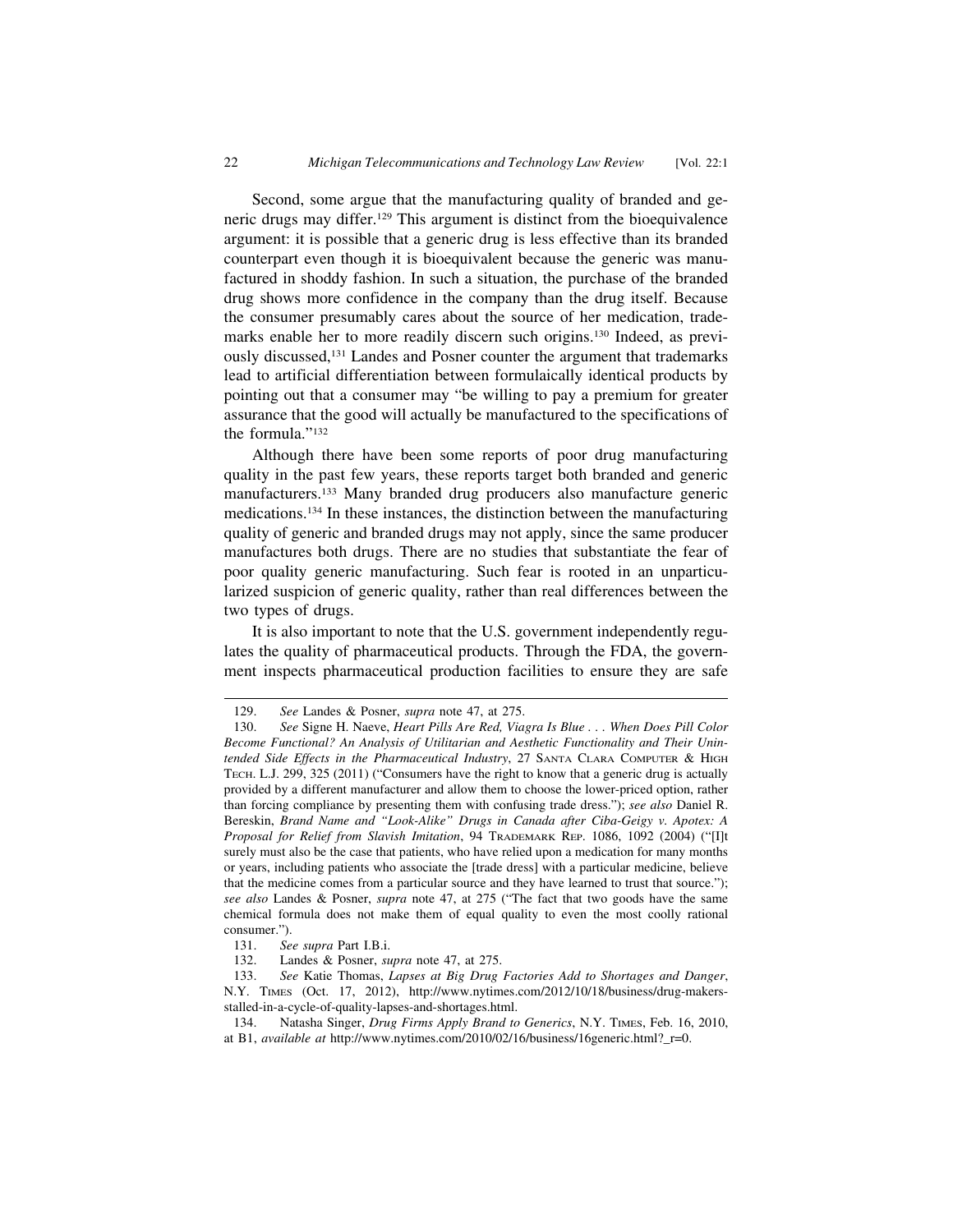and compliant.135 The FDA conducts over a thousand inspections of domestic facilities per year, inspecting approximately forty percent of domestic establishments. The Government Accountability Office has estimated that, at this rate, FDA inspects domestic manufacturers approximately once every 2.5 years.136 The FDA also inspects generic drugs manufactured abroad. Although the FDA inspected these foreign sites less frequently in the past, the agency is currently ramping up its efforts to regulate overseas facilities.<sup>137</sup> For example, the FDA has opened offices in India and China and increased the number of inspections conducted at foreign pharmaceutical plants.138

This level of regulation is fairly unique: the U.S. government does not monitor the output quality in most other consumer good and service industries. Although government agencies may promulgate compliance rules and regulations for other industries, such as the automobile or power-tool industry, the government does not actively inspect the products of these industries to ensure that their outputs comport with the relevant regulations.

To be sure, the FDA is not infallible.139 It does, however, provide a check on the safety and regulatory compliance of pharmaceutical manufacturers. Such regulation should ease fears that strong trademark protection is necessary to ensure product quality.

Finally, some note that generic and branded drugs can differ in their non-active ingredients, such as the dyes used to create the pill's color or filler ingredients.<sup>140</sup> But these arguments lack support.<sup>141</sup> Even if dyes affect patients differently, this possibility counsels in favor of abandoning trade dress protection altogether: if a brand name and generic drug may have slightly different effects on people due to their color, then the generic producer should be allowed to copy the trade dress of the branded drug. Moreover, if this possibility is a real concern, the FDA should require pharmaceutical manufacturers to demonstrate that the dyes they use are

<sup>135.</sup> *See* U.S. GOV'T ACCOUNTABILITY OFF., GAO-10-961, DRUG SAFETY: FDA HAS CONDUCTED MORE FOREIGN INSPECTIONS AND BEGUN TO IMPROVE ITS INFORMATION ON FOR-EIGN ESTABLISHMENTS, BUT MORE PROGRESS IS NEEDED (2010).

<sup>136.</sup> *Id.*

<sup>137.</sup> Eric Palmer, *FDA Cuts U.S. Plant Inspections While Boosting Them Overseas*, FIERCE PHARMA MFG. (Mar. 20, 2014), http://www.fiercepharmamanufacturing.com/story/fdacuts-us-plant-inspections-while-boosting-them-overseas/2014-03-20.

<sup>138.</sup> *See* FDA, REPORT TO CONGRESS ON THE FDA FOREIGN OFFICES (2012), *available at* http://www.fda.gov/Food/GuidanceRegulation/FSMA/ucm291803.htm#posts; *FDA's International Posts: Improving the Safety of Imported Food and Medical Products*, FDA CONSUMER HEALTH INFO. (Mar. 2010), http://www.fda.gov/downloads/ForConsumers/ConsumerUpdates/ UCM187246.pdf.

<sup>139.</sup> *See* Peter H. Schuck, *FDA Preemption of State Tort Law in Drug Regulation: Finding the Sweet Spot*, 13 ROGER WILLIAMS U. L. REV. 73, 92 (2008).

<sup>140.</sup> Lesley Alderman, *Tips on Generics*, N.Y. TIMES (Dec. 18, 2009), http://. ./2009/12/ 19/health/19patientbar.html.

<sup>141.</sup> *About Generic Medicines*, GENERIC PHARM. ASS'N, http://www.gphaonline.org/ about/generic-medicines (last visited Oct. 6, 2015).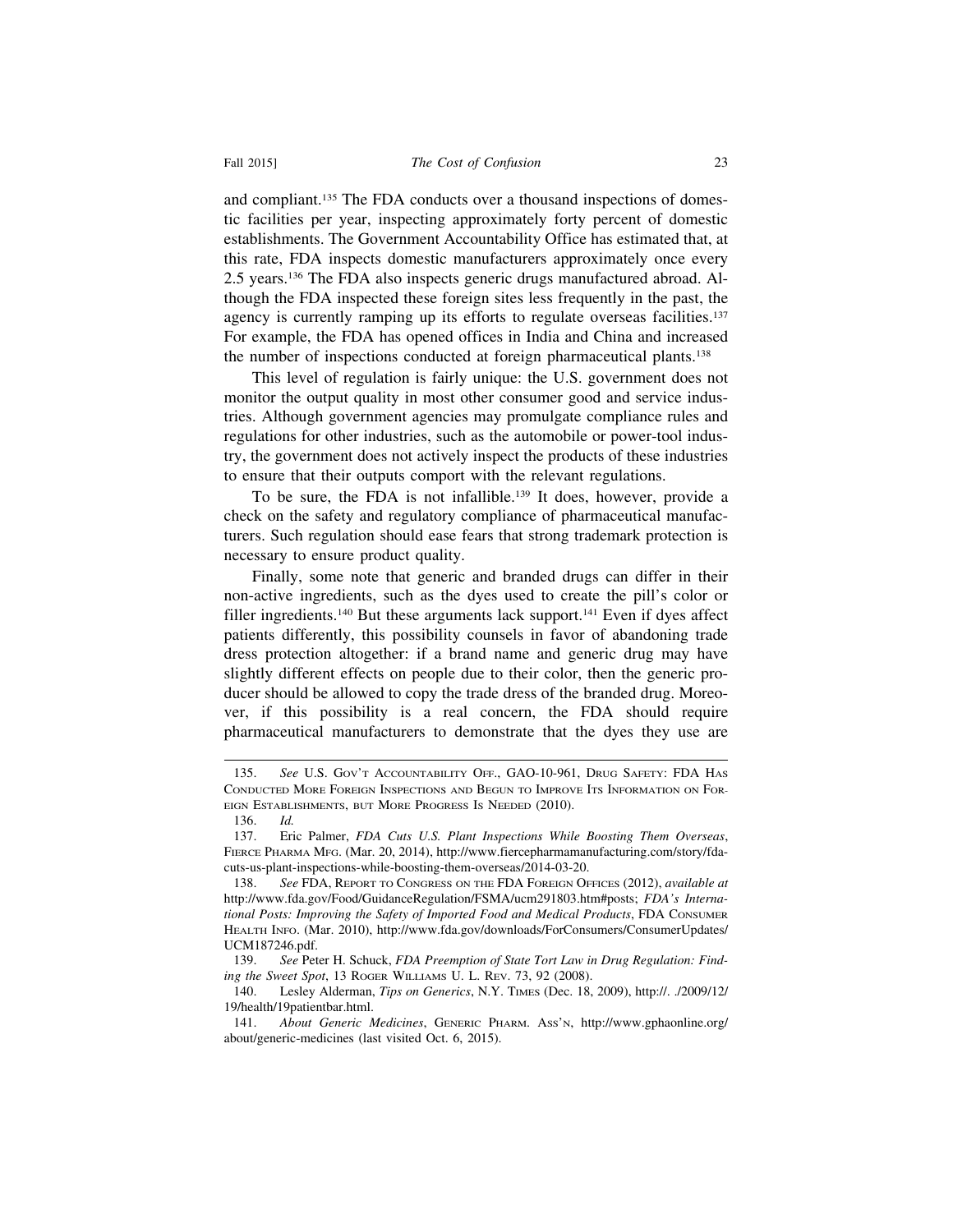chemically inert. The available research examining the differences between generic and branded drugs has not found that these types of medications differ in any real way.

#### ii. Artificial Product Differentiation in the Pharmaceutical Market

Despite this equivalence, consumers and doctors often prefer branded medications to generic ones.142 With respect to consumers, a recent AARP report found that "some adults still consider brand name drugs to be superior to generic drugs or believe that switching to a generic may compromise the quality of their medications."143

Importantly, studies suggest that this preference is grounded in irrationality rather than misinformation. In a survey of 2,500 commercially-insured, prescription drug users, less than 10 percent of participants believed that generic drugs cause more side effects than branded drugs.144 Slightly more than 10 percent of study participants disagreed with the statement, "Americans should use more generic drugs," while almost 56 percent agreed.<sup>145</sup> When the subjects were asked if they "would rather take generics than branded medications," however, only 37 percent agreed, while 26 percent disagreed.146 Tellingly, "[r]espondents more strongly agreed with the statement that Americans, in general, should use generic drugs than with a statement that they, as individuals, preferred to use generics."<sup>147</sup> Thus, although consumers favored greater generic drug usage for the U.S. population as a whole, they found it difficult to take their own advice. These results suggest that patient decision-making "might not be rational from an economic perspective."148

Another study of 505 prescription drug users lends further support to this conclusion.149 Twenty-two percent of respondents agreed that "generic substitution limited their ability to get what their doctor had prescribed, and about 20 percent believed that it would limit their chances of getting the best

<sup>142.</sup> *See* Andrew T. Ching, *A Dynamic Oligopoly Structural Model for the Prescription Drug Market After Patent Expiration*, 51 INT'L ECON. REV. 1175, 1175 (2010); William H. Shrank et al., *Patients' Perceptions of Generic Medications*, 28 HEALTH AFFAIRS 546, 553-54 (2009); LEIGH PURVIS, AARP PUBLIC POLICY INSTITUTE, STRATEGIES TO INCREASE GENERIC DRUG UTILIZATION AND ASSOCIATED SAVINGS 7 (2008); LINDA L. BARRETT, AARP, PHYSI-CIANS' ATTITUDES AND PRACTICES REGARDING GENERIC DRUGS 18 (2005); Sujit S. Sansgiry, Monali Bhosle & Nathan Pope, *Consumer Perceptions Regarding Generic Drug Substitution: An Exploratory Study*, 17 J. PHARMACEUTICAL MARKETING & MGMT. 77, 82 (2005); Henry G. Grabowski & John M. Vernon, *Brand Loyalty, Entry, and Price Competition in Pharmaceuticals After the 1984 Drug Act*, 35 J.L. & ECON. 331, 332-33 (1992).

<sup>143.</sup> PURVIS, *supra* note 142, at 7.

<sup>144.</sup> Shrank, *Patients' Perceptions*, *supra* note 142, at 549.

<sup>145.</sup> *Id*.

<sup>146.</sup> *Id*.

<sup>147.</sup> *Id.* at 549-50.

<sup>148.</sup> *Id.* at 555.

<sup>149.</sup> Sansgiry, Bhosle, & Pope, *supra* note 142, at 81.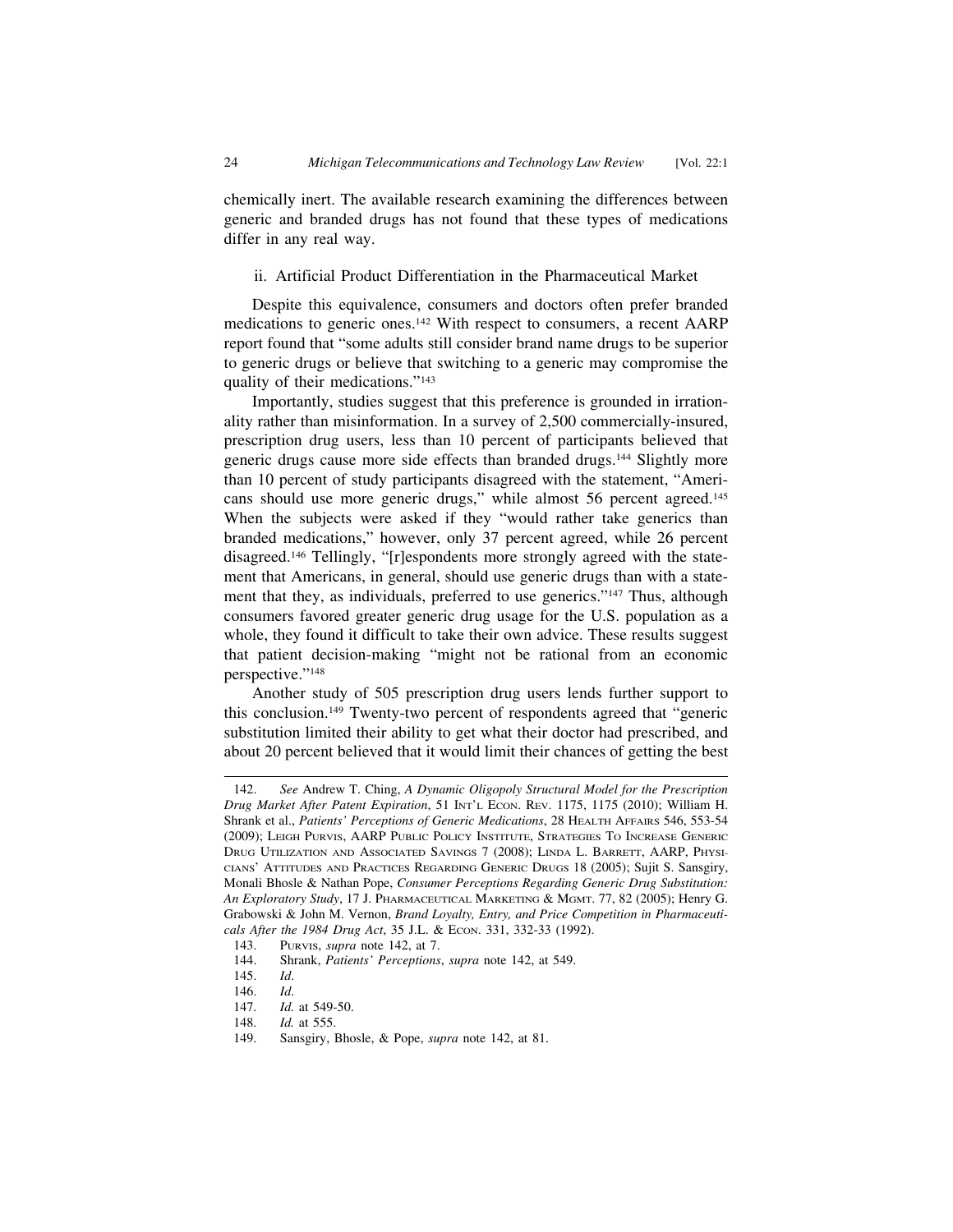medications."150 Nevertheless, a majority of these study participants (61 percent) did not believe that generic substitution increased the number of side effects they experienced.151 This study confirms that consumers differentiate between generic and brand name medications for reasons they themselves recognize may not be grounded in the efficacy of the drugs.

Several studies of prescribers' behaviors reveal that patients are not the only ones afflicted by these irrational tendencies. One study found that physician perceptions of specific drugs more closely resemble the advertising claims of the manufacturers than actual measures of the drugs' performances.152 Another study found that physicians' interactions with drug companies influenced their requests that particular drugs be added to their hospitals' formularies.<sup>153</sup> This result is particularly disturbing given that "more than one-half of the new drugs requested offered little or no therapeutic advantage over comparable drugs already on the formulary."154 This study, among others, supports the notion that pharmaceutical advertising and promotion induce physicians to prescribe less cost-effective drugs.155 Doctor and patient irrationality may be mutually reinforcing: as doctors prescribe more branded drugs, patients are more inclined to believe that they are superior.

A final anecdote encapsulates the extent and depth of consumer differentiation between generic and branded medications. In a short article regarding the ethics of honoring patient requests for brand name medications when generic versions are available, Drs. Troyen Brennan and Thomas Lee describe the case of a woman who claims she is allergic to generic medications. Here, the patient irrationally views generic drugs as a completely distinct class of medications:

A 69-year-old woman with diabetes mellitus and supraventricular tachycardia believes that she is allergic to generic medications. . . . Her medical problems include arthritis, diabetes mellitus, hypertension, dyspepsia, and depression. She frequently comes to the office or the emergency department with symptoms that do not have an apparent physiologic basis. Over the last decade, she has undergone a wide range of diagnostic procedures that have not shown clinically significant abnormalities. A psychiatric consulta-

<sup>150.</sup> *Id.* at 82.

<sup>151.</sup> *Id.* at 85.

<sup>152.</sup> *See* Jerry Avorn, Milton Chen & Robert Hartley, *Scientific versus Commercial Sources of Influence on the Prescribing Behaviors of Physicians*, 73 AM. J. MED. 4 (1982). 153. John A. Rizzo, *Advertising and Competition in the Ethical Pharmaceutical Indus-*

*try: The Case of Antihypertensive Drug*, 42 J. OF L. & ECON. 89, 93-94 (1999) (citing Mary-Margaret Chren & C. Seth Landefeld, *Physicians' Behavior and Their Interactions with Drug Companies*, 271 JAMA 684 (1994)).

<sup>154.</sup> *Id.* at 93-94.

<sup>155.</sup> *See id.* at 113.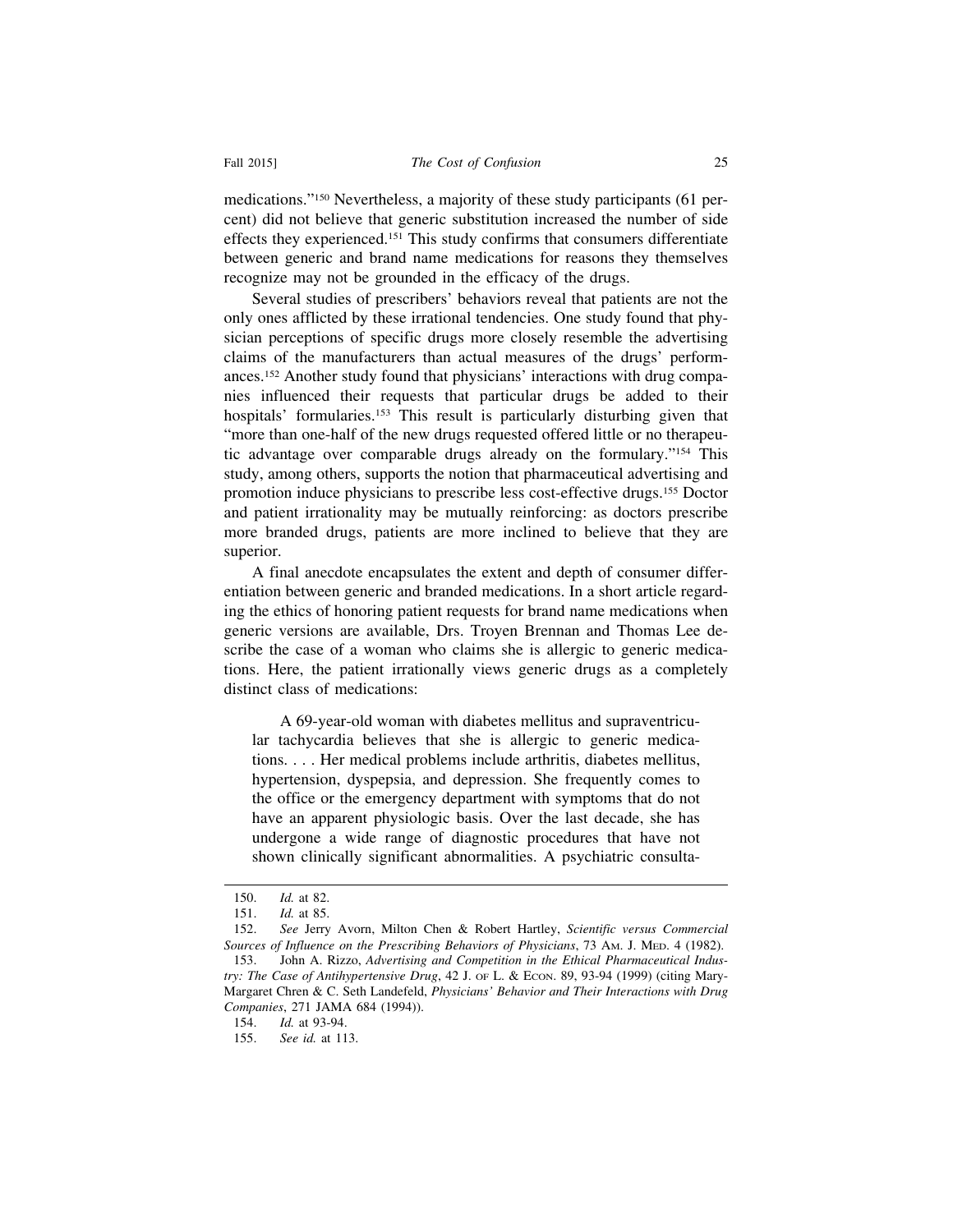tion 4 years ago led to the conclusion that she had somatization disorder . . . .

Three years ago, the patient received a generic preparation of glyburide and developed a rash typical of a drug allergy. *The patient concluded that she was allergic to generic medications and refused to fill prescriptions for any generic drug. She could not be convinced that allergy to all generic medications, but not to their brand name counterparts, was impossible*. She refused referral to an allergist, asserting that "I know my body."156

This patient does not mistrust generics because she thinks they may not work as well or may be manufactured by shoddy producers; instead, she believes she has a unique, abnormal physiology reaction—an allergy—to all generic medicines, despite the impossibility of such a reaction.

#### iii. The Power of Marketing: The Impetus Behind Artificial Differentiation

The above patient's conviction likely stems from her exposure to brand advertising and trademarks. The strategic use of trademarks and advertising in the pharmaceutical industry drive artificial differentiation in exactly the way Chamberlin, Schechter, and Brown predicted it would.<sup>157</sup> Even when consumers and physicians logically understand that generic and branded drugs are equivalent, they have demonstrated an inability to apply this logic to their own drug decisions.

Pharmaceutical companies use trademarks and trade dress to define their products and imbue them with an air of uniqueness and originality. As Schechter argued, "the value of the modern trademark lies in its selling power" and "this selling power depends for its psychological hold upon the public, not merely upon the merit of the goods upon which it is used, but equally upon its own uniqueness and singularity."158 As the first-movers on the market for a particular drug, branded manufacturers are able to familiarize consumers with their trademarks and dress and build consumer loyalty to their brand for a patent period of twenty years before they face any generic competition.

Pioneer manufacturers capitalize on their first-mover advantage by heavily promoting their brand to consumers. In 2004, pharmaceutical manufacturers spent an estimated \$57.5 billion on promotional activities.159 In 2008, spending on direct-to-consumer ("DTC") advertising totaled \$4.7 bil-

<sup>156.</sup> Troyen A. Brennan & Thomas Lee, *Allergic to Generics*, 141 ANNALS INTERNAL MED. 126, 126 (2004) (emphasis added).<br>157. See supra Part I.B.ii.

<sup>157.</sup> *See supra* Part I.B.ii.

<sup>158.</sup> Schechter, *supra* note 62, at 831.

<sup>159.</sup> Marc-Andr´e Gagnon & Joel Lexchin, *The Cost of Pushing Pills: A New Estimate of Pharmaceutical Promotion Expenditures in the United States*, 5 PLOS MED. 29, 31 (2008).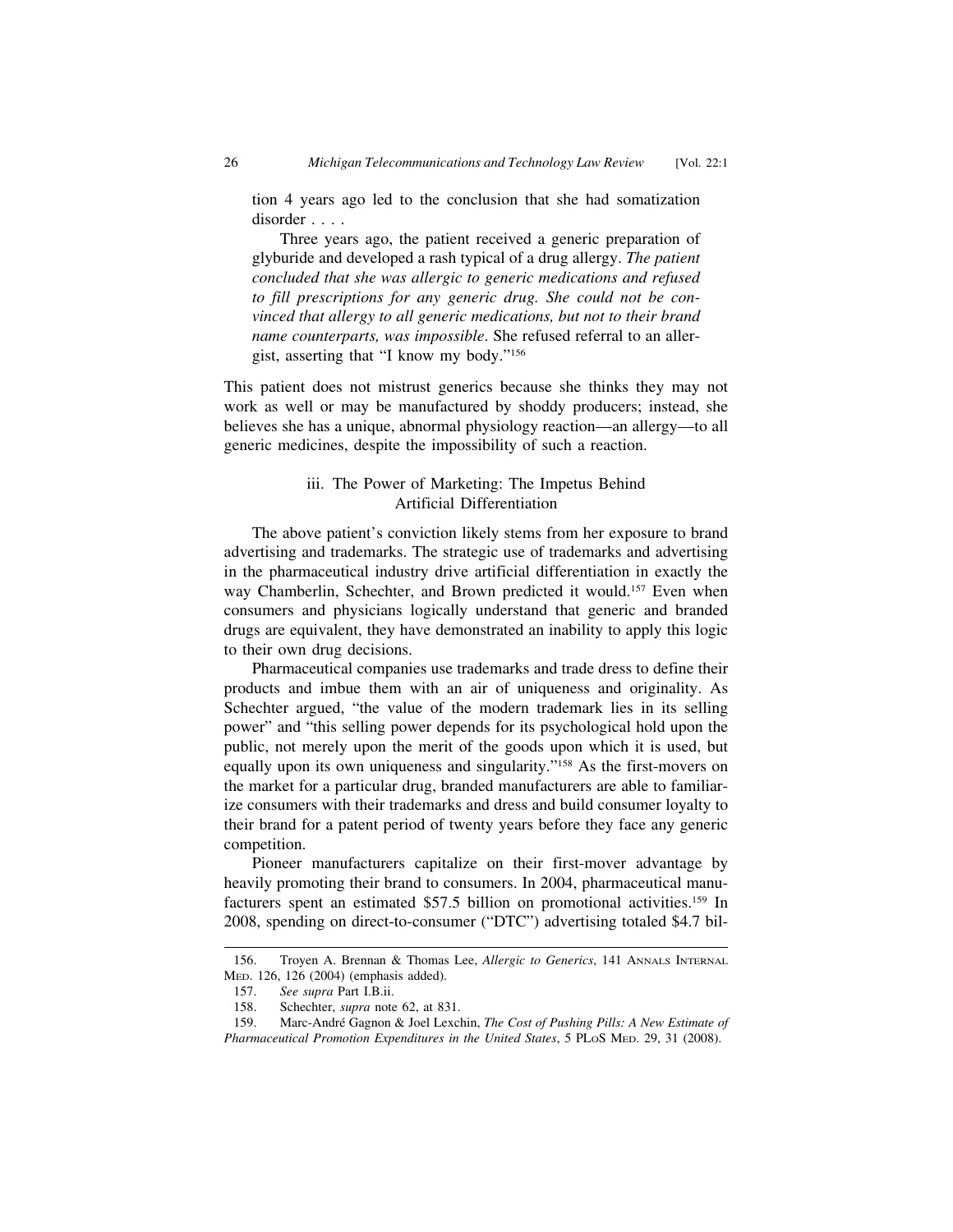#### Fall 2015] *The Cost of Confusion* 27

lion, nearly one-fourth of pharmaceutical manufacturers' expenditures for all promotional activities.160 These DTC efforts have proved to be highly profitable: "[I]n 2001, every dollar spent on DTC advertising resulted in an additional \$4.20 in sales."161 Pharmaceutical companies also spend significant sums of money promoting their products to doctors and hospitals.<sup>162</sup> In one survey, four out of five physicians reported that brand name drug representatives visit their practices weekly to advertise pharmaceutical products.163 In contrast, these same physicians reported they rarely receive promotional materials from generic companies.164 By saturating the markets for their medications with their brands, pioneer manufacturers succeed in depicting their brands as distinctive—the only brand that can fulfill a consumer's need. In the end, pharmaceutical advertising, like most forms of advertising, "is designed not to inform, but to persuade and influence," and this persuasion leads to irrational decision-making based on a false sense of distinctiveness.<sup>165</sup>

Branded manufacturers also benefit from the habit-forming behavior that occurs during their exclusive sales period. As discussed in Part I, habit often drives purchasing decisions.166 Marketing specialists have found that consumers derive psychological satisfaction from habit. Their research suggests that patients choose to stay with more expensive, branded medications because the habit of purchasing the same brands is comforting, not because they believe the brands are safer or more effective. Information regarding the bioequivalence of two drugs is likely irrelevant when desire for brand familiarity drives drug purchasing decisions.

A well-known case study helps illustrate this point. In 1989, the pharmaceutical manufacturer, AstraZeneca, introduced a new class of gastroesophageal reflux disease ("GERD") medication known as proton-pump inhibitors ("PPIs").167 After obtaining a patent on its new PPI, AstraZeneca sold the drug, omeprazole, under the proprietary name Prilosec. Many readers will recognize Prilosec as the "Purple Pill" due to its well-publicized trade dress.

<sup>160.</sup> CONGRESSIONAL BUDGET OFFICE, *supra* note 90, at 1.

<sup>161.</sup> Herberholz, *supra* note 94, at 117.

<sup>162.</sup> The pharmaceutical industry spends more than \$7 billion per year on direct marketing to doctors. Martha Raffaele, *States Combat Drug Reps to Cut Costs*, WASH. POST (Mar. 3, 2008), http://www.washingtonpost.com/wp-dyn/content/article/2008/03/02/AR20080302011 99\_pf.html.

<sup>163.</sup> BARRETT, *supra note 142, at 8.*

<sup>164.</sup> *Id*. at 12.

<sup>165.</sup> Brown, *supra* note 71, at 1169, 1181-82.

<sup>166.</sup> Ambler, *supra* note 85, at 181.

<sup>167.</sup> The FDA approved Astrazeneca's new GERD drug, Prilosec®, on Sept. 14, 1989. FDA, ORANGE BOOK: APPROVED DRUG PRODUCTS WITH THERAPEUTIC EQUIVALENCE EVALUA-TIONS, (2015).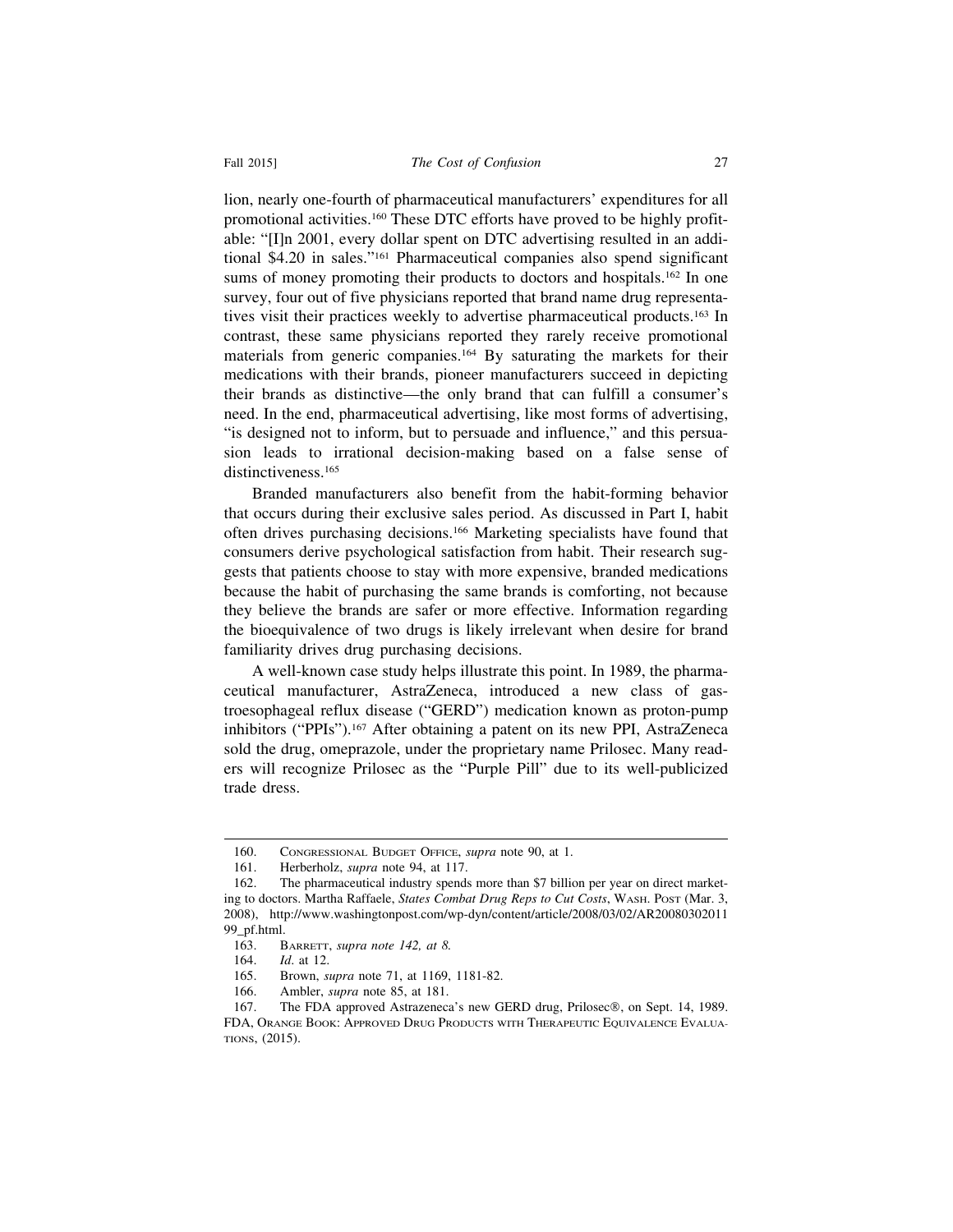[P]romotions for the "Purple Pill" appeared everywhere—on TV, the Internet, and in print ads. The pill's signature color, purple, was at the heart of this effort. When prospective patients found their way to their doctor's office, "they didn't even have to recall the drug's name. All they had to do was remember its color."168

While patented, Prilosec sold at a premium price of \$4 per pill,<sup>169</sup> and, by 2000, it was the world's top selling drug, earning over \$6 billion per year in the United States.170

Faced with Prilosec's patent expiration in 2001, AstraZeneca crafted a marketing campaign that allowed it to transfer the consumer goodwill associated with trademark and trade dress of Prilosec to its new patented PPI— "Nexium." Although it was marketed as the new Prilosec, Nexium (generic name, esomeprazole) is, for all intents and purposes, the same as Prilosec: Prilosec (omeprazole) is a mixture of the active and inactive enantiomers of the chiral drug omeprazole, whereas Nexium (esomeprazole) is only the active enantiomer of the same chiral drug.171 Despite this limited functional distinction, AstraZeneca obtained patent protection for Nexium.

AstraZeneca marketed Nexium as the "new purple pill," dying it the same color. Unsurprisingly, this patented drug was significantly more expensive than the generic versions of omeprazole that came onto the market after Prilosec's patent expired. Nexium® was positioned as an improved medication because, on average, it took shorter time (five days versus seven days) for GERD patients to experience relief relative to omeprazole. Esomeprazole likely shows such advantages over omeprazole,<sup>172</sup> however, purely because of its higher dosage.173

<sup>168.</sup> Fritch, *supra* note 111, at 188 (2006) (citing Neil Swidey, *The Costly Case of the Purple Pill—The Story of One Blockbuster Heartburn Drug Tells You Everything You Need To* Know About the High Cost of Prescription Medicine, Boston GLOBE, Nov. 17, 2002, availa*ble at* http://articles.mercola.com/sites/articles/archive/2002/12/18/nexium.aspx).

<sup>169.</sup> Jain & Conley, *supra* note 91, at 23.

<sup>170.</sup> Walid F. Gellad et al., *Assessing the Chiral Switch: Approval and Use of Single-Enantiomer Drugs, 2001 to 2011*, 20 AM. J. MANAGED CARE e90, e90 (2014).

<sup>171. &</sup>quot;A chiral drug is a single molecule product that exists in 2 mirror image forms call enantiomers." *Id.* Certain enzymatic processes can "distinguish between the R- (from Latin *rectus* for 'right') and S- (from the Latin *sinister* for 'left') enantiomers, such that 1 enantiomer may be responsible for much of pharmaceutical benefit while the other is inactive or even harmful." *Id.* Omeprazole (Prilosec®) is a "racemic mixture of R-omeprazole and Someprazole, while esomeprazole, as it name implies, is isolated S-omeprazole." *Id.* The Someprazole enantiomer in Prilosec® and Nexium® is responsible for both drugs' clinical properties, while the R-omeprazole enantiomer in Prilosec® is inactive. *Id.*

<sup>172.</sup> *Id.* at e92 ("Esomeprazole 40 mg demonstrated statistically significant efficacy over omeprazole 20 mg in 2 studies, although it was not superior in 2 other studies.").

<sup>173.</sup> Studies that found esomeprazole to be more effective than omeprazole "compared esomeprazole at a pharmacologically superior dose (40 mg) with omeprazole (usually at a dose of 20 mg)." *Id.* at e94. The single-enantiomer Nexium® contains "at least 3 times as much of the active S-isomer as 20 mg of racemic omeprazole on a per milligram basis." *Id.* at e92.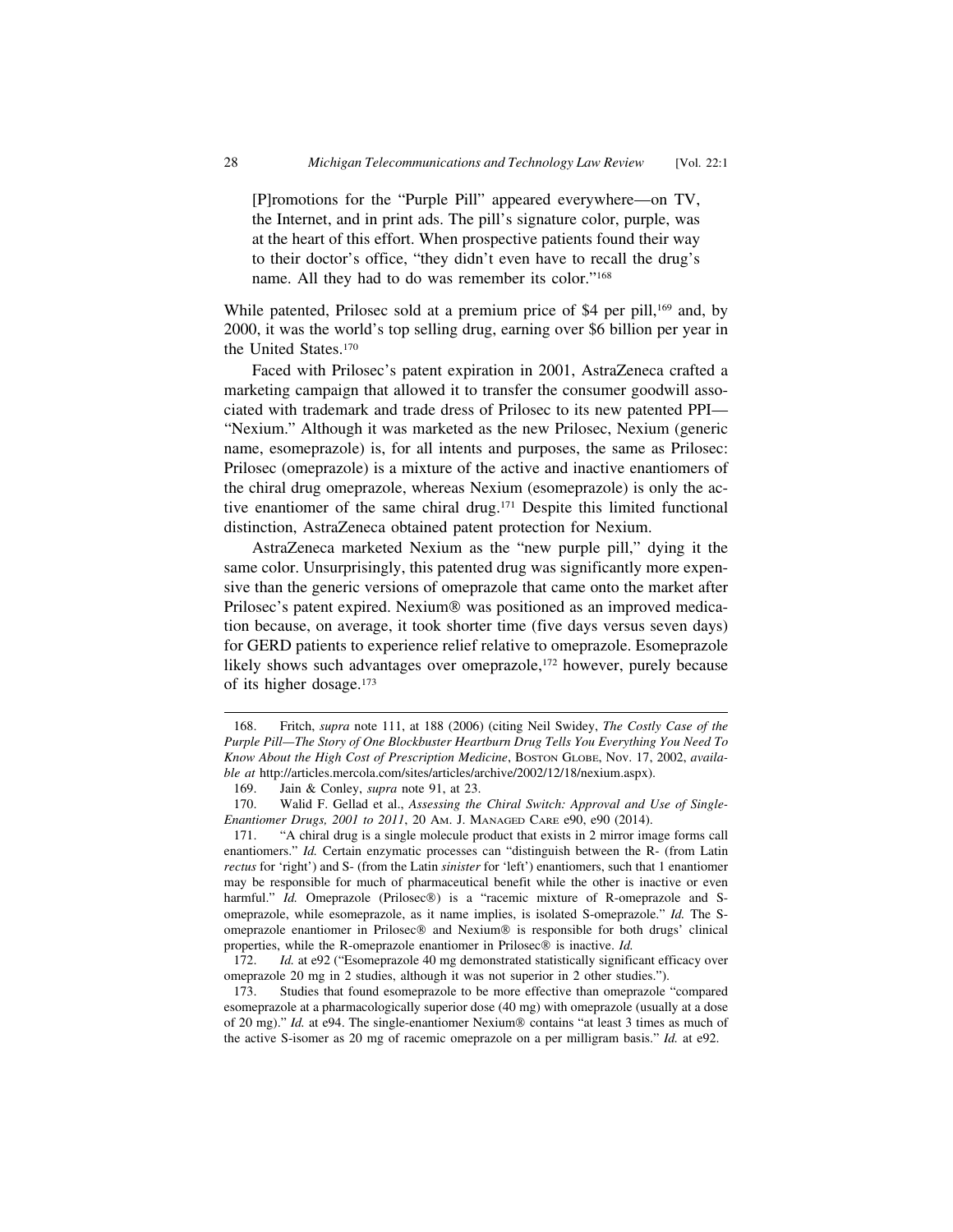In addition to launching Nexium, AstraZeneca began to sell an over-thecounter version of omeprazole.174 Sold in the same dosage as Prilosec, AstraZeneca's over-the-counter version of omeprazole came in a salmon pink pill.175 Nevertheless, AstraZeneca sold this medication in a purple packaging, "suggestive of the association with the original Prilosec purple pill."176

After a drug's patent expires, most pharmaceutical companies experience a dramatic drop in sales revenue due to the aggressive price-based competition that generic manufacturers generate.177 Through its elaborate trade dress scheme, however, AstraZeneca managed to convert Prilosec sales into Nexium sales. Although Prilosec sales did fall off the post-patent cliff, Nexium picked them up. In fact, "after esomeprazole's [Nexium] approval in 2001, its use in Medicaid quickly surpassed omeprazole's [Prilosec's] and peaked at over [one] million prescriptions per quarter in the second half of 2005."178 Overall, AstraZeneca's sale of proton pump inhibitor products (Nexium and over-the-counter Prilosec) remained at about \$6 billion per year *for ten years after* AstraZeneca's patent on omeprazole expired.179

AstraZeneca skillful manipulation of Prilosec's trade dress enabled it to extend its PPI-based revenue stream. When AstraZeneca reassigned Prilosec's trade dress and slogan to its newly patented medication, Nexium, the manufacturer's goal was undoubtedly to shift the consumer goodwill associated with the Prilosec brand to Nexium. By associating its new drug with the trademarks of its old medication, AstraZeneca transferred the reputation of one of its products to another. The success of AstraZeneca's marketing strategy hinged on the company's ability to convince consumers previously taking Prilosec that they should instead begin to purchase Nexium, despite the fact that their current drug was now available over-the-counter at less than one-seventh of its previous cost. Although some patients probably switched to Nexium because they actually believed it was an updated version of Prilosec, some undoubtedly switched because the trademark maneuver led them to believe that the drug they wanted—the purple pill—was Nexium. In other words, AstraZeneca used its trademarks to confuse consumers into buying a more expensive version of the same drug. Effectively inhibiting robust generic competition, this marketing scheme came at greater expense to both consumers and payors, ultimately decreasing the efficiency of the healthcare market. Although the Prilosec-Nexium case study is an extreme example of trademark manipulation, this case nevertheless reveals

<sup>174.</sup> Jain & Conley, *supra* note 91, at 27.

<sup>175.</sup> Greene & Kesselheim, *supra* note 109, at 85 ("[C]laims of trade dress remain vital in the pharmaceutical market.").

<sup>176.</sup> Jain & Conley, *supra* note 91, at 27.

<sup>177.</sup> *Id.* at 23.

<sup>178.</sup> Gellad et al., *supra* note 170, at e92.

<sup>179.</sup> *Id*.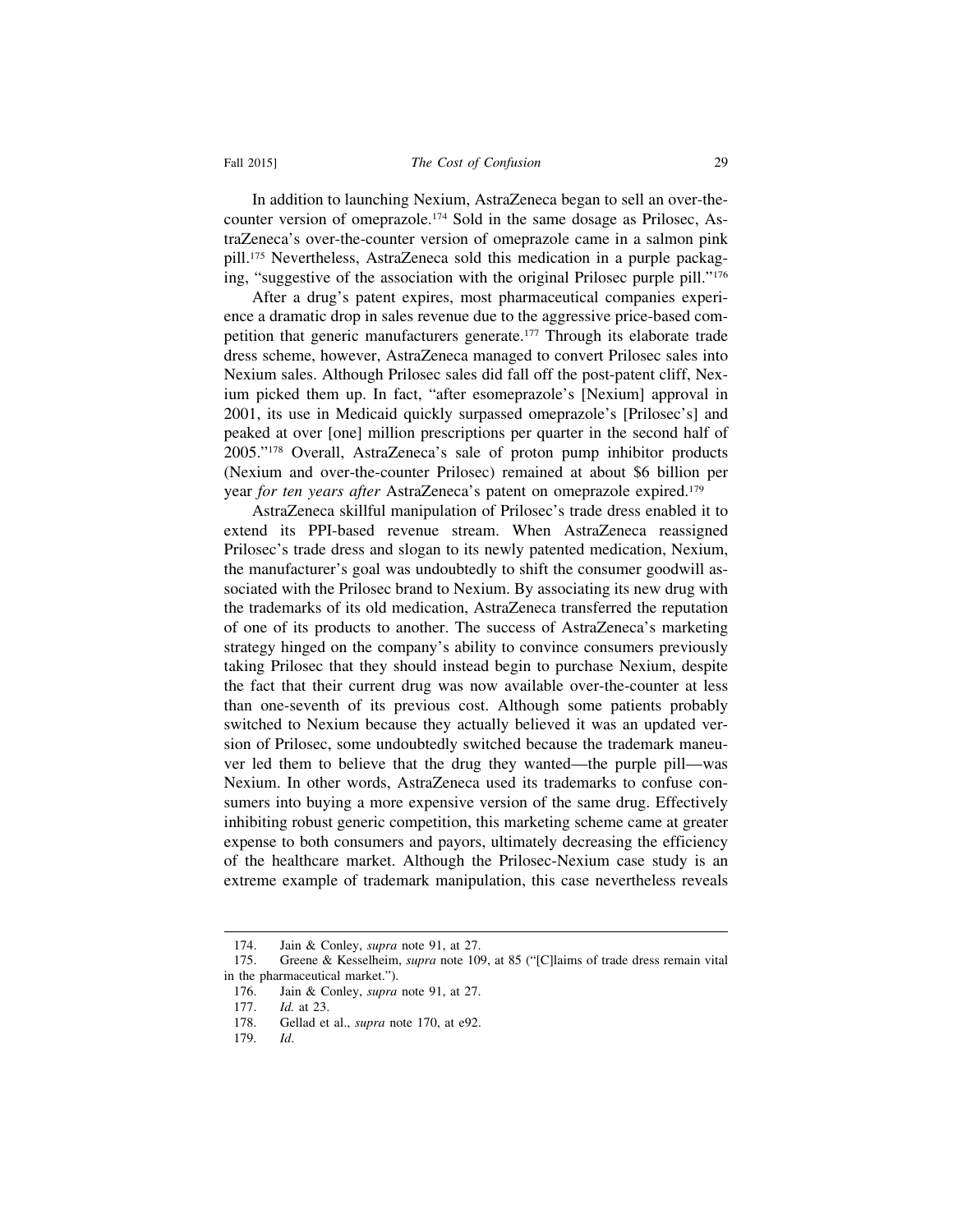that trademark protection can be used to capture consumers and keep them from acting in a rational, efficient manner.

AstraZeneca's manipulative strategy has become increasingly common in the pharmaceutical industry. Brand name manufacturers now routinely rely on a medication's appearance to corner the generic market for that drug. As one commentator explains, "During the last decade, hundreds of brand name medicines have been launched as 'authorized generics.'"180 An "authorized generic" is identical in appearance to its branded counterpart, except that the brand name has been replaced with the generic name and the original manufacturer's name is swapped out for the name of the generic manufacturer (which is often a subsidiary company of the brand manufacturer). For example, Johnson & Johnson created a subsidiary, Patriot Pharmaceuticals, to distribute generic versions of its products that "have the same taste, color, mouth feel, size and shape as the innovator product."<sup>181</sup> Thus, branded manufacturers are aware of the critical role that trade dress plays in conditioning consumer preferences for pharmaceutical products and have capitalized on this phenomenon in order to inhibit competition.

A number of other factors also affect consumer differentiation between branded and generic drugs. First, the price differential between generic and brand name drugs may in and of itself generate an artificial signaling effect. As one brand specialist explains, "Price is one of the first signals picked up by the market through both its level and the systematic fight against uncontrolled sales or discounts: the higher the price, the more selective the purchase seems to be, implying a positive sales-to-price elasticity."182 In other words, consumers perceive price to signal quality. In most markets, this inference is not a poor one; for many goods and services price often (but not always) correlates with quality.

In the pharmaceutical market, however, generic drugs are significantly cheaper than brand name products because generic manufacturers do not incur the same outlays in marketing, research, and development that brand name companies undertake.183 Therefore, consumers cannot rationally rely

<sup>180.</sup> Alfred B. Engelberg, *The Case for Standardizing the Appearance of Bioequivalent Medications*, 17 J. MANAGED CARE PHARMACY 321, 322 (2011).

<sup>181.</sup> *About Authorized Generics*, PATRIOT PHARM. (Jan. 22, 2010), http://www.patriot pharmaceuticals. com/patriotpharmaceuticals/faqs.html.

<sup>182.</sup> Bernard Catry, *The Great Pretenders: The Magic of Luxury Goods*, 14 BUS. STRAT-EGY REV. 1, 14 (2003).

<sup>183.</sup> Generic drugs are cheaper than their branded counterparts, in part, because pioneer manufacturers incur costs associated with the research and development, testing, and FDA approval of pioneer drugs that generic manufacturers do not bear. Prior to the passage of the Hatch-Waxman Act, the FDA required generic drug companies to prove the safety and efficacy of their products independently of the brand name manufacturer, "essentially mirroring the extensive testing process followed by the drug's initial developer." *See* Fritch, *supra* note 111, at 176. Now, the Food, Drug and Cosmetics Act (FDCA) allows generic manufacturers to submit an abbreviated new drug application (ANDA) to obtain FDA approval for their drugs. *See* Ching, *supra* note 142, at 1177-78; Holly Soehnge, *The Drug Price Competition and*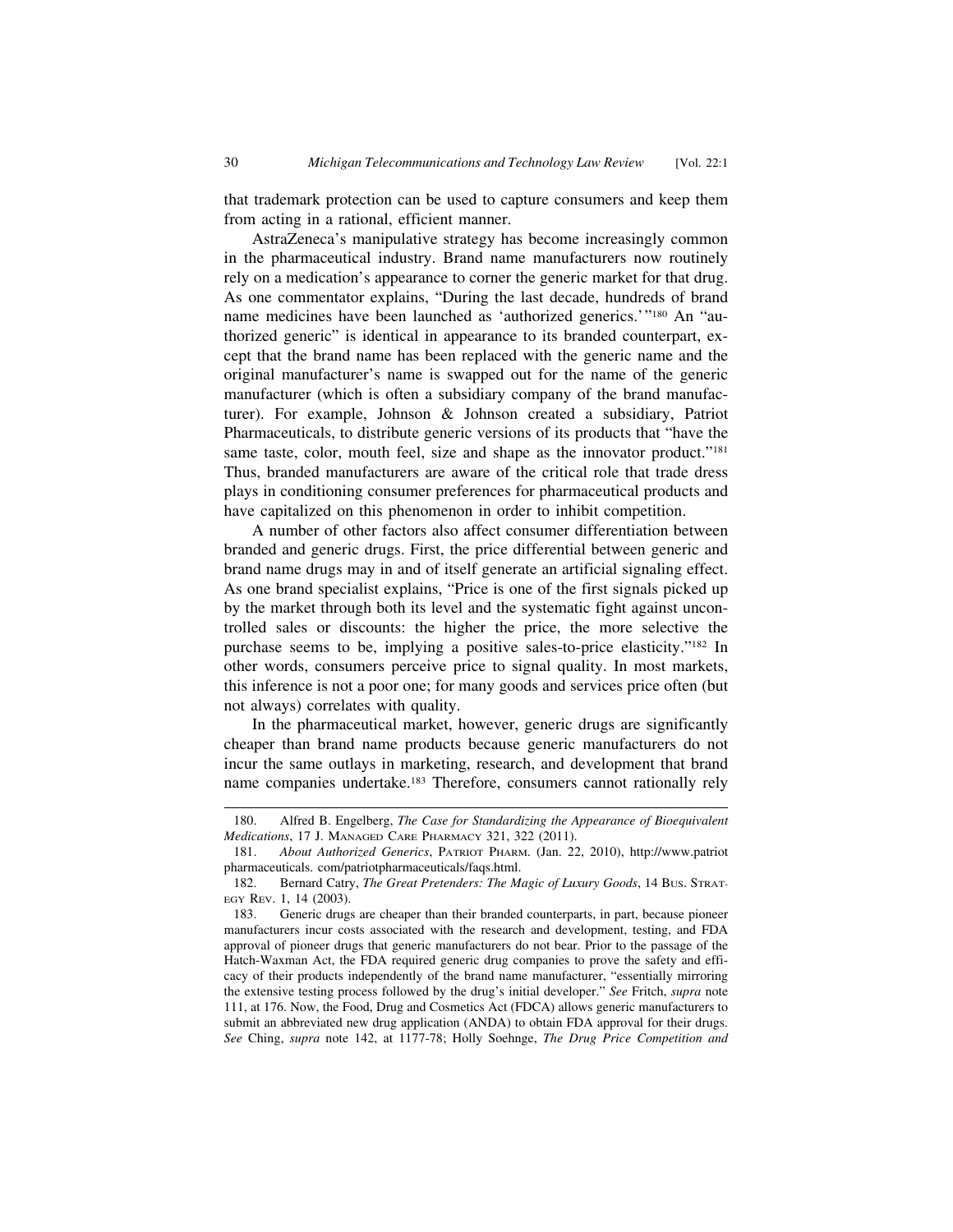on the price differential between generic and brand name products to infer a difference in quality.

Nevertheless, studies suggest they do.<sup>184</sup> A 2008 study found that when subjects were told that they were receiving a more expensive version of a pain relief medication, they experienced greater pain relief.<sup>185</sup> In this experiment, the subjects were divided into two groups: one group was told the pain medication they would be given cost \$2.50 and the other group was informed that the medication had been discounted to \$0.10. After receiving a series of electric shocks of different levels, the patients that received the "\$0.10" medication reported lower levels of pain relief than those who received the "\$2.50" medication.186 These results "may help explain the popularity of high-cost medical therapies . . . over inexpensive, widely available alternatives . . . and why patients switching from branded medications may report that their generic equivalents are less effective."187 In a second study of attitudes towards generic drugs in rural Alabama, participants expressed a preference for branded medications because of their higher prices.188 "One participant noted, 'People always say you buy Domino sugar. It's the best. Don't buy the cheap brand. Buy Domino and you won't have to use as much. . . . Domino's is sweeter. Generic medicine is not as effective as, you know, the real medicine prescriptions, the strength.'"189

The difference in the prevalence of brand name versus generic drug advertising may also drive consumer differentiation of these products. As Mark Lemley explains, advertising may play a signaling role: "[W]e advertise, and therefore we must sell a good of sufficiently high quality that we can afford this high-cost expenditure."190 Therefore, the mere presence of brand name advertising may lead consumers to believe that branded drugs are of a higher quality than their generic versions. Most generic manufacturers do not ad-

185. Rebecca L. Waber et al., *Research Letter to the Editor*, 299 JAMA 1016 (2008).

*Patent Term Restoration Act of 1984: Fine-Tuning the Balance Between the Interests of Pioneer and Generic Drug Manufacturers*, 58 FOOD & DRUG L. J. 51, 53 (2003). Under the ANDA process, generic companies need only prove that their generic drugs are "bioequivalent" to their reference products. 21 U.S.C. §  $355(j)(2)(A)(iv)$  (2006). Thus, the ANDA "permit[s] an applicant seeking approval of a generic drug to avoid the costly and time-consuming studies required for a pioneer drug." Eli Lilly & Co. v. Medtronic, Inc., 496 U.S. 661, 676 (1990).

<sup>184.</sup> *See* Shrank, *supra* note 142, at 554 (citing Rebecca L. Waber et al., *Research Letter to the Editor*, 299 JAMA 1016 (2008)) (explaining that consumer perceptions regarding generic drug safety "may be associated with the term 'generic' itself, which connotes lesser quality for some product categories or the belief that more-expensive products must be more effective than cheaper products").

<sup>186.</sup> *Id.*

<sup>187.</sup> *Id.* at 1017.

<sup>188.</sup> Keri Sewell, *Perceptions of and Barriers to Use of Generic Medications in a Rural African American Population, Alabama, 2011*, 9 PREVENTING CHRONIC DISEASE 1, 2-3 (2012). 189. *Id.*

<sup>190.</sup> Lemley, *supra* note 76, at 1690.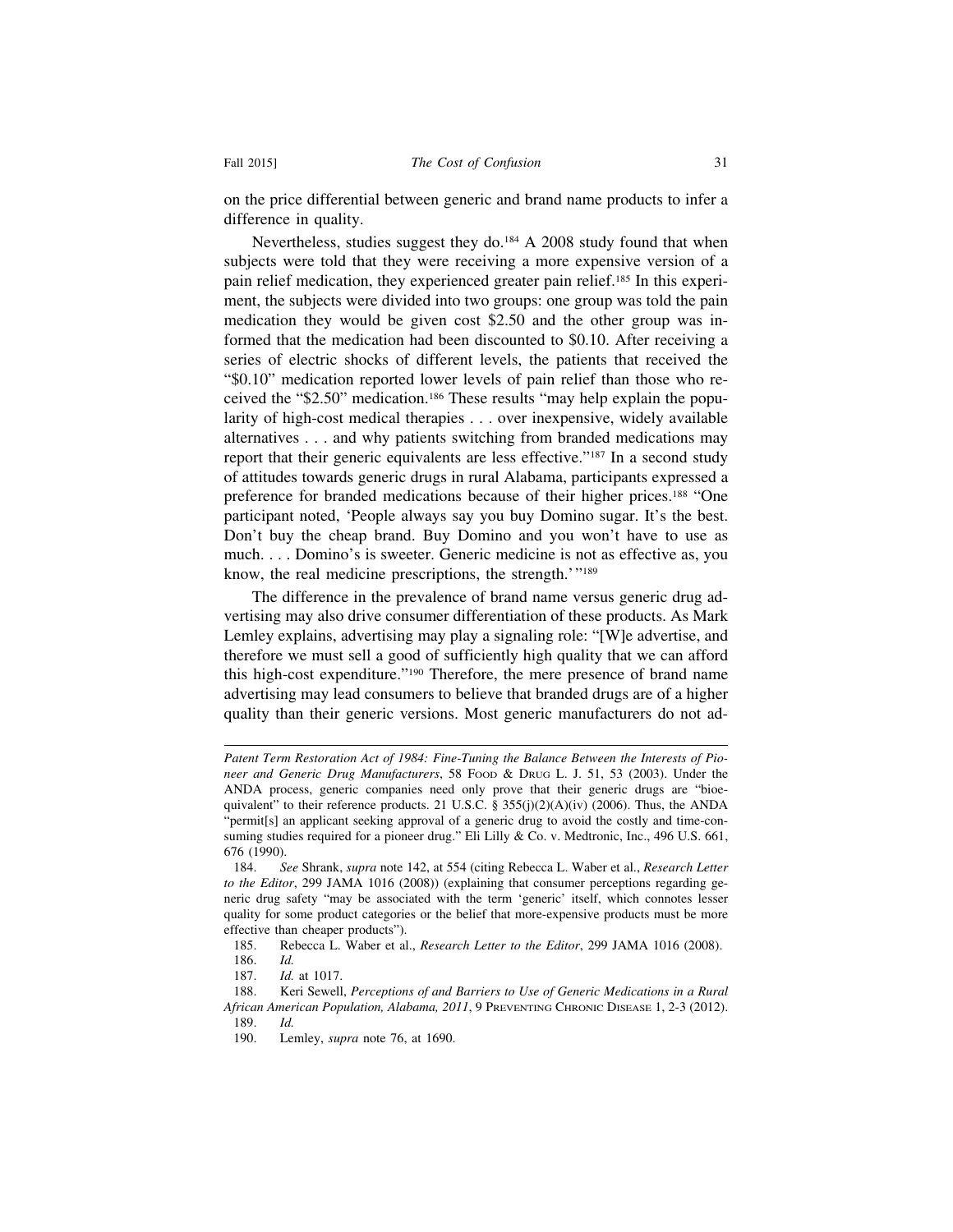vertise because their products are interchangeable with those of other generic manufacturers and they have no way of directing their products to consumers. This decision bears no relation to generic companies' capacity to advertise. Thus, any product differentiation that results from the fact that brand name manufacturers advertise while generic producers do not is completely artificial.

Finally, consumer rationality with respect to prescription drug purchases may be especially susceptible to manipulation due to the unique characteristics of prescription drugs. Unlike consumer decisions regarding other products such as clothing or furniture, patients must rely on the information they receive from pharmaceutical advertisements and their physicians to a much greater extent because they cannot observe or understand the functional characteristics of a particular medication before they buy it. Consumers have no choice but to over-rely upon marketing signals, like pricing and advertising, as stand-ins for efficacy or quality. Therefore, advertising and promotion in the pharmaceutical industry have a greater ability to persuade consumers and influence their decisions than does advertising in industries where a product's functional characteristics are more readily perceivable. Switching between medications can also be much more difficult and burdensome than changing between different versions of another product. Therefore, consumer preferences become "sticky," and consumer willingness to switch manufacturers is less elastic.

Widespread pharmaceutical advertising linking a particular medication to a specific proprietary name and pill design has led consumers to believe, or rather intuit, that the brand—and only the brand—delivers the needed medication. Instead of understanding Tylenol® as form of acetaminophen, many consumers perceive a CVS or Walgreen's bottle of acetaminophen as the knock-off version of Tylenol®. In effect, pharmaceutical trademarks confuse consumers into believing that brand name products are actually different from generics. Instead of clarifying the source of the medication for the consumer, pharmaceutical trademarks lead patients to perceive distinctions where none exist; instead of preventing confusion, they create it. And, just as Chamberlin and Brown suggested, this artificial product differentiation has enabled brand manufacturers to capture monopolistic returns, inhibiting generic competition and making the market for pharmaceutical products less efficient.

#### iv. The Placebo Effect: How Artificial Differentiation Drives Real Differentiation

The pernicious effects pharmaceutical trademarks have on physician and patient behavior may extend beyond the induction of unnecessary expenditures. Research shows that artificial product differentiation due to trademarks and advertising may drive real differences in drug effectiveness: it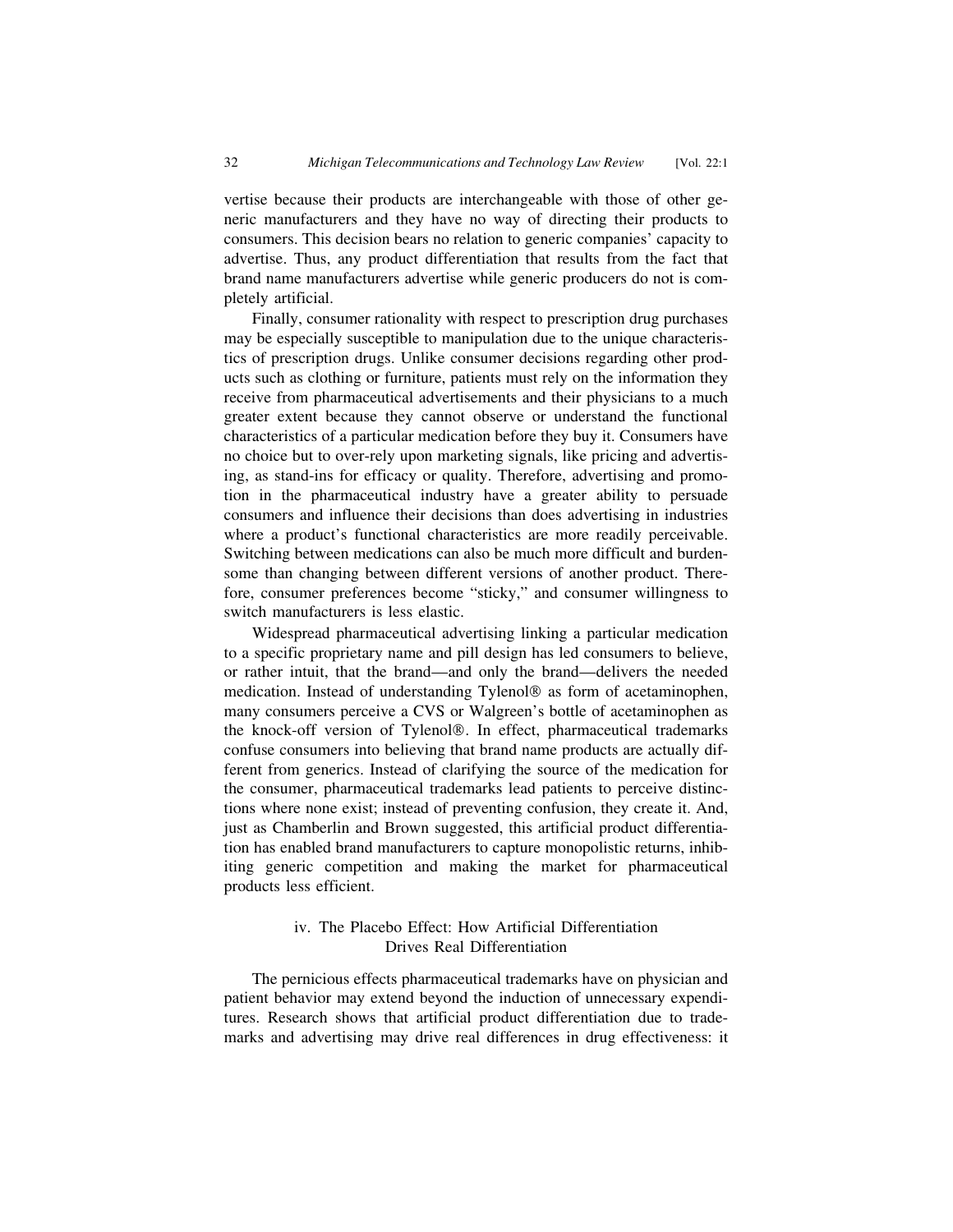reduces both patient adherence to medication regimens and the placebo effect that drugs often stimulate.

First, trade dress may reduce patient adherence to drug regimens when switching from a brand name to generic drug. Patients who regularly take prescription medications become deeply accustomed to the shape, size, and color of their medications. Although all pills are imprinted with an identifying code, many patients rely on the shape and color of their medications to identify them.191 In fact, trusted sources of medical safety information, including the FDA, Consumers Union, and Institute of Safe Medication Practices, "encourage patients to rely on the appearance of their medication for reassurance that they are taking the right medicine at the right time and to refrain from taking any medication that looks different without getting professional reassurance."192 This reliance is especially prevalent among patients who take multiple medications, such as the elderly.193 Because trade dress protection prevents generic producers from copying the designs of brand name medications even after patent protection has fallen away, changes from brand name drugs to generic products may cause patient confusion and result in prescription errors<sup>194</sup> and reduced adherence.<sup>195</sup>

Patient experiences with antiepileptic drugs ("AEDs") provide specific examples of the type of adherence problems pharmaceutical trade dress may create. Recently, studies have reported that bioequivalent generic AEDs may not have the same clinical efficacy as their brand name counterparts.196 These reports have led many physicians to believe that generic AEDs are not as effective in preventing seizures as their branded counterparts.197 In fact, "some physician professional organizations and patient advocates have opposed the routine interchange of bioequivalent AEDs,"198 and several states "have also entertained or passed legislation to limit substitution of generic AEDs to protect patients from breakthrough seizures."199 Nevertheless, "well-controlled studies" support the bioequivalence of generic and branded AED drugs.200 One study on AEDs followed patients who, accustomed to the

<sup>191.</sup> Engelberg, *supra* note 180, at 321; Greene & Kesselheim, *supra* note 109, at 86.

<sup>192.</sup> Engelberg, *supra* note 180, at 321.

<sup>193.</sup> *See id.*; Greene & Kesselheim, *supra* note 109, at 86.

<sup>194.</sup> *See* Greene & Kesselheim, *supra* note 109, at 86.

<sup>195.</sup> *See* Aaron S. Kesselheim et al.,*Variations in Pill Appearance of Antiepileptic Drugs and the Risk of Nonadherence*, 173 JAMA INT'L MED. 202, 203 (2013); Helle Håkonsen et al., *Generic Substituion: Additional Challenge for Adherence in Hypertensive Patients?*, 25 CUR-RENT MED. RES. OPINION 2515, 2519 (2009).

<sup>196.</sup> *See* Christine L. Fitzgerald & Mercedes P. Jacobson, *Generic Substitution of Levetiracetam Resulting in Increased Incidence of Breakthrough Seizures*, 45 ANNALS PHARMACOTHERAPY e27 (2011); *see also* M.S. Duh et al., *The Risks and Costs of Multiplegeneric Substitution of Topiramate*, 72 NEUROLOGY 2122, 2125 (2009).

<sup>197.</sup> *See* Kesselheim, *supra* note 195, at 206.

<sup>198.</sup> *Id*.

<sup>199.</sup> *Id*.

<sup>200.</sup> *Id*.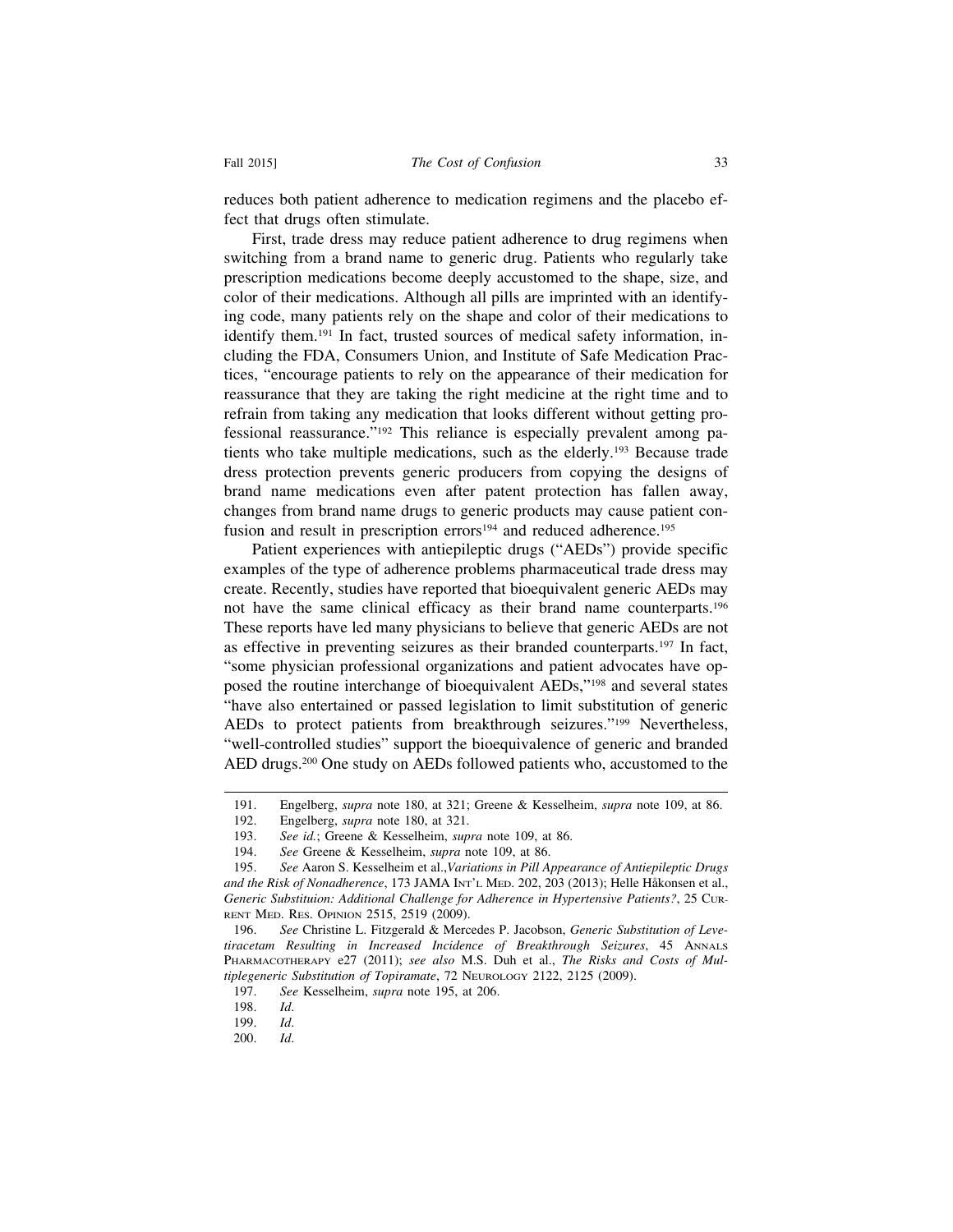design of a brand name AED, switched to a generic. The patients found the change in pill design to be confusing,<sup>201</sup> which led them to falter in their pill regimen adherence. These reductions in patient adherence could have driven the negative results regarding generic AED efficacy that was reported in other investigations. As the study's authors concluded, "[c]hanges in pill appearance may create a self-fulfilling prophecy in which therapeutically bioequivalent regimens actually become less clinically effective owing to induced nonpersistence."202 Instead of clarifying differences between products, differences in trade dress confused consumers into reduced adherence to the same product.

A more recent study that examined the effect of changes in pill shape and color on continued patient use of cardiovascular medications confirmed these findings. This study found that patients had a 34 percent increase in the odds of change in pill color preceding an episode of non-persistent pill usage and a 66 percent increase in the odds of non-persistence after a change in pill shape.203 As this study concluded, "change in the color or shape of those medications . . . may contribute to patients' stopping treatment with their medications. This factor will increase morbidity and mortality and health care spending overall because of preventable complications and disease recurrence."204

Trademarks and trade dress protection may also cause branded medications to produce beneficial placebo effects that generic drugs cannot replicate because they do not possess the same trademarks or trade dress. As previously discussed, a study of the effects of branded versus generic pain relief medications revealed that study participants experienced greater pain relief from medications the researchers told them were branded as opposed to generic.205 In this study, participants received one of four types of medications: a placebo pill that contained no active ingredient but was marked with the name of a popular brand of aspirin, a placebo pill with no markings, a branded pill with an active ingredient, or an unmarked pill with an active ingredient. For both the placebo and the active ingredient pills, the study participants reported greater relief from the versions that were branded.<sup>206</sup> As the authors of this study conclude, "[b]randing appeared to supplement both the inert placebo and the active ingredients to produce more relief than either placebo or active ingredients alone."207 Another study demonstrated that pa-

<sup>201.</sup> *Id.* at 205.

<sup>202.</sup> *Id.* at 206.

<sup>203.</sup> Aaron S. Kesselheim, et al., *Burden of Changes in Pill Appearance for Patients Receiving Generic Cardiovascular Medications After Myocardial Infarction*, 161 ANNALS IN-TERNAL MED. 96, 99 (2014).

<sup>204.</sup> *Id.* at 101.

<sup>205.</sup> A. Braithwaite & P. Cooper, *Analgesic Effect of Branding in Treatment of Headaches*, 282 BRIT. MED. J. 1576, 1576 (1981).

<sup>206.</sup> *See id.* at 1578.

<sup>207.</sup> *Id.*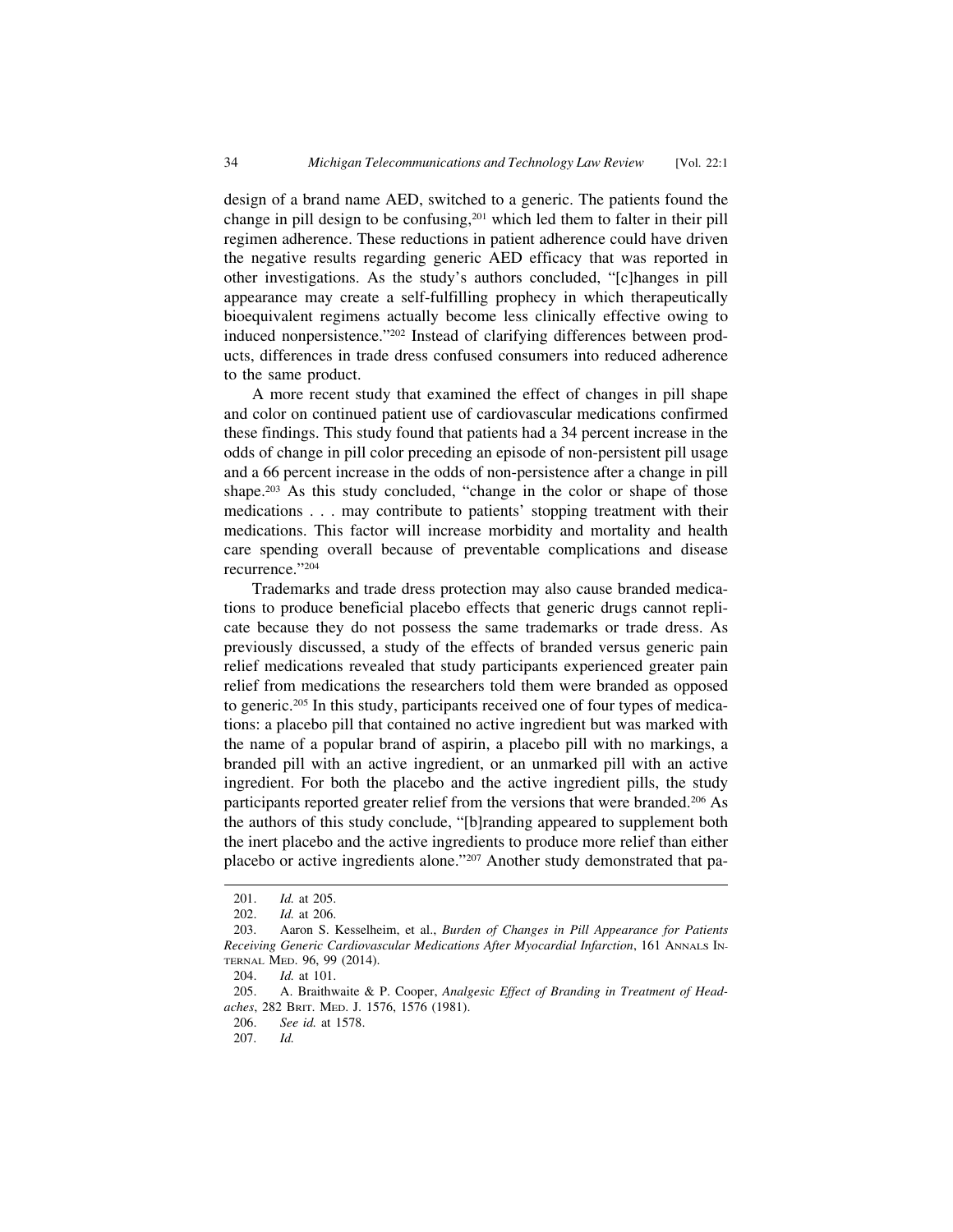tient expectations regarding the efficacy of both placebos and pharmacologically active prescription drugs are linked to the physical attributes of their pills.208 As Jeremy Greene & Aaron Kesselheim explain:

Although the classic logic of the randomized, controlled trial casts the placebo effect as a negative foil for measuring therapeutic efficacy, in practice a drug's effectiveness is still due, to some extent, to placebo effects. By not allowing a generic version to fully benefit from the functionality of such effects, differing appearances may reduce the ultimate effectiveness of certain generic drugs.209

Therefore, "changes in pill appearance may not only deprive patients of these expectations of efficacy, but potentially even have the opposite effect—a belief that the newly substituted pill will be less efficacious (the socalled nocebo effect)."210 Differences in trade dress may therefore lead to worse health outcomes when a patient switches from a brand to a generic because the patient no longer receives the appearance-induced placebo effect that the brand provided.

#### C. *Do Pharmaceutical Trademarks Serve a Quality Control Function?*

The second rationale for trademark protection—that brands encourage manufacturers to maintain consistent product quality because they signal the source of the product and therefore create accountability—does not fare much better. As previously discussed, in the case of the pharmaceutical industry, there is little research suggesting that the manufacturing quality of brands is superior to that of generics.211 Furthermore, FDA inspection provides an additional check on generic drug quality.

Qualitative and quantitative evidence suggests that consumers rely on pharmaceutical trademarks and trade dress to identify the product itself, rather than validate the quality of the drugs they mark. The story of the patient who believed she was allergic to generics illustrates this point. The patient was not concerned with the source or quality of her generic medications. She refused to take generic drugs because she considered these medicines to be an entirely separate class of drugs. No part of her calculus hinged on a recognition of bioequivalence or a corresponding concern about the quality of generic manufacturers; instead, she made a broad generalization about generics as if they were separate products.

<sup>208.</sup> *See* Greene & Kesselheim, *supra* note 109, at 87 ("For decades, studies have shown that the efficacy of placebo pills varies according to the size, shape, and color of the pills. The placebo effect is particularly evident in the treatment of patients whose disorder has potential psychosomatic components, such as anxiety, depression, dyspepsia, impotence, obesity, and pain.").

<sup>209.</sup> *See id*.

<sup>210.</sup> Kesselheim et al., *supra* note 195, at 206.

<sup>211.</sup> *See supra* Part II.B.i.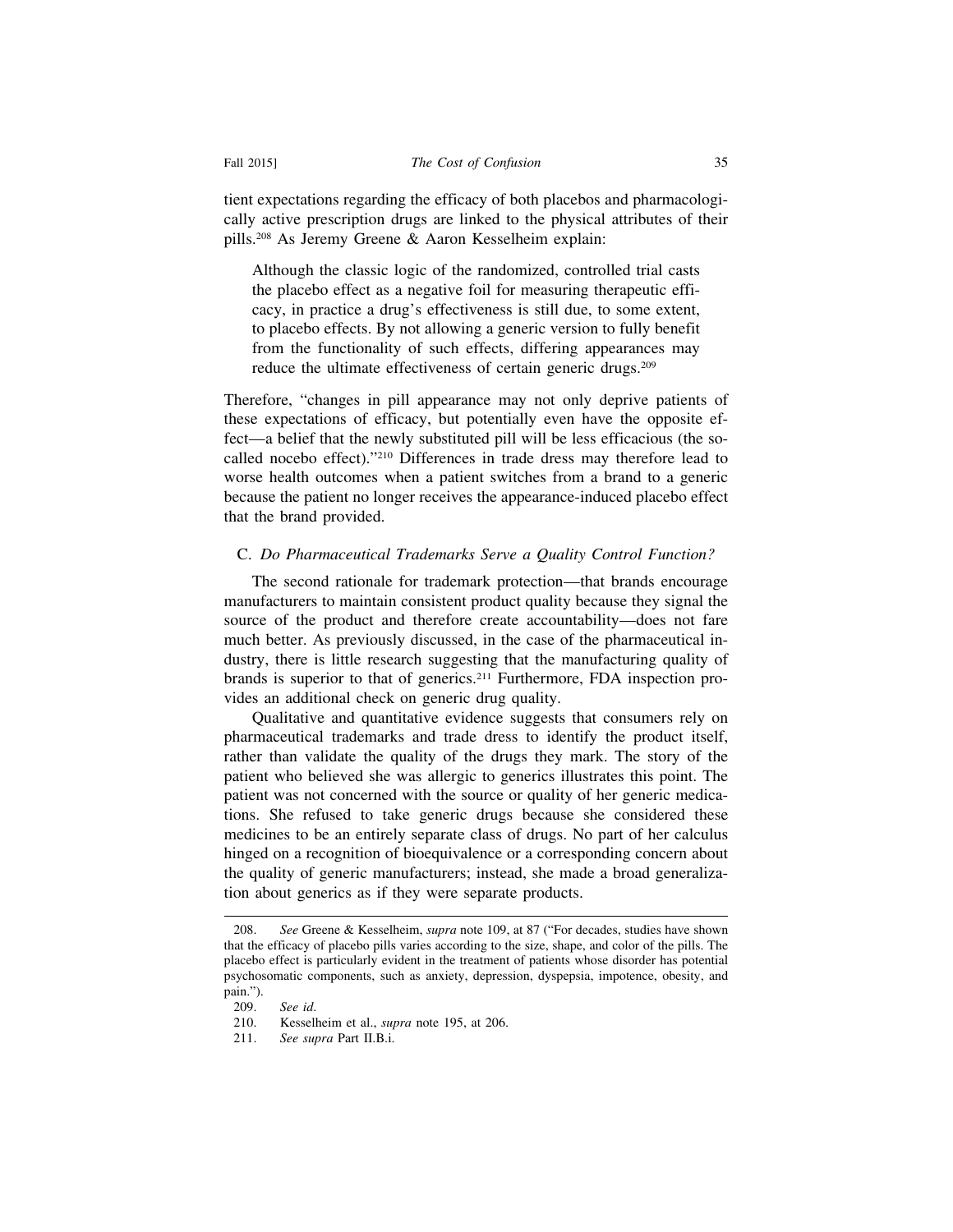The consumer surveys regarding patient opinions of generic versus brand name medications also suggest that consumer mistrust of generic medications does not stem from legitimate concerns regarding the quality of generic drugs. Instead, these surveys intimate that such distrust stems from the irrational belief that brand name drugs are simply the BMWs, Mercedes, and Porsches of drugs. As the aforementioned study of 505 prescription drug users suggests, consumer mistrust of generic *medications* does not directly correlate with consumer mistrust of generic *manufacturers.* Therefore, the "quality control" rationale for trademark protection appears to lack grounding in genuine consumer preferences. Not only does the available data indicate that brands and generics do not differ in quality, but it also suggests that consumers are not relying on pharmaceutical trademarks as a check on the manufacturing quality of their medications.

#### D. *Conclusion*

The Prilosec® case study illuminates the key problem with pharmaceutical trademarks and trade dress: these forms of intellectual property protection ultimately allow pharmaceutical manufacturers to artificially differentiate their products from those of generic manufacturers so that they can extend the monopolies they enjoyed under patent protection. Consumer preferences for brand name products do not stem from their mistrust of generic manufacturers. Instead, patients feel more comfortable consuming branded medications because advertising and promotion has led them to believe that trademarked medications are superior to generic drugs. As an empirical matter, this conclusion is wrong. Consequently, pharmaceutical trademarks predominately result in the artificial and inefficient product differentiation that Chamberlin, Schechter, and Brown anticipated. Even if pharmaceutical trademarks and trade dress help some consumers identify the products they trust, the harms associated with these marks—including increased health care costs, reduced patient adherence, increased prescription errors, and the nullification of valuable placebo effects—outweigh any beneficial impact.

#### III. A NEW SOLUTION: MANUFACTURER MARKS INSTEAD OF TRADEMARK AND TRADE DRESS PROTECTION

#### A. *The Need for New Strategies*

Professor Oren Bar-Gill, a leading scholar in the field of law and behavioral economics, describes the analysis policymakers should use when deciding whether to change irrational consumer behavior through legal intervention:

The question is not whether individuals make mistakes. Sure they do. The question is whether these mistakes merit legal intervention.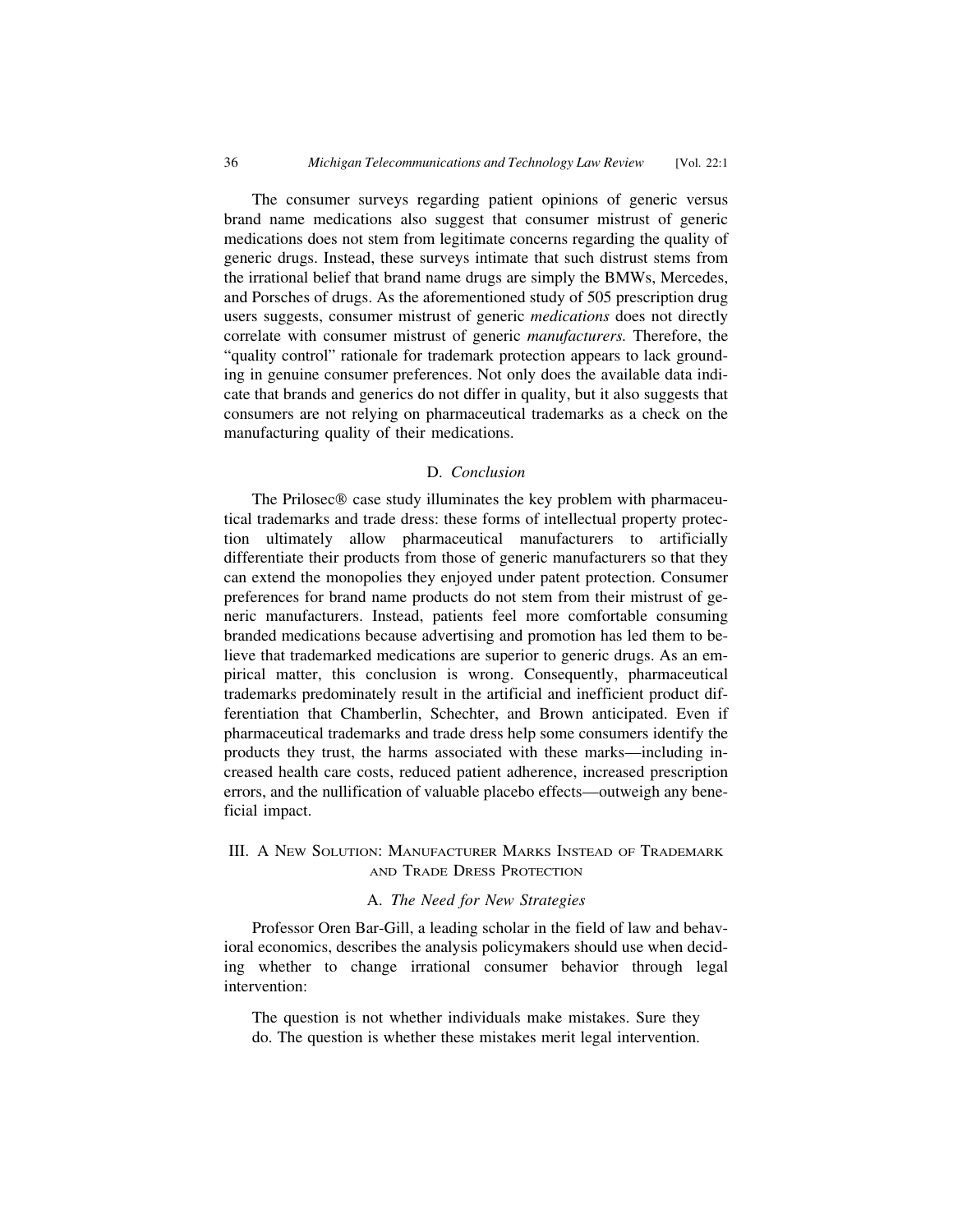. . . .

. . . Do consumers suffer from systematic misperception of the costs and benefits associated with certain products? And, do sophisticated sellers respond strategically to consumer misperception? In particular, do sellers design their products, contracts, and pricing schemes in response to consumer misperception? . . . [I]s consumer misperception and, specifically, sellers' strategic response to consumer misperception welfare-reducing? . . . [Finally,] is legal intervention warranted and, if so, what type of legal intervention is desirable?<sup>212</sup>

This Article has shown that for pharmaceutical trademarks and trade dress, Professor Bar-Gill's first three questions should be answered affirmatively. This section sets forth a possible legal solution: the replacement of pharmaceutical trademarks and trade dress with marks that solely identify the manufacturers of medicines.

The elimination of pharmaceutical trademarks and trade dress may seem like a drastic step, especially in light of the governmental and private policies and programs put in place to encourage patients to switch to generics. On the state side, some governments have passed mandatory generic substitution laws, which require pharmacists to substitute generics for branded medications when feasible; other states have endorsed permissive generic substitution, where pharmacists are permitted, but not required, to make the substitution.<sup>213</sup> And some states obligate pharmacists to obtain patient consent prior to generic substitution, while others permit substitution without such explicit consent.<sup>214</sup> For their part, private insurers have implemented financial penalties in the form of tiered formularies and greater copayments for patients that take expensive branded medications where generics are available. Studies have demonstrated that these financial incentives increase generic drug usage.215

Despite these public and private efforts to encourage generic medication usage, patient and physician attitudes towards generic medications still result in suboptimal rates of substitution. For example, one study that analyzed state-by-state Medicaid prescription drug spending in the year 2000 found

<sup>212.</sup> Oren Bar-Gill, *The Behavioral Economics of Consumer Contracts*, 92 MINN. L. REV. 749, 749 (2008).

<sup>213.</sup> *See* William H. Shrank et al., *State Generic Substitution Laws Can Lower Drug Outlays Under Medicaid*, 29 HEALTH AFF. 1383, 1383 (2010) (describing various state laws aimed at encourage generic drug substitution).

<sup>214.</sup> *See generally id.* (finding that states requiring patient consent prior to substitution experienced the lowest rates of generic substitution after the patent for a popular cholesterolcontrolling medication, Zocor, expired and a generic entered the market).

<sup>215.</sup> *See* Thomas S. Rector et al., *Effect of Tiered Prescription Copayments on the Use of Preferred Brand Medications*, 41 MED. CARE 398, 398 (2003); Kathleen A. Fairman et al., *Retrospective, Long-Term Follow-Up Study of the Effect of a Three-Tier Prescription Drug Copayment System on Pharmaceutical and Other Medical Utilization and Costs*, 25 CLINICAL THERAPEUTICS 3147, 3156 (2003).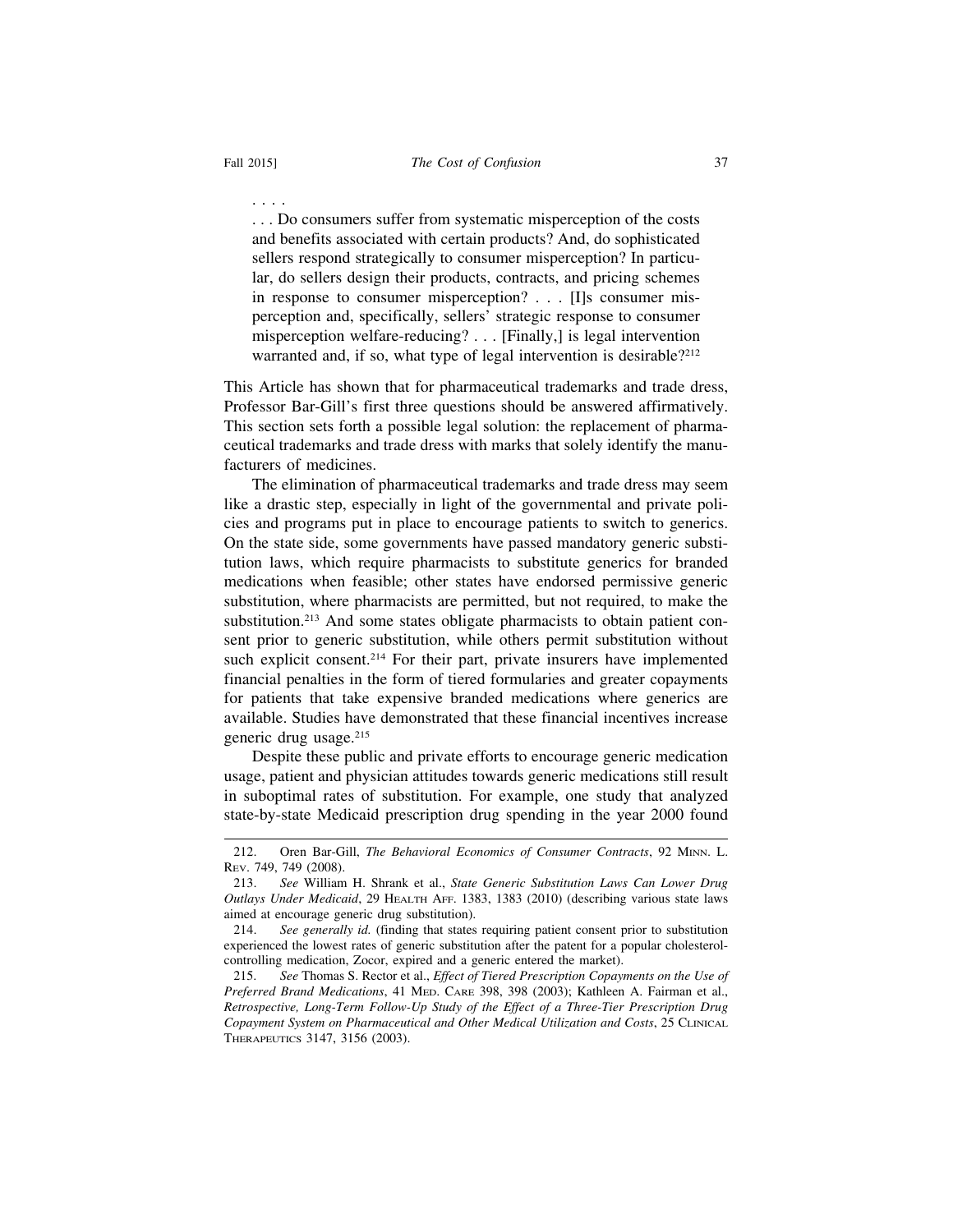that greater generic drug usage could have resulted in collective savings of \$229 million.<sup>216</sup> In fact, improved generic drug substitution would have resulted in total savings of \$450 million if the best available prices from each state had been used nationally. Medicaid spent an estimated \$329 million in 2009 to reimburse patients for twenty popular brand name medications for which therapeutically equivalent generic substitutes exist.<sup>217</sup> The study predicted that state governments would overspend between \$289 million and \$433 million on reimbursement for ten popular branded medications whose patents expired in 2011 and 2012.218 It is important to bear in mind that these projected expenditures are just for Medicaid, which accounts for about 10 percent of total drug purchasing nationwide.219 Improvements in generic substitution would also result in additional savings for private payors and Medicare Part D plans.220 Furthermore, although financial incentives in the form of copayment differentials and tiered formularies promote generic drug substitution, healthcare specialists have concluded that "copayment differentials between generic and brand name medications may be insufficient to motivate generic drug use by some patients."221 Thus, new policies aimed at reducing physician and patient resistance to generic substitution are necessary.

Consumer distrust of generic medications is not only extremely costly, but also dangerous. Multiple studies have shown that the costs of prescription drugs to patients affect their subsequent adherence.<sup>222</sup> Because generic

<sup>216.</sup> Michael A. Fischer & Jerry Avorn, *Economic Consequences of Underuse of Generic Drugs: Evidence from Medicaid and Implications for Prescription Drug Benefit Plans*, 38 HEALTH SERVS. RES. 1051, 1055 (2003). *See also* Jennifer S. Haas et al., *Potential Savings from Substituting Generic Drugs for Brand-Name Drugs: Medical Expenditure Panel Survey, 1997–2000*, 142 ANNALS INTERNAL MED. 891, 891 (2005) (finding that use of branded prescription drugs when identical generics were available constituted approximately 11% of overall drug expenditures on prescriptions filled in a nationally representative sample of patients from 1997-2000).

<sup>217.</sup> Alex Brill, *Overspending on Multi-Source Drugs in Medicaid* 7 (Am. Enter. Inst. for Pub. Policy Research, Working Paper No. 2011-01, 2011) ("As total spending on these twenty multi-source products was approximately \$1.5 billion, this means Medicaid overspent by 22 percent (\$1.5 billion versus \$1.17 billion) on these products."), https://www.aei.org/ publication/overspending-on-multi-source-drugs-in-medicaid.

<sup>218.</sup> *Id.* at 11. *See also* Shrank et al., *supra* note 213, at 1389 (predicting that patient refusal of generic substitution will cost state Medicaid programs over \$100 million in the year after the patents for only three medications expire).

<sup>219.</sup> Shrank et al., *supra* note 213, at 1389.

<sup>220.</sup> *Id*.

<sup>221.</sup> William H. Shrank et al., *Improving Prescription Choices, Adherence to Therapy, and Medication Management: A Best Practice Advice from the American College of Physicians*, 11 (American College of Physicians, Working Paper, 2014) (citing Niteesh K. Choudhry et al., *Setting Prices for Generic Medications: A Survey of Patient Perception*, 2 AM. J. PHARMACY BENEFITS 33 (2010)).

<sup>222.</sup> *See, e.g.*, Dana P. Goldman et al., *Prescription Drug Cost Sharing: Associations with Medication and Medical Utilization and Spending and Health*, 298 JAMA 61, 61 (2007); William H. Shrank et al., *The Implications of Choice: Prescribing Generic or Preferred*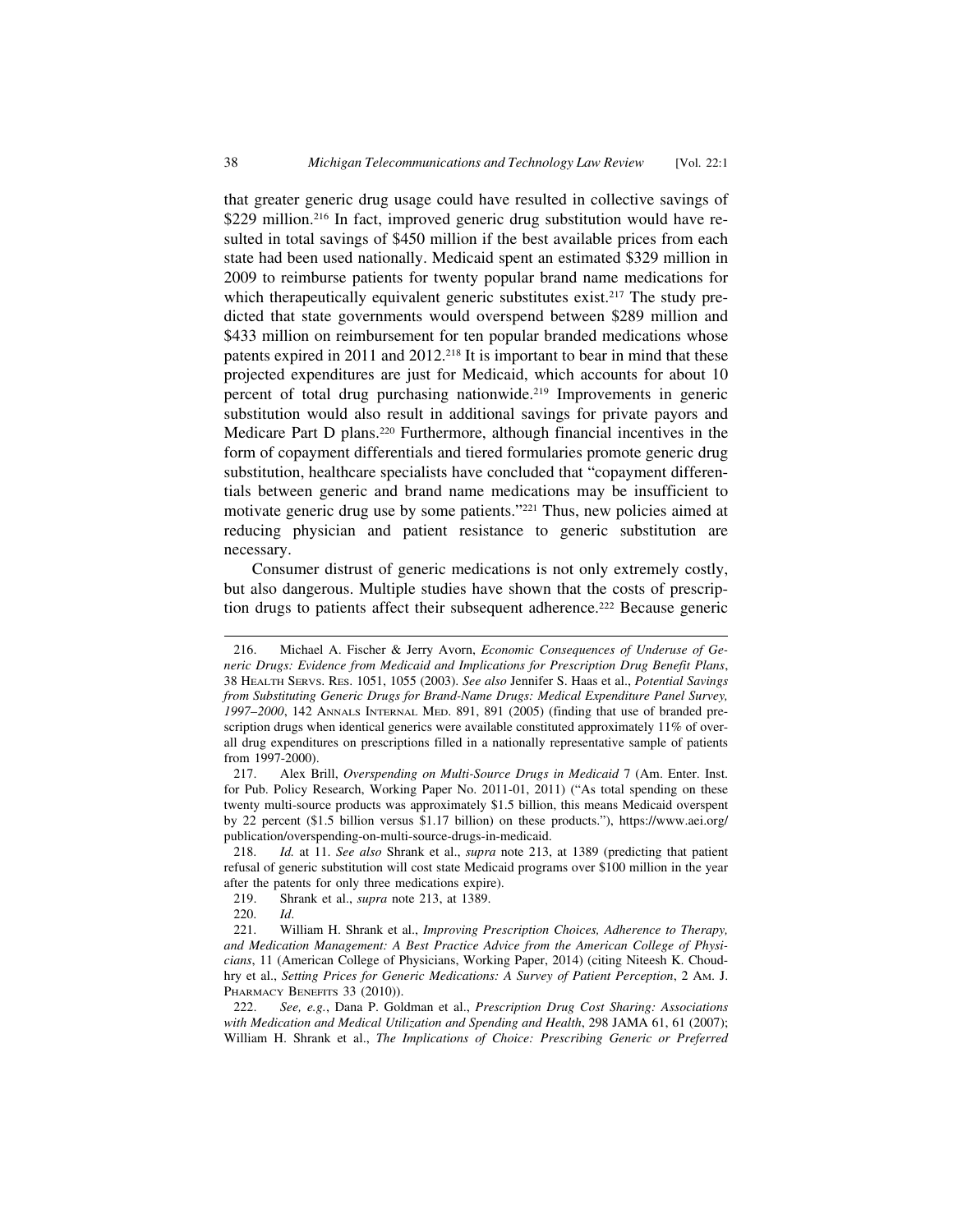#### Fall 2015] *The Cost of Confusion* 39

drugs are less expensive, patients can more readily afford generic drugs and the financial burden of medication purchase is less likely to disrupt their adherence to their long-term medication regime.<sup>223</sup> Although the elimination of trademark protection in the pharmaceutical industry is not a magic wand that would instantly convert all brand name prescriptions into generic ones, it could improve consumer comfort with generic medications, thereby increasing the rate of generic substitution. As previously discussed, easing the psychological difficulty of the switch from branded to generic drugs could improve patient adherence to their medication regimens, reduce prescription errors, and ensure that generic medications benefit from the placebo effects that branded medications currently enjoy.224

#### B. *Manufacturer Marks*

As Landes and Posner explain, pharmaceutical trademarks and trade dress could serve a useful function even among identical products if these marks signal their products' sources to consumers. Arguably, pharmaceutical trademarks do not serve this function at all. But another form of property protection might. A new rule could be implemented wherein all medications must be accompanied by labels identifying the name of their manufacturers (for example, a sticker on the pill bottle), but the medication themselves could only be named, prescribed, and advertised by their generic names. If the generic names were too unwieldy, the FDA could designate shorter names for medications to be used in product advertisements.

Under such a rule, pharmaceutical trademarks, including trade dress and slogans, would be prohibited. In terms of the physical prescription, a generic drug and its branded equivalent would look and taste identical, using the same dressing and the same drug name on their pill bottles. The only difference between medications, both brands and generics, would be a small, additional label on the dispensed bottle, indicating the manufacturer of the drug.

This rule would enable generic manufacturers to use the same names and dress as branded products, therein eliminating the type of harmful differentiation trademarks have caused. It would still permit consumers to identify their medications' sources. If a consumer had a bad experience with the quality of a Pfizer drug, that consumer would be able to avoid Pfizer products by simply looking at the label on his medications. Critically, this rule would impede producer efforts to artificially distinguish between brand name and generic drugs through the names and designs of their products.

*Pharmaceuticals Improves Medication Adherence for Chronic Conditions*, 166 ARCHIVES IN-TERNAL MED. 332, 335 (2006); Deborah A. Taira et al., *Copayment Level and Compliance With Antihypertensive Medication: Analysis and Policy Implications for Managed Care*, 12 AM. J. MANAGED CARE 678, 678 (2006).

<sup>223.</sup> *See, e.g.*, Goldman et al., *supra* note 222, at 61; Shrank et al., *supra* note 222, at 332; Taira et al., *supra* note 222, at 678.

<sup>224.</sup> *See supra* Part II.B.iv.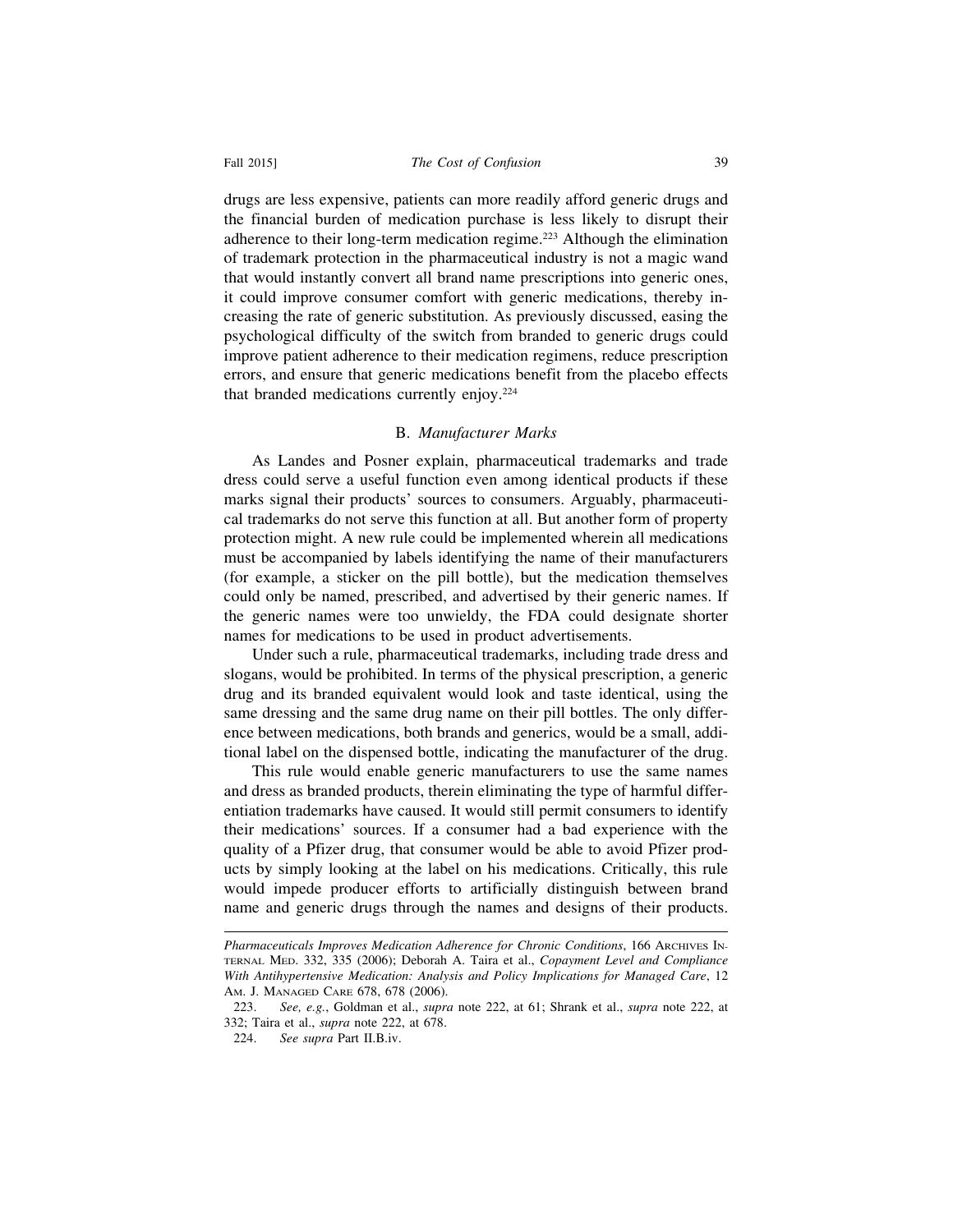Under such a rule, consumers would feel more comfortable and less confused when switching to generic medications.

The concern Landes and Posner identify—that even formulaically identical products can differ due to discrepancies in their manufacturing quality—though perhaps not a valid concern in today's pharmaceutical market, must be considered. Allowing manufacturers to place their names on their products would adequately account for this potentiality. Manufacturer marks would enable consumers to locate products of the manufacturers they trust (and distrust), thereby permitting producers to capture consumer goodwill across the range of drugs they offer. These marks would accomplish this objective without suggesting that the drugs they mark differ in any respect other than their manufacturers. Thus, this rule reinforces for consumers the reality surrounding branded and generic drugs: branded and generic drugs are equivalent medications, albeit with sometimes different manufacturers.

To implement such a rule would most likely require two changes to existing law. First, a change to the Federal Food, Drug, and Cosmetic Act could require that all drugs be labeled, prescribed, and advertised by their generic names and dispensed with a label identifying the manufacturer of the medication. Such a legislative change would require the FDA to set the names and dress for all drugs and obligate pharmaceutical manufacturers to comply with the FDA's such schemes.

In order to avert potential lawsuits, Congress should also amend the Lanham Act, so that pharmaceutical trademarks and trade dress can no longer be registered with the USPTO. More specifically, Congress could amend 15 U.S.C. § 1052, which lists trademark ineligible subject matter, to specify that trademarks on medications will be refused registration. This provision could be nested under Section  $1052(e)(5)$ , which prohibits trademarks on "any matter that, as a whole, is functional." This change might not even be necessary, however, because 15 U.S.C. § 1051 only permits registration of a trademark when the applicant can verify that he is "entitled to use the mark in commerce"<sup>225</sup> and has a "bona fide intention to use the mark in commerce."226 If pharmaceutical companies must use the drug names authorized by the FDA, and only those names, these companies cannot verify to the USPTO that they are "entitled" or "intend" to use their own pharmaceutical trademarks in commerce.

#### C. *Potential Limitations*

#### i. Constitutional Challenges

Pharmaceutical companies would undoubtedly object to such a rule, and a few legal challenges are foreseeable. Although it is beyond the scope of this Article to ponder all such lawsuits, it explores three potential causes of

<sup>225. 15</sup> U.S.C. § 1051(b)(3)(A) (2012).

<sup>226.</sup> *Id.* § 1051(b)(3)(B).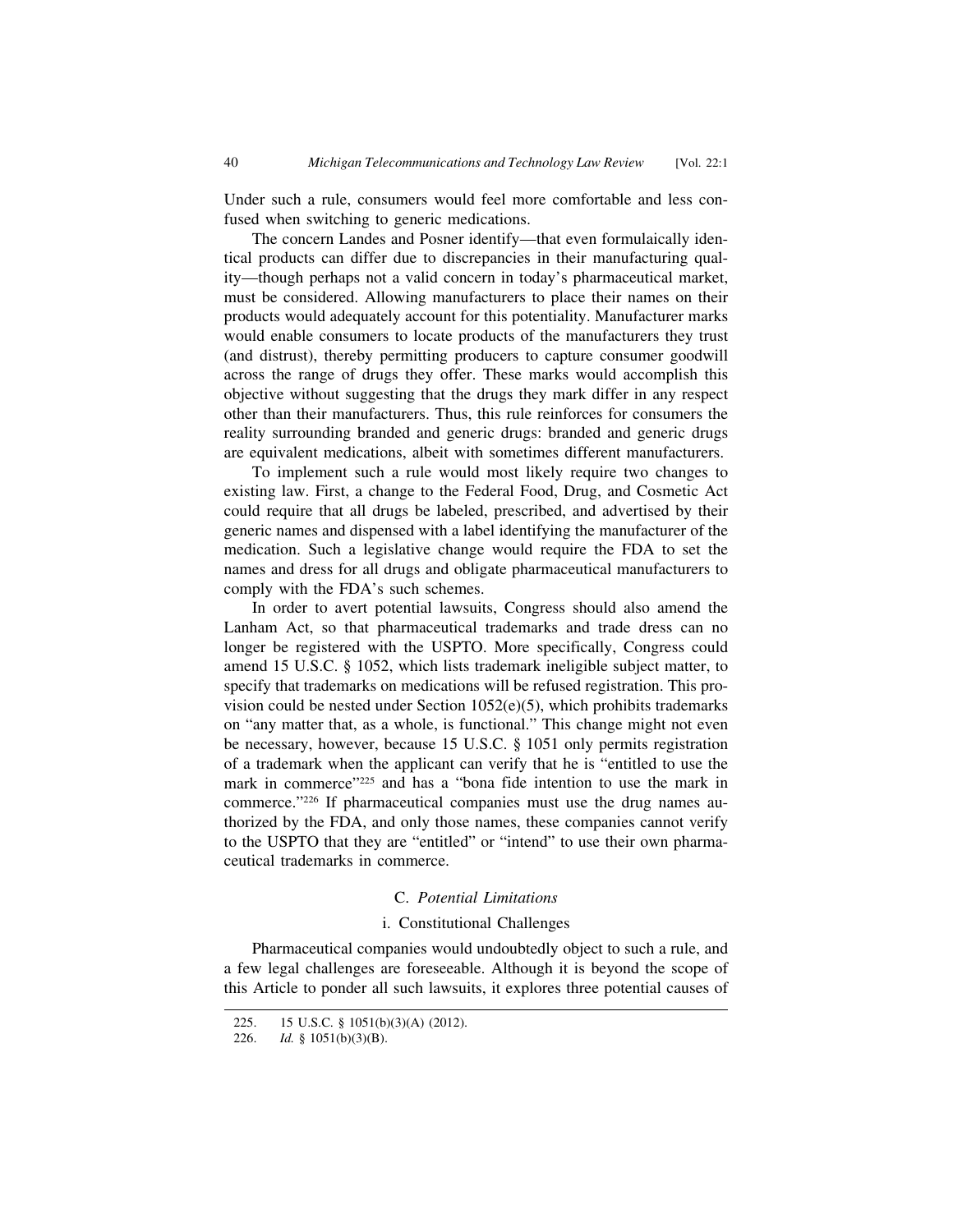action—two domestic and one international. First, pharmaceutical firms might complain that this rule violates the Due Process Clause and Just Compensation Clause of the Fifth Amendment. They might argue that they have a property right to their pharmaceutical trademarks of which the government has deprived them without due process and taken without just compensation.

The Supreme Court has described trademarks as a form of property on various occasions. For example, in *College Saving Bank v. Florida Prepaid Postsecondary Education Expense Board*, 227 the Court stated "[t]he hallmark of a protected property interest is the right to exclude others. That is 'one of the most essential sticks in the bundle of rights that are commonly characterized as property.'"228 The Court then explained that trademarks are "the 'property' of the owner because he can exclude others from using them."229

But a trademark holder's property interest in his mark is not without limits. In his trademark treatise, McCarthy explains:

Traditional American trademark law has viewed a trademark as "property" only insofar as it is a right to prevent confusion of customers and the commercial damage that confusion creates. The American view of trademark law is that it is a form of consumer protection. This is a key feature distinguishing American trademark law from that of the Civil Law systems of most other nations. The Civil Law tradition treats a registered trademark as a form of property granted by the government, akin to that of a patent.<sup>230</sup>

Unlike patents and copyrights, trademarks "have no existence independent of the good will of the products or services in connection with which the mark is used."231 The Ninth Circuit has held that "[a] trademark owner has a property right only insofar as is necessary to prevent customer confusion as to who produced the goods and to facilitate differentiation of the trademark owner's goods."232 Therefore, a trademark holder does not possess a property right to his mark simply because it exists and has been registered with the USPTO; instead, this property right is co-extensive with its function as an indicator of source and repository of goodwill.

Potential future pharmaceutical trademarks do not currently indicate a particular source to consumers and have yet to accrue any goodwill. Accord-

<sup>227. 527</sup> U.S. 666 (1999).<br>228. *Id.* at 673 (quoting K

Id. at 673 (quoting Kaiser Aetna v. United States, 444 U.S. 164, 176 (1979)).

<sup>229.</sup> *Id.* ("Trademark law, like contract law, confers private rights, which are themselves rights of exclusion. It grants the trademark owner a bundle of such rights." (quoting Kmart Corp. v. Cartier, 485 U.S. 176, 185-86 (1988))).

<sup>230.</sup> McCARTHY, *supra* note 6, § 2:14.<br>231. *Id.* § 2:15.

*Id.* § 2:15.

<sup>232.</sup> Int'l Order of Job's Daughters v. Lindeburg & Co., 633 F.2d 912, 919 (9th Cir. 1980; *see also* Ky. Fried Chicken Corp. v. Diversified Packaging Corp., 549 F.2d 368 (5th Cir. 1977).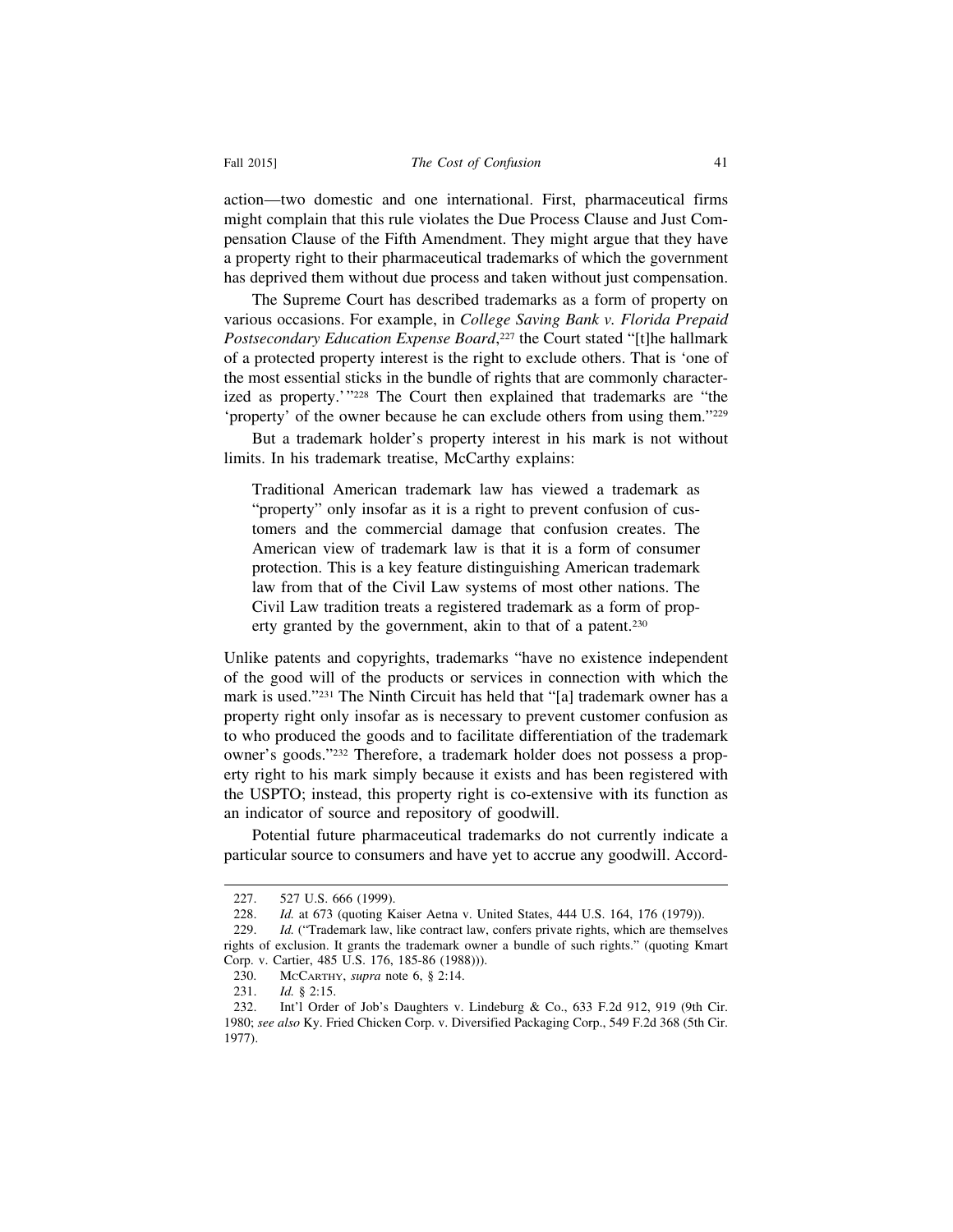ingly, a prospective law banning pharmaceutical trademarks would be unlikely to violate either the Due Process Clause or the Just Compensation Clause of the Fifth Amendment.

Pharmaceutical companies also hold no general right to create trademarks. As previously mentioned, the Constitution makes no provision for trademarks, unlike patents and copyrights. A company does have a right to the goodwill the company has accrued. However, that right is cognizable as a property right to a trademark only insofar as the mark captures the goodwill accrued and enables consumers to identify the product the company produces.

As companies begin to produce new, non-trademarked drugs, the manufacturer mark portion of the proposed rule will ensure that those companies are able to capture and protect the goodwill those drugs accrue. The manufacturer marks will enable consumers to locate the producers of the drugs they trust, thereby safeguarding any goodwill a company's drug has attracted.233 Manufacturer marks would essentially protect and embody the same property rights that trademarks currently do. However, unlike pharmaceutical trademarks, these manufacturer marks would focus consumer goodwill on the real source of the drug, rather than an unattributed one. Switching the locus of consumer goodwill from an unattributed source to an identified one will help clarify to consumers that generic and branded producers are selling the same drug, simply produced by different companies.

It is less clear if a retrospective version of this rule would be constitutional. Because pharmaceutical companies have property rights in their current trademarks, elimination of these marks might constitute a deprivation of property without due process of the law. However, if the retrospective rule allowed branded manufacturers to continue to use their old, trademarked names in conjunction with the new generic names (for example, Atorvastatin, formerly known as Liptor, by Pfizer), it should survive a Fifth Amendment Due Process Clause challenge because such a rule would continue to protect the goodwill these brands previously accrued. Because the government would not be using the banned pharmaceutical trademarks nor permitting others to use them, a Fifth Amendment Takings cause of action would be weaker. These marks are not taken; they simply cease to exist.

Pharmaceutical manufacturers would most likely also complain that this rule violates their First Amendment right to free speech. Relying on *Friedman v. Rogers*, 234 these companies would contend that their trademarks con-

<sup>233.</sup> *See* Hanover Star Milling Co. v. Metcalf, 240 U.S. 403, 412 (1916) ("The redress that is accorded in trade-mark cases is based upon the party's right to be protected in the goodwill of a trade or business . . . Courts afford redress or relief upon the ground that a party has a valuable interest in the good will-of his trade or business, and in the trade-marks adopted to maintain and extend it.").

<sup>234. 440</sup> U.S. 1, 11 (1979).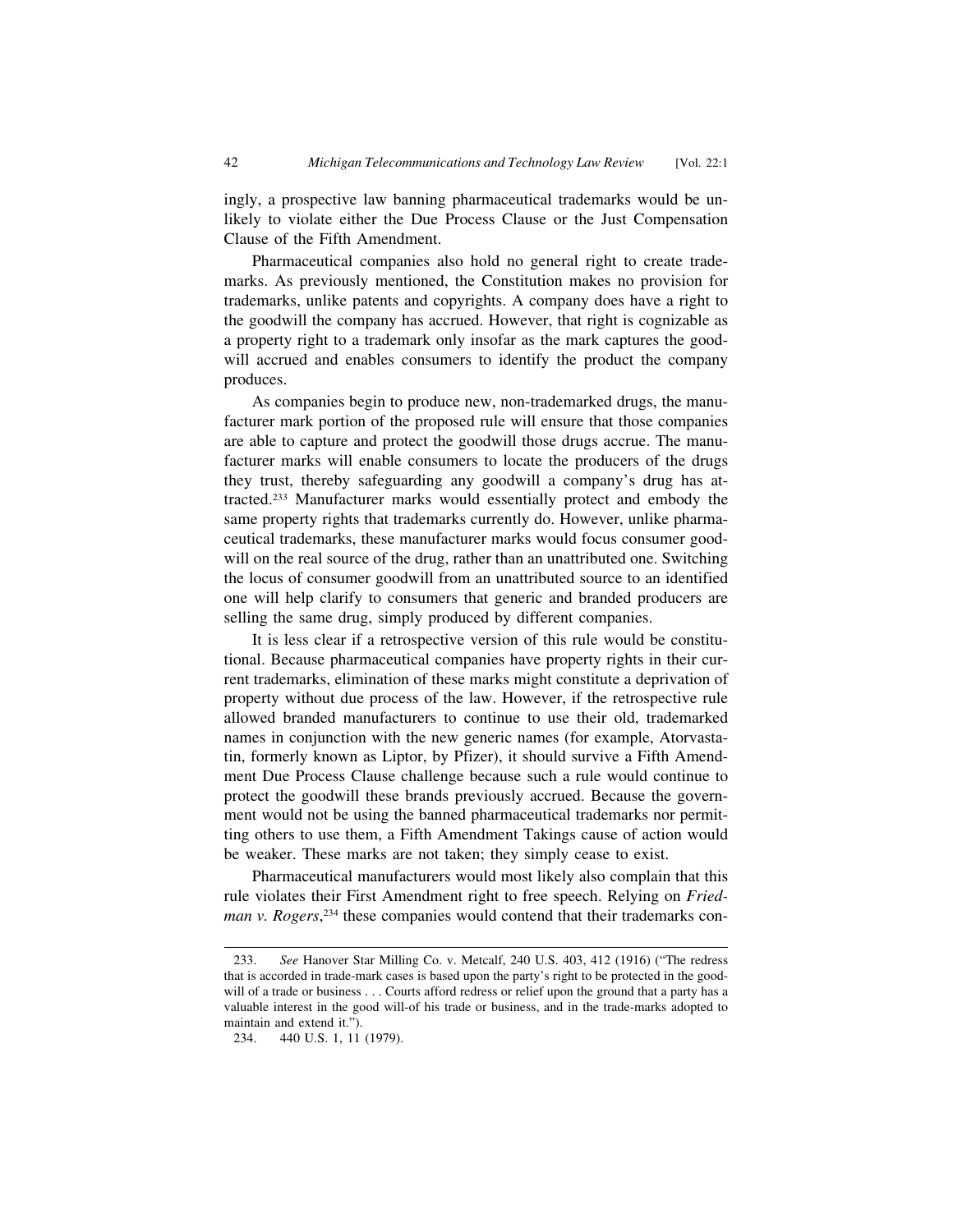stitute protected commercial speech. In *Friedman*, the Supreme Court explained:

Once a trade name has been in use for some time, it may serve to identify [a particular business] and also to convey information about the type, price, and quality of services offered for sale [by that business]. In each role, the trade name is used as part of a proposal of a commercial transaction. . . . His purpose is strictly business. The use of trade names in connection with [particular business], then, is a form of commercial speech and nothing more.<sup>235</sup>

In reaching this conclusion, the Court noted that "[s]ociety . . . has a strong interest in the free flow of commercial information, both because the efficient allocation of resources depends upon informed consumer choices and because 'even an individual advertisement, though entirely 'commercial,' may be of general public interest.'"236 However, the Court also explained that, unlike other forms of commercial speech, trade names have "no intrinsic meaning"<sup>237</sup>:

A trade name conveys no information about the price and nature of the services offered by [a business] until it acquires meaning over a period of time by associations formed in the minds of the public between the name and some standard of price or quality. Because these ill-defined associations of trade names with price and quality information can be manipulated by the users of trade names, there is a significant possibility that trade names will be used to mislead the public.238

Like other forms of speech, commercial speech can be subjected to some forms of government regulation.239 First, "[u]ntruthful speech, commercial or otherwise, has never been protected for its own sake."240 The State may also regulate commercial speech that is misleading or deceptive.241 And "when experience has proved that in fact [a particular form of] advertising is subject to abuse, the States may impose appropriate restrictions."242 The Supreme Court's decision in *Central Hudson Gas & Electric*

<sup>235.</sup> *Id.*

<sup>236.</sup> *Id.* at 8-9 (quoting Va. State Bd. of Pharm. v. Va. Citizens Consumer Council, Inc., 425 U.S. 748, 764 (1976)).

<sup>237.</sup> *Friedman*, 440 U.S. at 12.

<sup>238.</sup> *Id.* at 12-13.

<sup>239.</sup> Va. State Bd. of Pharm. v. Va. Citizens Consumer Council, Inc., 425 U.S. 748, 770 (1976) ("Some forms of commercial speech regulation are surely permissible."); Bates v. State Bar of Az., 433 U.S. 350, 383 (1977).

<sup>240.</sup> *Va. State Bd. of Pharm.*, 425 U.S. at 771.

<sup>241.</sup> *Friedman*, 440 U.S. at 14.

<sup>242.</sup> Pearson v. Shalala, 164 F.3d 650, 655 (D.C. Cir. 1999).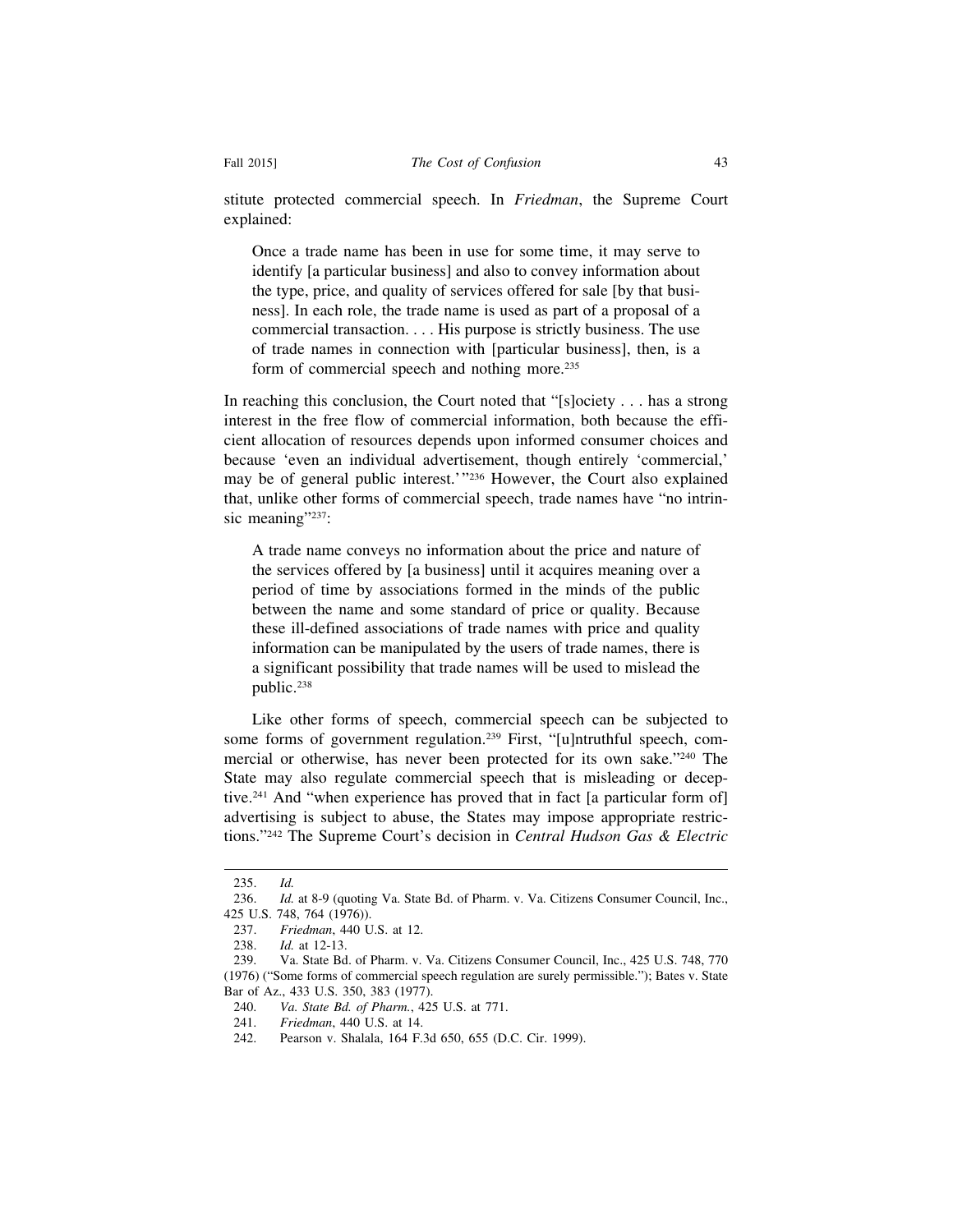*Corp. v. Public Service Commission of New York*243 sets forth the analytical framework used to assess whether a governmental restriction on commercial speech is permissible:

At the outset, we must determine whether the expression is protected by the First Amendment. For commercial speech to come within that provision, it at least must concern lawful activity and not be misleading. Next, we ask whether the asserted government interest is substantial. If both inquiries yield positive answers, we must determine whether the regulation directly advances the government interest asserted, and whether it is not more extensive than is necessary to serve that interest.<sup>244</sup>

As the Court further explained, compliance with this third requirement "may be measured by two criteria. First, the restriction must directly advance the state interest involved; the regulation may not be sustained if it provides only ineffective or remote support for the government's purpose. Second, if the governmental interest could be served as well by a more limited restriction on commercial speech, the excessive restrictions cannot survive."245 The Supreme Court has since clarified that the "direct advancement" requirement obligates a state to demonstrate that "the harms [the state] recites are real and that its restriction will in fact alleviate them to a material degree."246

Accordingly, if Congress passed a law prohibiting pharmaceutical trademarks and this law was challenged under the First Amendment, the government would have to show that: (1) its interest in regulating pharmaceutical trademarks is substantial; and (2) that the harms flowing from these marks are real, and this prohibition would alleviate these harms to a material degree. The research set forth earlier in this Article suggests that both of these inquiries can be answered affirmatively. First, the government has a substantial interest in lowering healthcare costs and patient morbidity.<sup>247</sup> Second, the harms resulting from pharmaceutical trademarks are real and could be alleviated to a substantial degree by a rule prohibiting their use.

In fact, the manufacturer mark rule shares similarities with the free speech restriction upheld in *Friedman*. There, the Supreme Court ruled that a Texas law banning optometrical trade names was valid because there was substantial evidence that these trade names were being used to mislead con-

<sup>243. 447</sup> U.S. 557, 564 (1980).

<sup>244.</sup> *Id.* at 566.

<sup>245.</sup> *Id.* at 564.

Edenfield v. Fane, 507 U.S. 761, 771 (1993).

<sup>247.</sup> Rubin v. Coors Brewing Co., 514 U.S. 476, 485 (1995) (stating that the government has a substantial interest in promoting the health, safety, and welfare of its citizens); *see also Pearson*, 164 F.3d at 655-56.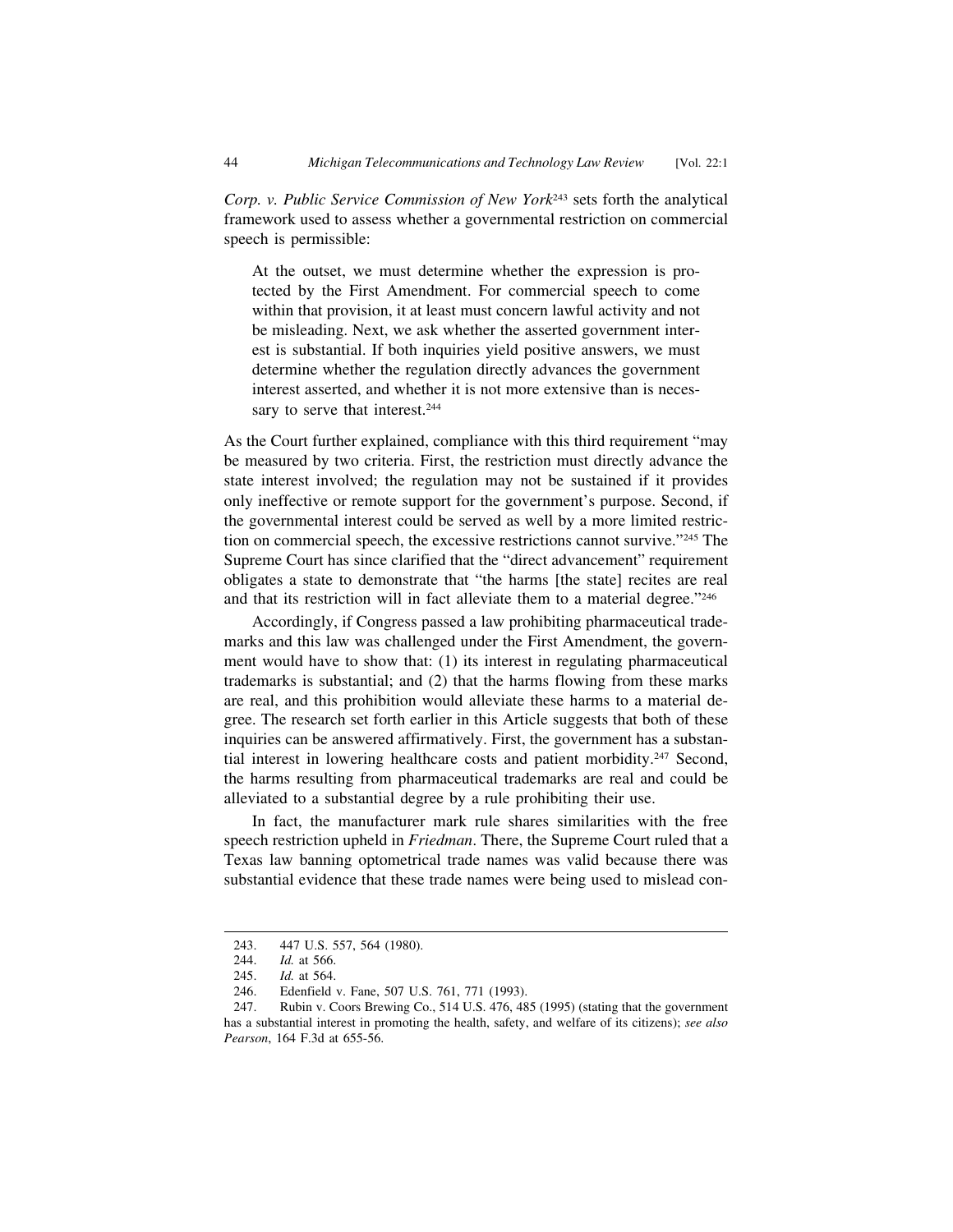sumers.<sup>248</sup> In so holding, the Court noted that "the restriction on the use of trade names has only the most incidental effect on the content of the commercial speech of Texas optometrists."249 Thus, *Friedman* suggests that a ban on pharmaceutical trademarks may be permissible as long as Congress relies on the substantial evidence available that pharmaceutical trademarks are confusing consumers. Implementation of the manufacturer mark rule would further support the constitutionality of this law because such a policy would demonstrate that the government left open other avenues for pharmaceutical companies to communicate factual and useful information to the public.

#### ii. International Challenges

At the international level, pharmaceutical companies will likely argue that any rule limiting the use of their trademarks and trade dress violates the trademark provisions of the TRIPS Agreement. In response to Australia's plain packaging laws—laws that require tobacco companies to remove all trademarks from their cartons of cigarettes—several nations<sup>250</sup> as well as the tobacco industry<sup>251</sup> have advanced a number of TRIPS-based arguments.<sup>252</sup> These legal arguments preview the position the pharmaceutical industry would likely take should a nation attempt to ban pharmaceutical trademarks.

Articles 15 through 21 of the TRIPS Agreement delineate the scope of trademark protection under this treaty. First, Article 15 defines protectable subject matter and then specifically provides that "[t]he nature of the goods or services to which a trademark is to be applied shall in no case form an

<sup>248.</sup> Friedman v. Rogers, 440 U.S. 1, 13-15 (1979) ("The concerns of the Texas Legislature about the deceptive and misleading uses of optometrical trade names were not speculative or hypothetical, but were based on experience in Texas with which the legislature was familiar.").

*Id.* at 15-16.

<sup>250.</sup> *See Indonesia Becomes Fifth To File WTO Case Against Australia Tobacco Plain-Packaging*, INTELL. PROP. WATCH (Sept. 22, 2013, 12:28 PM), http://www.ip-watch.org/2013/ 09/22/indonesia-becomes-fifth-to-file-wto-case-against-australia-tobacco-plain-packaging (explaining that Indonesia, Ukraine, Honduras, Dominican Republic and Cuba have filed suit against Australia at the WTO).<br>251. Becky Freeman, Sim

<sup>251.</sup> Becky Freeman, Simon Chapman, & Matthew Rimmer, *The Case for the Plain Packaging of Tobacco Products*, 103 ADDICTION 580, 585 (2008) (explaining the importance of packing and trade dress to the tobacco industry).

<sup>252.</sup> On December 1, 2012, Australia passed the Tobacco Plain Packaging Act of 2011 and became the first nation to ban trade dress on cigarette packaging. Under this law, the brand name on tobacco cartons is relegated to the bottom of the box in small, plain typeface. *See Reducing the Appeal of Smoking – First Experiences with Australia's Plain Tobacco Packaging Law*, WORLD HEALTH ORGANIZATION, http://www.who.int/features/2013/australia\_tobacco \_packaging/en/ (last visited Sept. 22, 2015); Emily Allen, *Australia To Become First Country To Introduce Unbranded Cigarette Packets*, DAILY MAIL (Nov. 10, 2011 9:38 PM), http:// www.dailymail.co.uk/news/article-2060019/Australia-country-introduce-unbranded-cigarettepackets.html.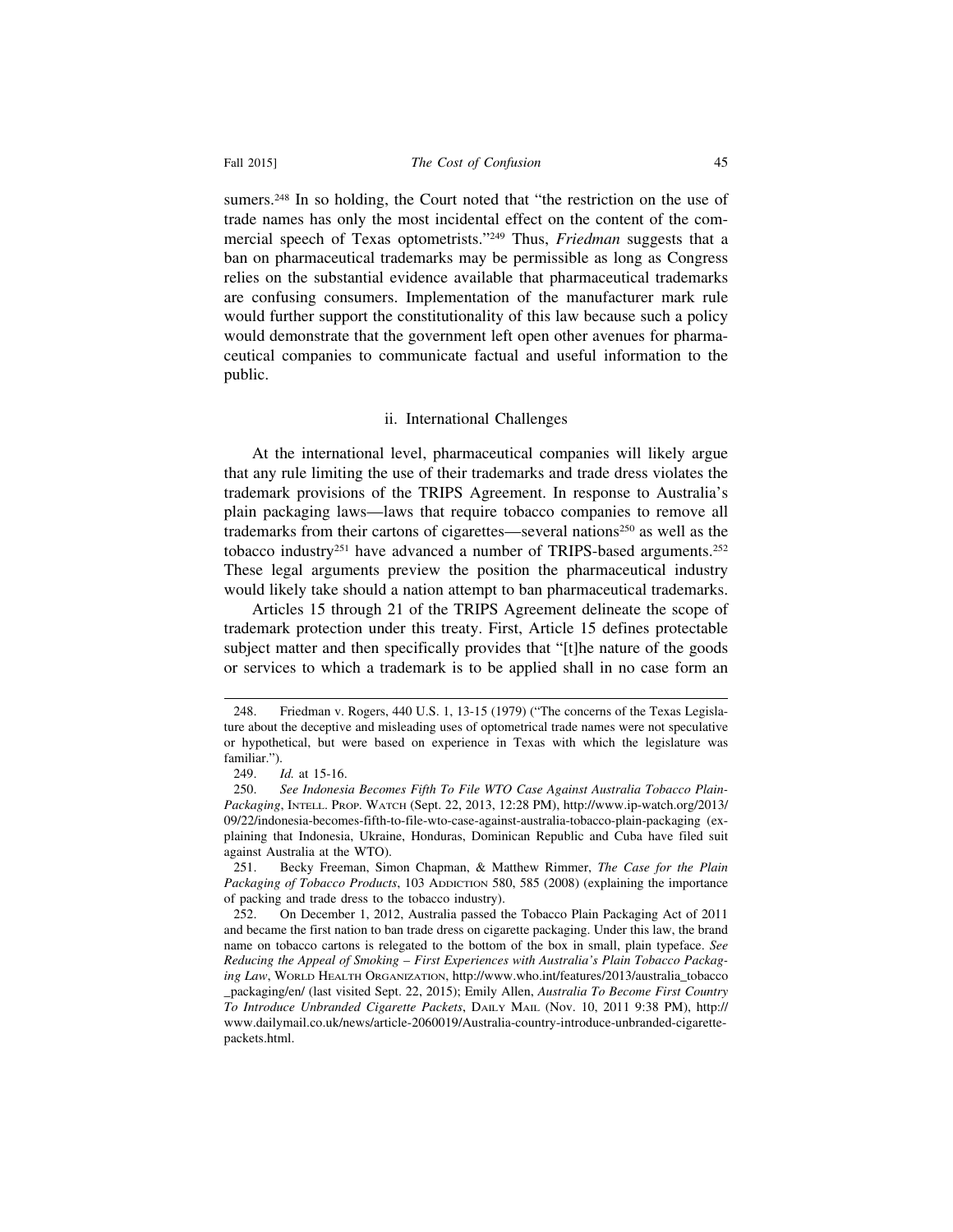obstacle to registration of the trademark."253 Article 20 then states that "[t]he use of a trademark in the course of trade shall not be *unjustifiably encumbered by special requirements*, such as use with another trademark, use in a special form or use in a manner detrimental to its capability to distinguish the goods or services of one undertaking from those of other undertakings."254

Australia's plain packaging law has provoked heated debate over the scope and meaning of these articles. Specifically, whether a "right to use" trademarks can be implied from the trademark provisions of the TRIPS agreement. Some scholars argue that TRIPS endows trademark owners with an inherent right to use their marks.<sup>255</sup> Others contend that a "right to use" cannot be implied from the TRIPS agreement, and therefore the protections of the TRIPS agreement only come into force when a country decides to allow trademark use in the first place.256

Irrespective of this debate, there other ways to justify certain bans on trademark use. Many scholars contend that certain bans can be upheld as "justifiable" under Article 20.257 As previously mentioned, Article 20 states that "[t]he use of a trademark in the course of trade shall not be unjustifiably encumbered by special requirements."258 Thus far, the World Trade Organization ("WTO") has not considered Article 20's concept of "justifiability" in any of its jurisprudence.<sup>259</sup> Despite this lack of precedent, many lawyers argue Article 20's rejection of unjustifiable encumbrances should be read in light of Article 8 of the TRIPS Agreement.260 Article 8 reads:

Members may, in formulating or amending their laws and regulations, adopt measures necessary to protect public health and nutrition, and to promote the public interest in sectors of vital

<sup>253.</sup> Agreement on Trade-Related Aspects of Intellectual Property Rights, art. 15 § 4, Apr. 15, 1994, Marrakesh Agreement Establishing the World Trade Organization, Annex 1C, 1869 U.N.T.S. 299 [hereinafter TRIPS Agreement].

<sup>254.</sup> *Id.* art. 20.

<sup>255.</sup> Susy Frankel & Daniel Gervais, *Plain Packaging and the Interpretation of the TRIPS Agreement*, 46 VAND. J. TRANSNAT'L L. 1149, 1149-50 (2013).

<sup>256.</sup> *See* Mark Davison, *Plain Packaging and the TRIPS Agreement: A Response to Professor Gervais*, 23 AUSTL. INTELL. PROP. J. 160, 160 (2013); Mark Davison, *The Legitimacy of Plain Packaging Under International Intellectual Property Law: Why There Is no Right To Use a Trademark Under Either the Paris Convention or the TRIPS Agreement*, *in* PUBLIC HEALTH AND PLAIN PACKAGING OF CIGARETTES: LEGAL ISSUES 81, 81 (Tania Voon et al. eds., 2012); Andrew D. Mitchell, *Australia's Move to the Plain Packaging of Cigarettes and Its WTO Compatibility*, 5 ASIAN J. WTO & INT'L HEALTH L. & POL'Y 405, 417 (2010).

<sup>257.</sup> *See* Frankel & Gervais, *supra* note 255, at 1212-13.

<sup>258.</sup> TRIPS Agreement, *supra* note 253, art. 20, Marrakesh Agreement, Annex 1C, 1869 U.N.T.S. 299.<br>259 Mit.

<sup>259.</sup> Mitchell, *supra* note 256, at 413.

<sup>260.</sup> *See* Alberto Alemanno & Enrico Bonadio, *Do you Mind My Smoking? Plain Packaging of Cigarettes Under the TRIPS Agreement*, 10 J. MARSHALL REV. INTELL. PROP. L. 450, 472-74 (2011); Freeman et al., *supra* note 251; Mitchell, *supra* note 256, at 413-15.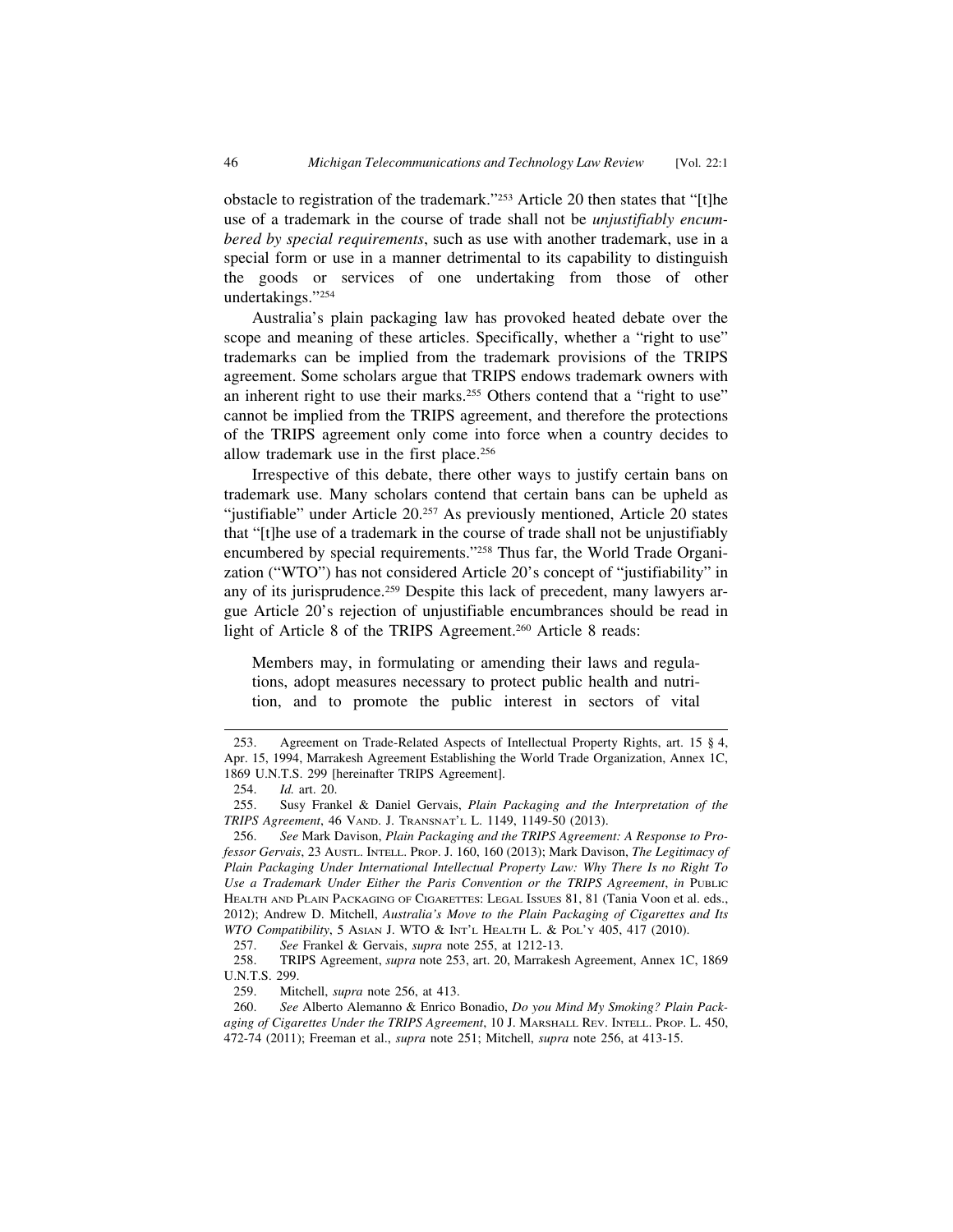importance to their socio-economic and technological development, provided that such measures are consistent with the provisions of this Agreement.<sup>261</sup>

Because Article 8 only allows public health measures insofar as they are "consistent with the provision of [the TRIPS] Agreement," this article does not constitute an exception to the other obligations of the TRIPS Agreement.262 "However, Article 8 can provide interpretative guidance on what would be reasonable for the purposes of Article 20."263 As paragraph 4 of the Doha Declaration on the TRIPS Agreement and Public Health explains, "the TRIPS Agreement does not and should not prevent members from taking measures to protect public health. Accordingly, while reiterating our commitment to the TRIPS Agreement, we affirm that the Agreement can and should be interpreted and implemented in a manner supportive of WTO members' right to protect public health . . . ."264 Reading Article 20 through the lens of Article 8 and paragraph 4 of the Doha Declaration suggests that important public health measures may well constitute justifiable encumbrances. For example, in *European Communities—Protection of Trademarks and Geographical Indications for Agricultural Products and Foodstuffs*, the WTO panel noted that Article 8 "inherently grants Members freedom to pursue legitimate public policy objectives since many measures to attain those public policy objectives lie outside the scope of intellectual property rights and do not require an exception under the TRIPS Agreement."265

Under this line of reasoning, one could argue that a ban on pharmaceutical trademarks is justifiable under Article 20. Because this proposal would reduce health care costs, therein increasing a government's ability to ensure that its entire population has access to appropriate medications, such a measure is arguably justifiable under Article 20 of the TRIPS agreement.

<sup>261.</sup> TRIPS Agreement, *supra* note 253, art. 20, Marrakesh Agreement, Annex 1C, 1869 U.N.T.S. 299.

<sup>262.</sup> *See* Frankel & Gervais, *supra* note 255, at 1202-03, 1206 ("In regard to plain packaging, the key relevance of Article 8 is not that it is an exception that allows public health measures that are otherwise inconsistent with the TRIPS Agreement. The key function of Article 8 is its relevance to interpreting the object and purpose of the TRIPS Agreement and applying that to an interpretation of Article 20.").

<sup>263.</sup> Mitchell, *supra* note 256, at 419.

<sup>264.</sup> World Trade Organization, Ministerial Declaration of 14 November 2001, ¶ 4, WTO Doc. WT/MIN(01)/DEC/2 (2001).

<sup>265.</sup> Complaint by the United States, *European Communities—Protection of Trademarks and Geographical Indications for Agricultural Products and Foodstuffs*, ¶ 7.210, WTO Doc. WT/DS174/R (Mar. 15, 2005).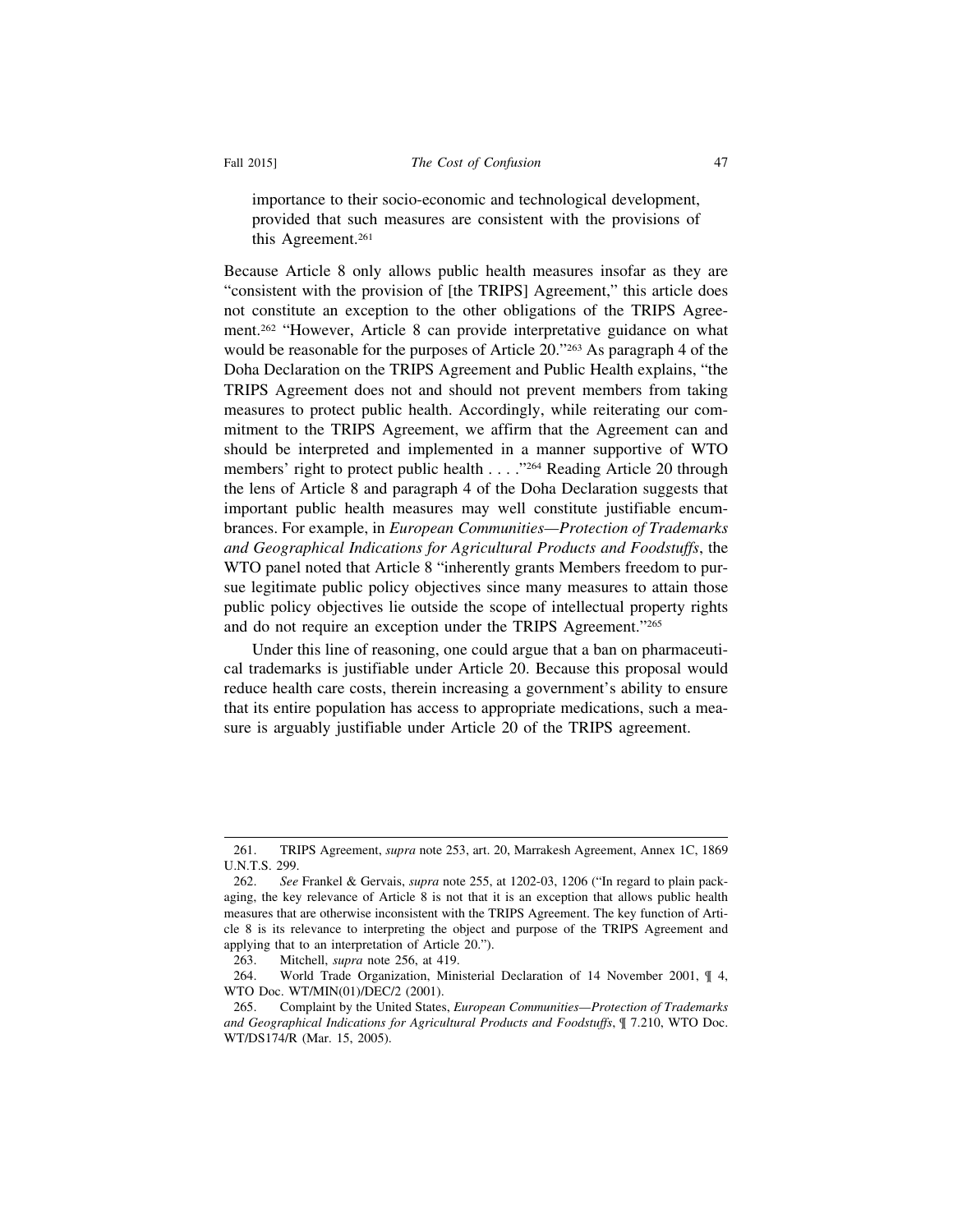#### D. *Other Options*

#### i. The Functionality Rule

Cognizant of the adverse effects that trade dress has on patient adherence to medication regimens, courts have employed a legal doctrine known as the functionality rule to invalidate pharmaceutical trade dress.266 Under this rule, "trade dress protection may not be claimed for product features that are functional."267 In 2003, the Third Circuit held that the trade dress of Adderall, a popular Attention Deficit Hyperactive Disorder ("ADHD") medication, was functional in *Shire U.S. Inc. v. Barr Laboratories, Inc*. 268 Relying on the testimony of two experts, the Third Circuit (in an opinion joined by then-Judge Alito) affirmed the lower court's determination that ADHD patients rely on the appearance of their medications for dosage information269: "[A] generic drug's similar appearance to the branded product 'enhance[s] patient safety and compliance with the medically prescribed dosing regimen.'"270 Because the design of Adderall did not signal the source of the medication,<sup>271</sup> but rather its content and dosage type, the court found its trade dress to be impermissibly functional.

In reaching this conclusion, the Third Circuit relied on Supreme Court case law272 clarifying that if a medication's trade dress is functional, it is ineligible for trademark protection. The Supreme Court first relied on a functionality argument to rule against a trade dress infringement claim in

<sup>266.</sup> *See, e.g.*, Shire U.S. Inc. v. Barr Labs., Inc., 329 F.3d 348 (3d Cir. 2003); Norwich Pharm. Co. v. Sterling Drug, Inc., 271 F.2d 569 (2d Cir. 1959); Ives Labs., Inc. v. Darby Drug Co., 488 F. Supp. 394 (E.D.N.Y. 1980), *rev'd*, 638 F.2d 538 (2d Cir. 1981), *rev'd sub nom*. Inwood Labs., Inc. v. Ives Labs., Inc., 456 U.S. 844 (1982), *aff'd*, 697 F.2d 291 (2d Cir. 1982).

<sup>267.</sup> TrafFix Devices, Inc. v. Mktg. Displays, Inc., 532 U.S. 23, 29 (2001).

<sup>268.</sup> *Shire*, 329 F.3d at 359.

<sup>269.</sup> *Id.* at 354 ("Dr. Bernstein's declaration explains, *inter alia*, that because ADHD patients overuse visual cues, (1) when therapeutically equivalent ADHD products have similar visual recognition properties, adult ADHD patients will experience less confusion in correctly identifying the agent and/or its dosage strength; (2) given that almost all patients require some initial dosage titration and a subsequent substantial majority require intermittent dosage adjustment, the color coding of a particular preparation of mixed amphetamine salts tablets confers a substantial degree of clinical functionality for the patient in the titration/adjustment process; (3) many adult patients may take multiple daily dosages of different strength amphetamine salts tablets, also inferring the usefulness of similar color-coding.").

<sup>270.</sup> *Id.* at 355 (quoting the affadavit of Cheryl D. Blume, Ph.D., expert for the defendant).

<sup>271.</sup> *See id*.

<sup>272.</sup> *Id.* at 358 (citing Qualitex Co. v. Jacobson Products Co., 514 U.S. 159, 169 (1995) ("The functionality doctrine . . . protects competitors against a disadvantage (unrelated to recognition or reputation) that trademark protection might otherwise impose, namely, their inability reasonably to replicate important non-reputation-related product features. For example, this Court has written that competitors might be free to copy the color of a medical pill where that color serves to identify the kind of medication (e.g., a type of blood medicine) in addition to its source.").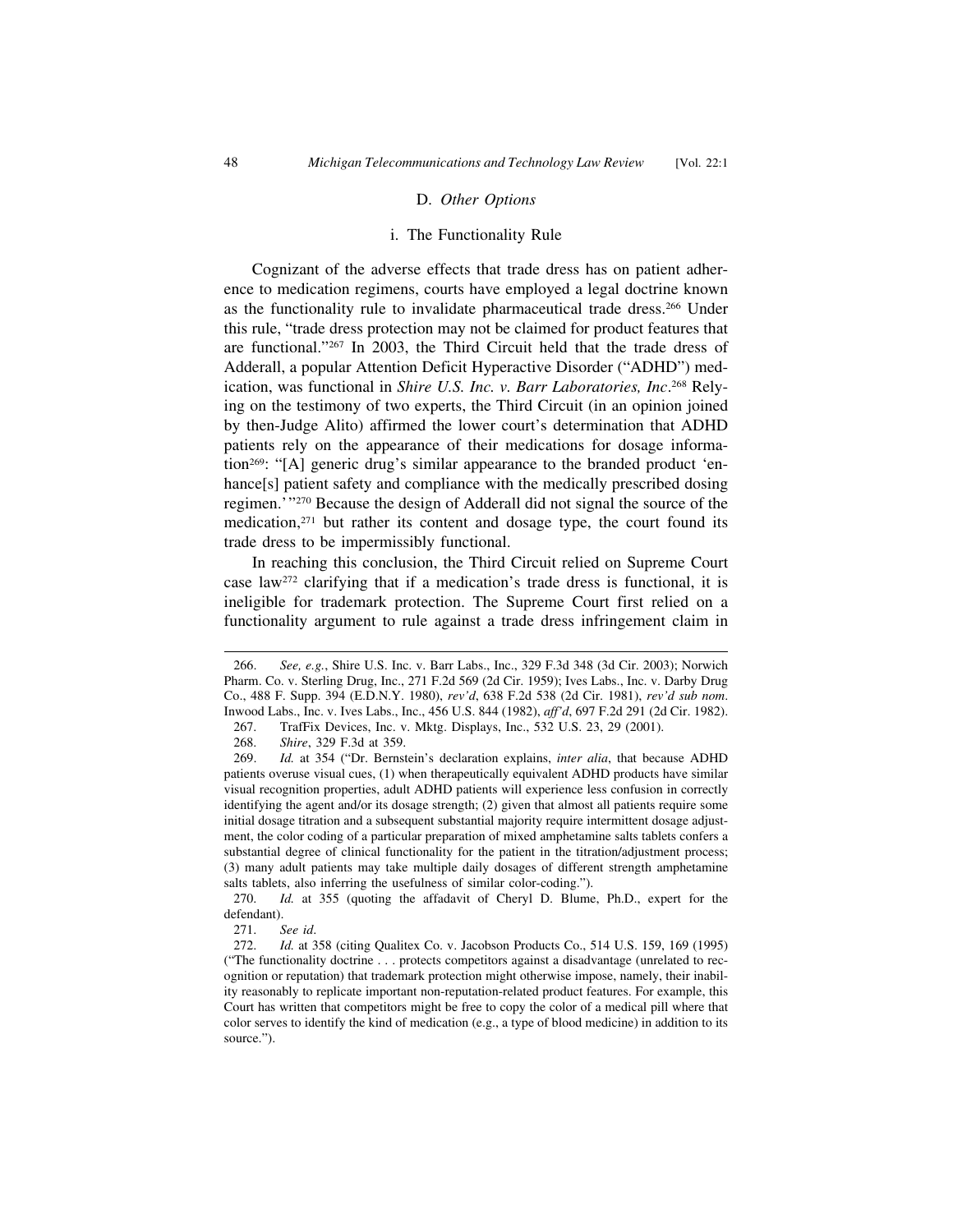1924. In *William R. Warner & Co. v. Eli Lilly & Co.*, 273 Eli Lilly sued William R. Warner & Co. for copying the trade dress of its product Coco-Quinine, an antimalarial drug (quinine) mixed with chocolate syrup. The competitor product, Quin-Coco, had similar color, taste, and name to Eli Lilly's product. However, the Supreme ruled against Eli Lilly, reasoning that Coco-Quinine's chocolate flavor did "not merely serve the incidental use of identifying the respondent's preparation," but rather "supplie[d] the mixture with a quality of palatability for which there [was] no equally satisfactory substitute."274

Furthermore, in *Ives Laboratories, Inc. v. Darby Drug Co. Inc.*, 275 the District Court for the Eastern District of New York held that a brand name manufacturer's trade dress for the drug cyclandelate was functional because the company relied on different colors to denote distinct dosage amounts. The court cited the fact that "some patients co-mingle their drugs in a single container and then rely on the appearance of the drug to follow their doctors' instructions."276 Although the Supreme Court reviewed a different aspect of this case and did not touch the functionality issue, the Court noted the district court's trade dress finding and later cited it. In *Qualitex Co. v. Jacobson Products Co.*, the Court explained:

The functionality doctrine . . . protects competitors against a disadvantage (unrelated to recognition or reputation) that trademark protection might otherwise impose, namely, their inability reasonably to replicate important non-reputation-related product features. For example, this Court has written that competitors might be free to copy the color of a medical pill where that color serves to identify the kind of medication (*e.g.,* a type of blood medicine) in addition to its source.277

The functionality argument inherently recognizes the basic premise of this article: consumers do not rely on pharmaceutical trademarks to signal the source of particular medication; instead they rely on these marks to identify the type of drug generally. Although the decision to use a color-based dosage-coding scheme is undeniably "essential to the use or purpose of the article," the specific color choices in the scheme are not. A color scheme consisting of red and blue pills is just as effective as another composed of green and purple. The only reason a drug company's *specific* color choices have any bearing on a medication's functionality is because consumers be-

<sup>273. 265</sup> U.S. 526 (1924).

<sup>274.</sup> *Id.* at 529.

<sup>275.</sup> Ives Labs., Inc. v. Darby Drug Co., 488 F. Supp. 394 (E.D.N.Y. 1980), *rev'd*, 638 F.2d 538 (2d Cir. 1981), *rev'd sub nom*. Inwood Labs., Inc. v. Ives Labs., Inc., 456 U.S. 844 (1982), *aff'd*, 697 F.2d 291 (2d Cir. 1982).

<sup>276.</sup> *Id.* at 399.

<sup>277. 514</sup> U.S. 159, 169 (1995).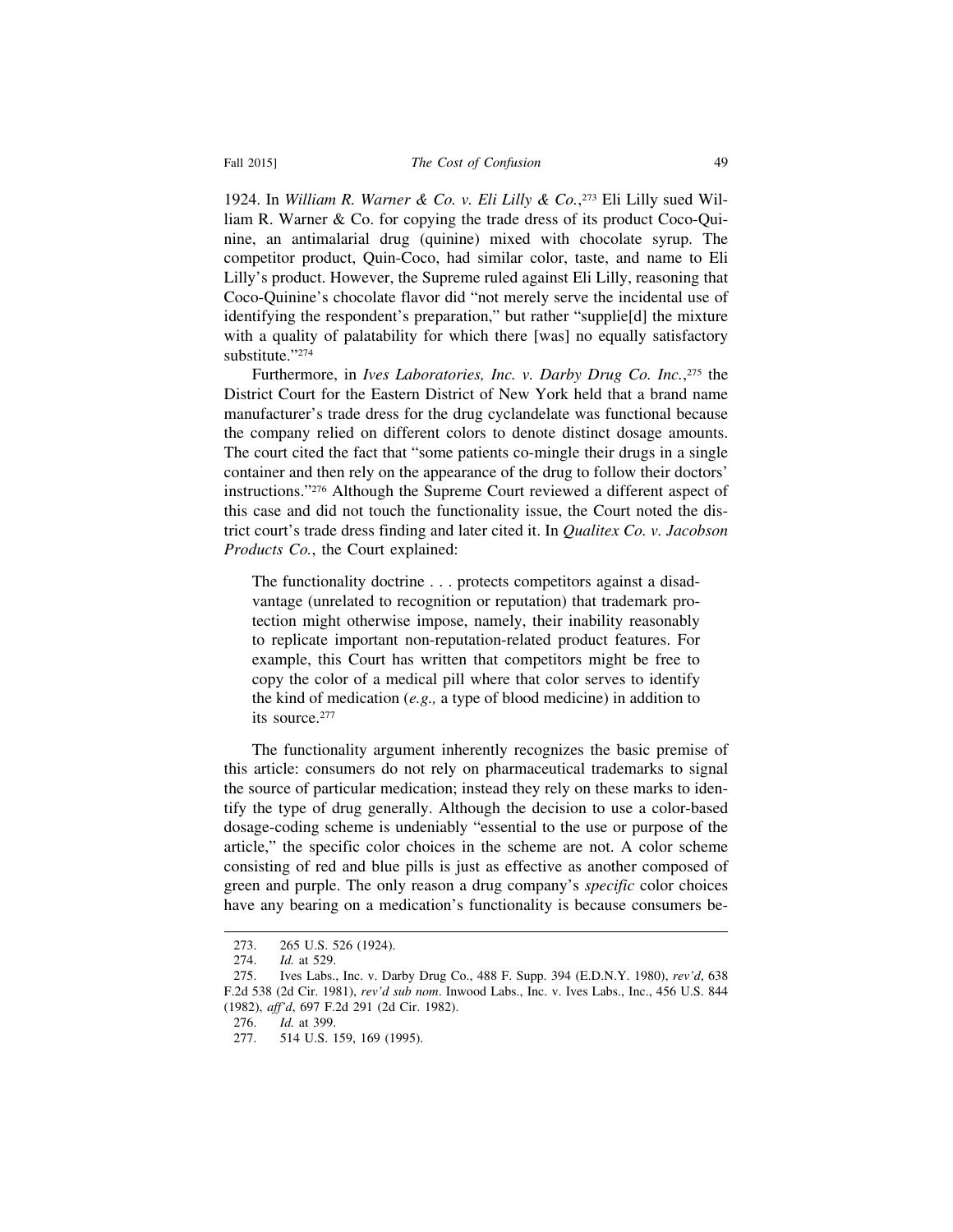come accustomed the company's specific color scheme over the course of the drug's patent term. Therefore, by holding that the *specific* colors in a company's coding scheme are functional, courts are essentially recognizing that "genericide"278 is inevitable in the case of pharmaceutical trade dress. Over the course of a drug's patent term, patients become so familiar with its color scheme that they begin to view these colors as signaling information about the *type* of product in general rather than its specific *source*. For example, in *Shire*, patients began to understand the branded color-coding scheme for Adderall® as providing information about type of drug they were taking. Courts use the functionality doctrine to address a larger problem: due to the initial period of market exclusivity branded drugs enjoy, pharmaceutical trademarks and trade dress inevitably end up signaling type rather than source to consumers.

Practitioners and scholars have argued that the functionality doctrine can and should be used in courts to invalidate pharmaceutical trade dress.279 Without disagreeing with this proposal, it should be recognized that the functionality doctrine's impact is limited. The functionality argument most likely can only be used to address trade dress protection. It would be more difficult to prove that a drug's name was "essential to the use or purpose of the device" or "affects the cost or quality of the device."280

Furthermore, the functionality argument must be asserted on a case by case basis, usually in response to an infringement suit. Should courts increasingly accept this argument, or, even better, should the Supreme Court decide pharmaceutical trade dress is functional, generic companies could begin to copy the trade dress of brand name manufacturers without fear of attracting lawsuits. Nevertheless, litigation based on the functionality argument still does not provide as complete a change to pharmaceutical trademark policy as would a new rule instituting manufacturer marks. Although the functionality doctrine is a useful tool, it does not offer a complete solution to the problem.

#### ii. FDA Guidance

A second potential fix to the issue of trademarked pharmaceuticals would be FDA-issued guidance requiring generic producers to copy the

<sup>278.</sup> Naeve, *supra* note 130, at 326 (recognizing that the functionality argument in trade dress cases blurs the concepts of secondary meaning and functionality: "The trade dress is 'functional' because it now represents a type of medication. The effort that was required to gain protection now negates that same protection. If this is a desired result, then the shape and color of a drug should be regulated by the FDA along with the generic approval process, rather than by applying circular reasoning for secondary meaning and functionality and blurring these with the parallel purpose of genericide.").

<sup>279.</sup> *See* Alfred B. Engelberg, *Have Prescription Drug Brand Names Become Generic?*, 20 AM. J. MANAGED CARE 867, 867 (2014); Kesselheim, et al., *supra* note 203, at 101; Engelberg, *supra* note 180, at 321.

<sup>280.</sup> TrafFix Devices, Inc. v. Mktg. Displays, Inc., 532 U.S. 23, 33 (2001).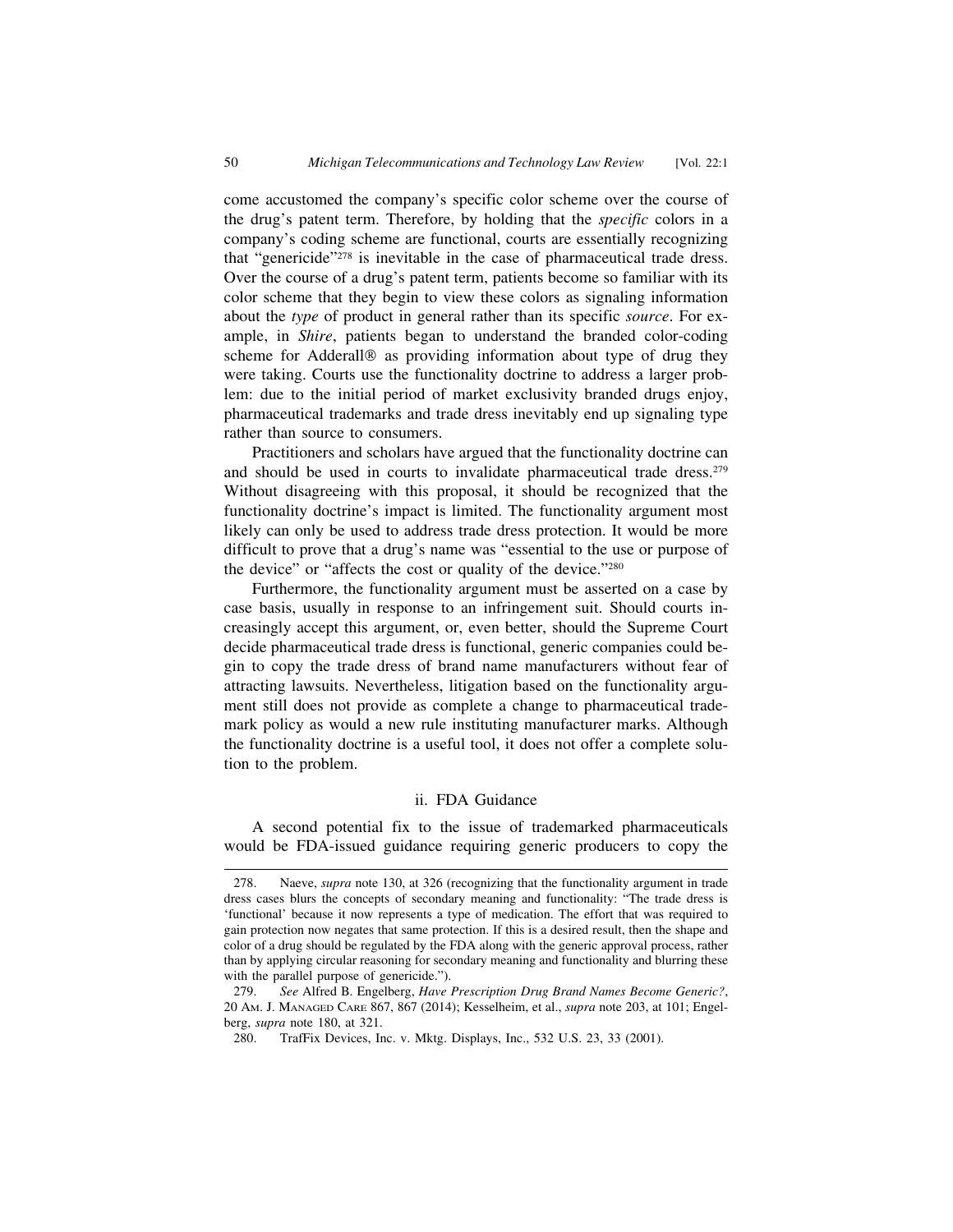trade dress of the brand name reference products. A recent paper studying pharmaceutical trademarks explains that "[i]n principle, the FDA could require new generic applicants to make the shape and color of their pills conform to the brand name reference listed drug." The authors note that formal rulemaking or legislative changes to the Federal Food, Drug, and Cosmetic Act "should not be necessary" because "[f]ederal law gives the FDA the authority to reject applications for generic drugs where 'the composition of the drug is unsafe under such conditions because of . . . the manner in which the inactive ingredients are included,' which would cover the appearance of the pill."281 Thus, the FDA can and should encourage, if not require, generic manufacturers to adopt the same trade dress as their brand name reference products.

The appeal of this solution is its relative simplicity: it requires no new law to be passed, and no case to be won. However, like the litigation strategy, such guidance would only solve part (although not a small part) of the problem. This guidance would not deal with the issue of trademarked pharmaceutical names. Nevertheless, this option, like the litigation strategy, should be pursued. Both of these approaches have the power to significantly lessen the inefficiencies pharmaceutical trade dress generates and could be used as stopgap measures until more comprehensive reform can be achieved.

#### **CONCLUSION**

In the pharmaceutical industry, trademark and trade dress protection have led many patients to believe that brand name and generic drugs truly differ. This differentiation is not grounded in rational concerns regarding manufacturing quality. Instead, a more nebulous and pernicious psychological reaction accounts for consumer preferences. This Article contends that pharmaceutical trademarks and trade dress not only fail to accomplish the core goals of trademark protection, but also undermine them. In differentiating their drugs from generic products, brand name companies ultimately confuse consumers, leading them to believe that branded and generic drugs are distinct products. This confusion, in turn, impedes effective generic competition and reduces patient adherence to prescription drug regimens, ultimately increasing health care costs and morbidity. The replacement of pharmaceutical trademarks and trade dress with manufacturers' marks would greatly reduce the negative psychological impact associated with pharmaceutical advertising while still enabling consumers to ascertain the source of their medications.

Furthermore, the concerns expressed in this Article foreshadow a potentially greater naming problem on the horizon. This past August, the FDA released its Draft Guidance for naming biosimilar products—the generic

<sup>281.</sup> Kesselheim, *supra* note 203, at 101 (quoting 21 U.S.C. § 355(j)(4)(H)(ii)).